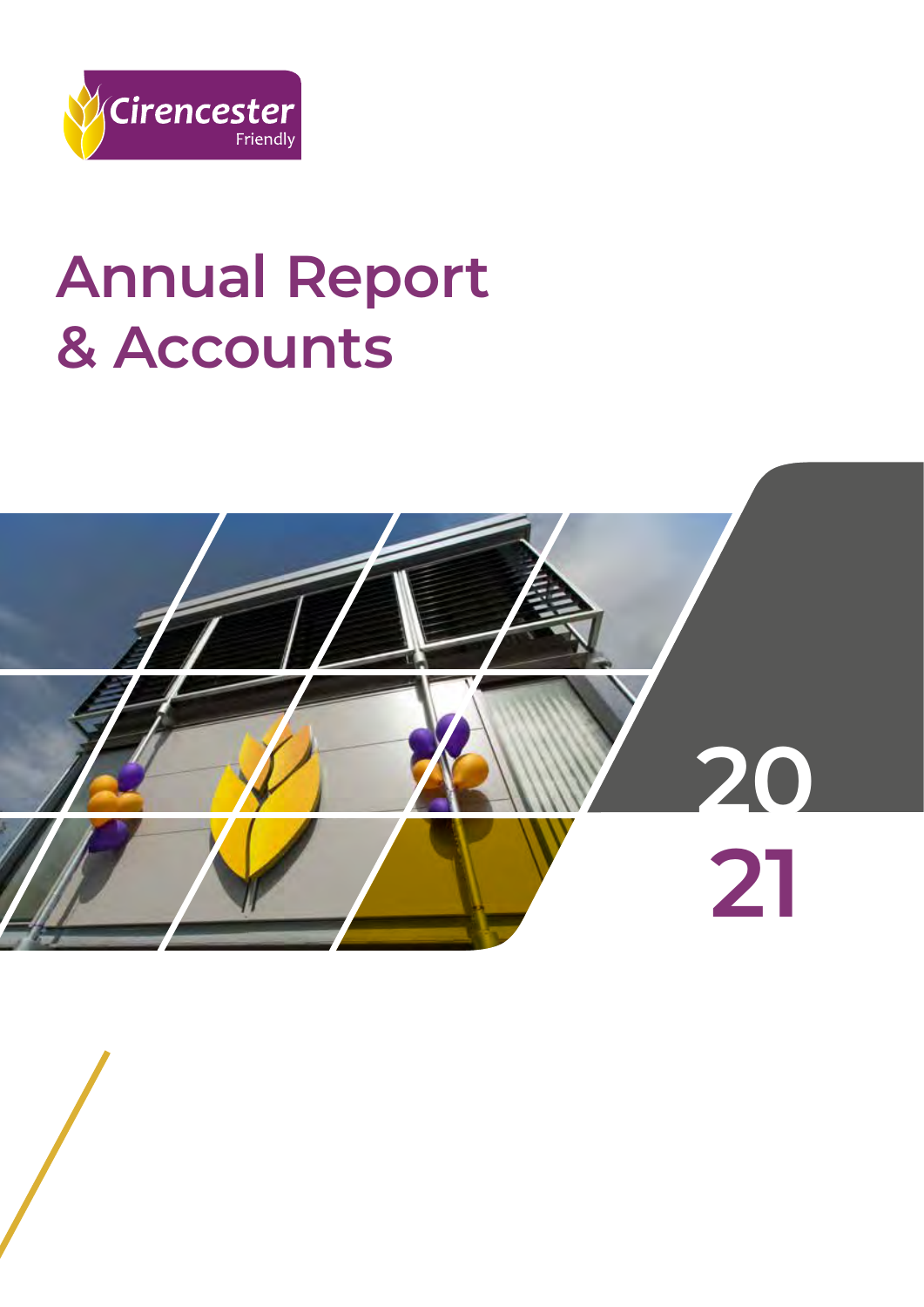



PAUL HUDSON

**COMPROM**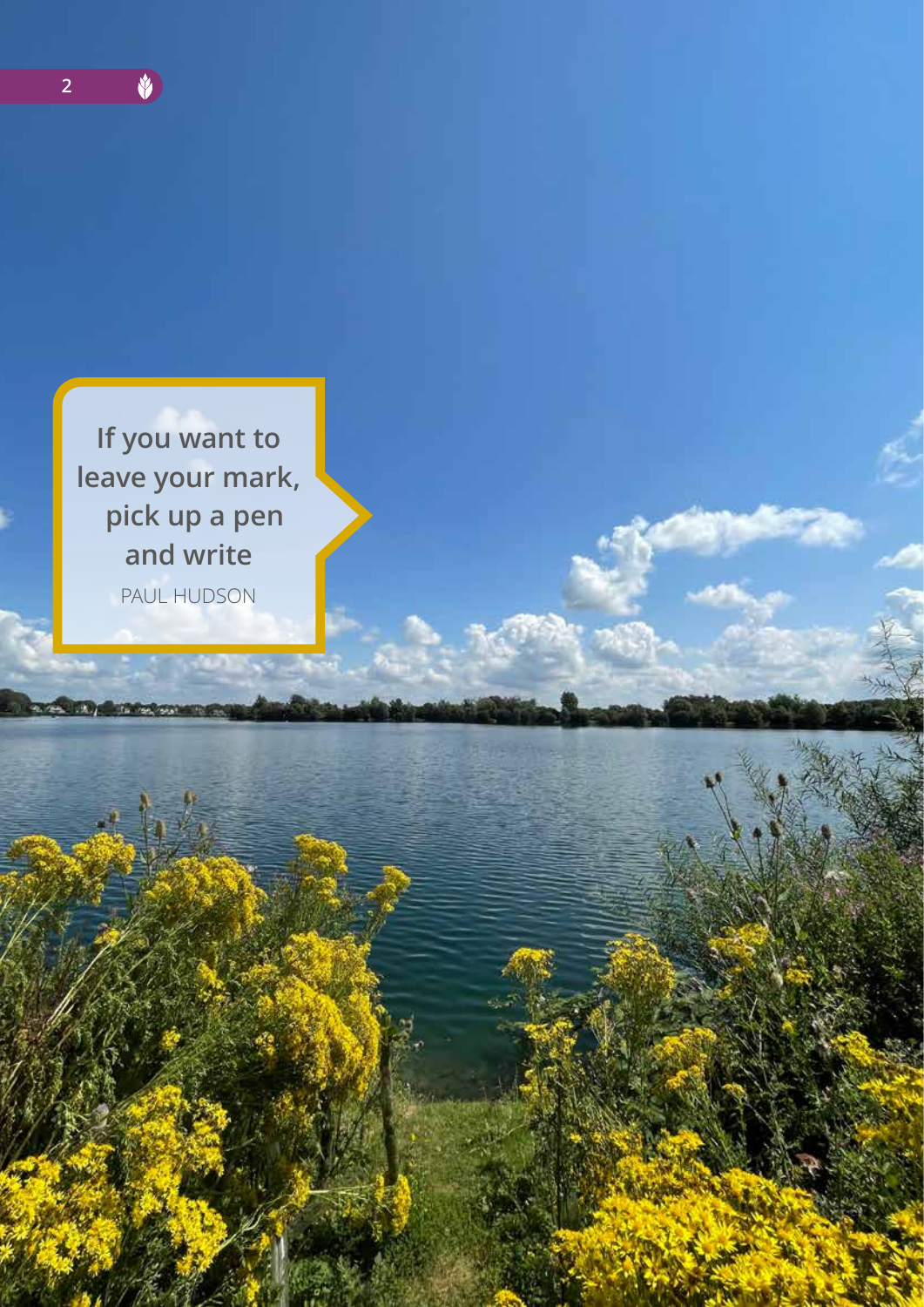#### **Performance**

2021 was another exceptionally challenging year due to the ongoing impact of the Covid-19 pandemic. This continued to affect our ability to write new business across our whole product range and resulted in a significant increase in claims due to the adverse health impacts, not just physical, but also mental. It also affected the way in which we work. Quite understandably, the pandemic rapidly became the dominant issue of the year and remains so today, though we look forward to emerging from the pandemic during 2022, it has been replaced by the new crisis of conflict in Ukraine.

Despite these challenges it is with great pride that I am still able to report a surplus for the year and a growth in our Membership. The dedicated effort of our people that led to this achievement shows the commitment everyone has to the long-term success of the Society.

As a result, we have been able to maintain bonuses to participating Members despite the tough year, demonstrating the benefits of mutuality whilst preserving the long-term stability of the Society's finances. We have been able to pay 94% of the claims that we received; this demonstrates our consistent commitment to be there for our Members when they need us most.

Our bonus interest rate for depositors has also been maintained and remains significantly above current retail interest rates. Thanks to strong investment performance and our surplus for the year, we have been able to transfer £1.2m into the Members Mutual Fund (2020 £nil). That, I believe, demonstrates our strong commitment that Members are at the heart of everything we do at the Society.

#### **Customer Service**

We take great pride in the high standards of service that we offer to Members and Financial Advisers. On surveying our Adviser community, we are very pleased to have increased our Institute for Customer Service satisfaction score compared with 2020 and remain in the top quartile of the financial services industry scores. The Society's service has once again been recognised by the industry through the achievement of several prestigious awards, including Highly Commended for Best Income Protection Provider at the Moneyfacts awards.

#### **Our People**

We have always taken business resilience shocks very seriously. In response to the pandemic, we were able to transition our staff to remote working and we have now been able to adopt a 'hybrid working' approach. The restrictions meant that we had to host our last two AGMs remotely, so we are planning to have the 132nd one face-to-face at our new head office Mutuality House as previously planned!

Paul Hudson, our Chief Executive is due to retire in April 2023 and this will be his last AGM. Since Paul took up his post in February 1997 the Society has been transformed. Among the many achievements under his leadership there has been significant growth in the membership; our product range has been broadened; the balance sheet has been greatly strengthened; and the number of staff needed to run such an expanded business has increased to such an extent that we have twice had to relocate our head office. Moreover, the Society has achieved a highly regarded reputation within our industry. Our members and staff have benefitted enormously from Paul's outstanding leadership and on behalf of us all I thank him for his great contribution. He will be with us for some months to come, leading the business while we complete a very thorough process to identify his successor during 2022.

William Schouten, the Chairman of our Nomination and Remuneration Committee and Senior Independent Director will be retiring at the AGM, after 9 years of dedicated service to the Society and its Board. The Board is indebted to William for his great experience and wise counsel; in addition, he has given me a wonderful level of support and knowledgeable guidance. On behalf of everyone at the Society I wish William all the very best for his retirement.

We are delighted to welcome Andy Lucas who has joined the Board to replace William as a Non-Executive Director.

#### **Thank you**

The fact that I can introduce a report describing the achievements of the Society in 2021, despite all the hurdles, is a testament to our staff, who have again shown resilience and commitment to Cirencester Friendly. I thank them warmly for their great efforts. These results ensure that we can have confidence in our long-term financial security and stability, enabling ongoing investment for the future. I am grateful to the financial advisers who recommend the Society to their clients and of course, to you, our Members, who place your trust and welfare with the Society. These results are testament that, despite what the wider world may throw at us, your trust and confidence in the Society is well placed.

**Chairman John Quinn** 

# **2021 Selected Highlights:**

- **Financial surplus achieved and Membership growth in an exceptionally challenging year**
- **Bonuses maintained**
- **94% of Claims paid**
- **Institute of Customer Service top quartile**

**OUR MISSION: We protect lifestyles** 

**John Quinn** Chairman of the Board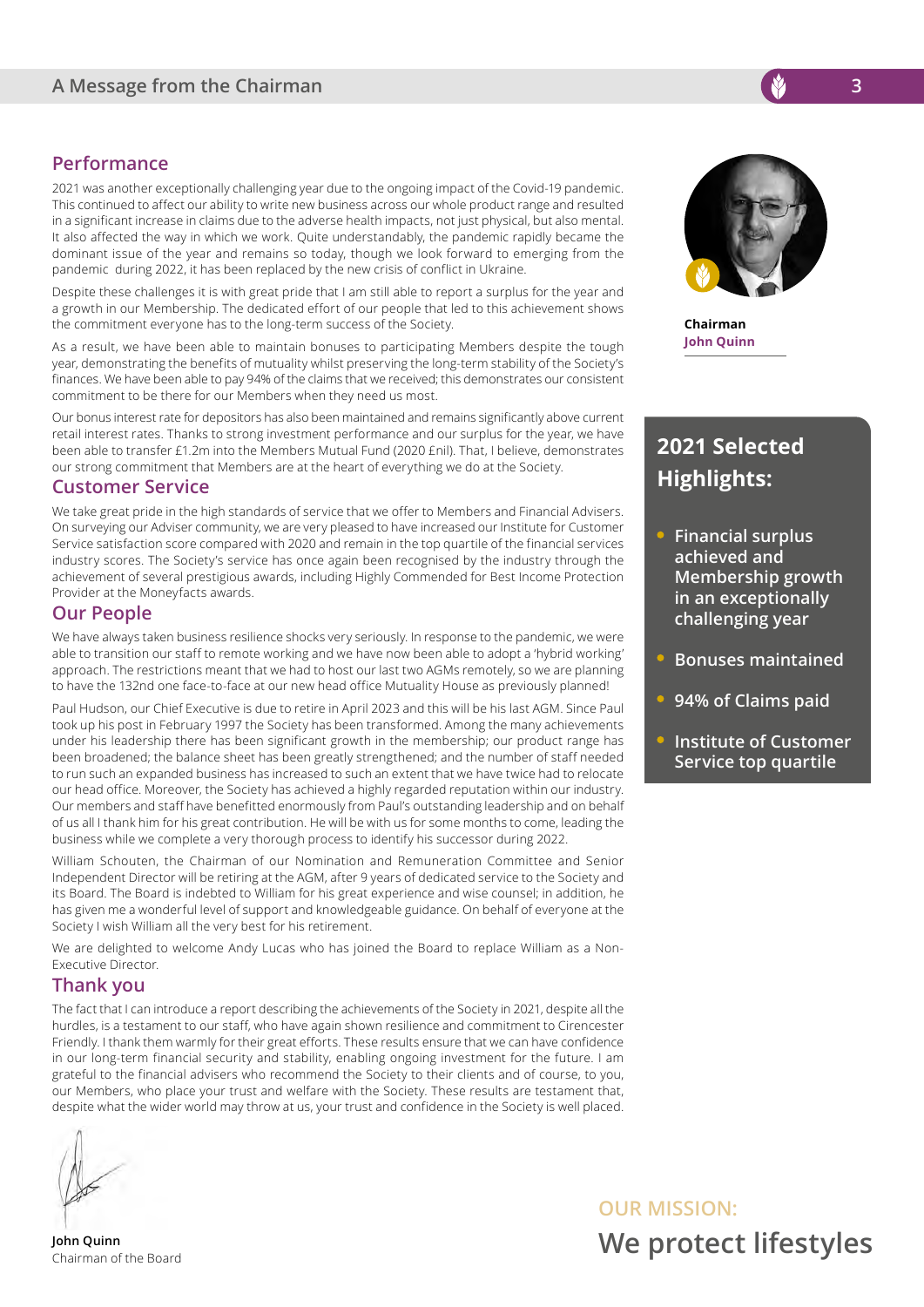# **STRATEGIC REVIEW from the Chief Executive**

### **Financial Results and Business Review**

I am immensely proud of the achievements of everyone at the Society given the extraordinary challenges of 2021. Despite the backdrop of the pandemic and volatile market environment, we have continued to deliver on our strategic roadmap, increased the Membership and maintained our exemplary customer service, while delivering a surplus to sustain our robust financial position. This gives me considerable confidence that the Society is well placed for further long-term success.

As a mutual institution, we have adopted a cautious, long-term approach to business as we want to be able to support our Members in the years to come, just as we have done for over 130 years. The pandemic has meant that we had to take a hard decision to temporarily suspend our short-deferred products to new entrants, in order to protect the interests of the Society and maintain our high levels of service to existing Members. That said, throughout the events of 2021 we continued to offer longer deferred period products and are looking to normalise operations as soon as practically possible after the impact of the pandemic reduces.

In spite of these necessary limitations on our business operations to manage risk, we still achieved growth across the business:

- **• Assets have grown by £5.5m** (2020: £6.0m)
- **• Active Membership has grown** by a further 873 (2020: 674)
- **• £3.9m** (2020: £5.9m) was transferred to the Fund for Future Appropriations for future development
- **• Stable Solvency Ratio maintained** at 178% (2020: 177%)

Asset growth has been achieved by the 4% increase in our investment portfolio, following the rebound in financial markets during 2021, along with the 4% increase in the value of our long-term insurance contract valuation, reflecting the business gains achieved in recent years. This represents a solid and reliable performance against the backdrop of the ongoing pandemic.

At the end of the year, we had a level of solvency which covered the minimum capital resource requirements prescribed by the Regulator by over seven times. We prepared an Own Risk and Solvency Assessment (ORSA) during 2021, adjusted to take account of the impact of the pandemic. In all the scenarios we tested, the Society continued to have a comfortable margin of capital resources over the minimum capital resource requirements, as necessary under the provisions of Solvency II.

As a UK based business, we are not directly affected by or exposed to events associated with the current conflict in Ukraine. However, we are keeping close watch, especially on our investment portfolio. Although markets are volatile, they remain within tolerance levels at the time of writing, and we will maintain close scrutiny of our performance in the interests of all our Members.

# **Claims**

We are committed to supporting Members financially when they need us most. In 2021, we maintained our claims payment rate at 94% (2020: 94%). The reasons for rejecting claims include the inability to provide proof of earnings or medical evidence, no loss of earnings and claims for previously undisclosed pre-existing medical conditions. We are proud of our strong record of results in relation to the payment of claims, as we believe this clearly demonstrates the importance of income protection insurance in financial planning.

The payment of claims is important to us and each year we publish a detailed and transparent analysis of our claims statistics, enabling our Financial Advisers, existing and potential new Members to judge our performance on the facts. As one of the very first firms to make these figures available and as a strong advocate of mutuality, we support the standardisation of comprehensive claim statistics across the industry, so that firms can be judged on their claims payment record, as well as their financial performance. We believe that education is the best way to ensure that everyone knows what is expected and involved in the claims process and how to make a successful claim.

#### **Bonus Rewards to Members**

One of the key benefits of mutuality is the opportunity for Members to share in our success. This is done in a number of ways but one of the most obvious is in the form of bonuses added to profit participating Members' credit balances, retained by Society until the end of their contract, and through the Members' Mutual Fund. As a Member owned mutual organisation, we have adopted a cautious approach to business to safeguard the interests of Members and this extends to the way we only award bonuses that can be supported by the surplus we create and sustain over time. We aim not to put our financial welfare and that of Members at undue risk, demonstrated by our long track record of delivering steady and sustained results.

As a consequence of this and despite a difficult year, bonus rates added to Members' Credits for 2021 have been maintained:

|                                                                            | 2021   | 2020   |
|----------------------------------------------------------------------------|--------|--------|
| Health & Wealth Dividend (maintained)                                      | £1.56  | £1.56  |
| Income Assured Plus - Surplus Allocation<br>(maintained)                   | £10.80 | £10.80 |
| Income Assured Plus - Investment Only -<br>Surplus Allocation (maintained) | £0.53  | f0.53  |
| Bonus Allocation/Interest*                                                 | 20%    | 20%    |

*\* Interest Rate (which is set in advance) for retired Members is 2.0% (2020 - 2.5%). The interest added to retired Members' deposits should be declared by Members for tax purposes. (The Board has the right to revise the rate without prior notice).*

# **OUR VISION:**

**To be the go-to provider when it comes to protecting lifestyles**



**Paul R Hudson**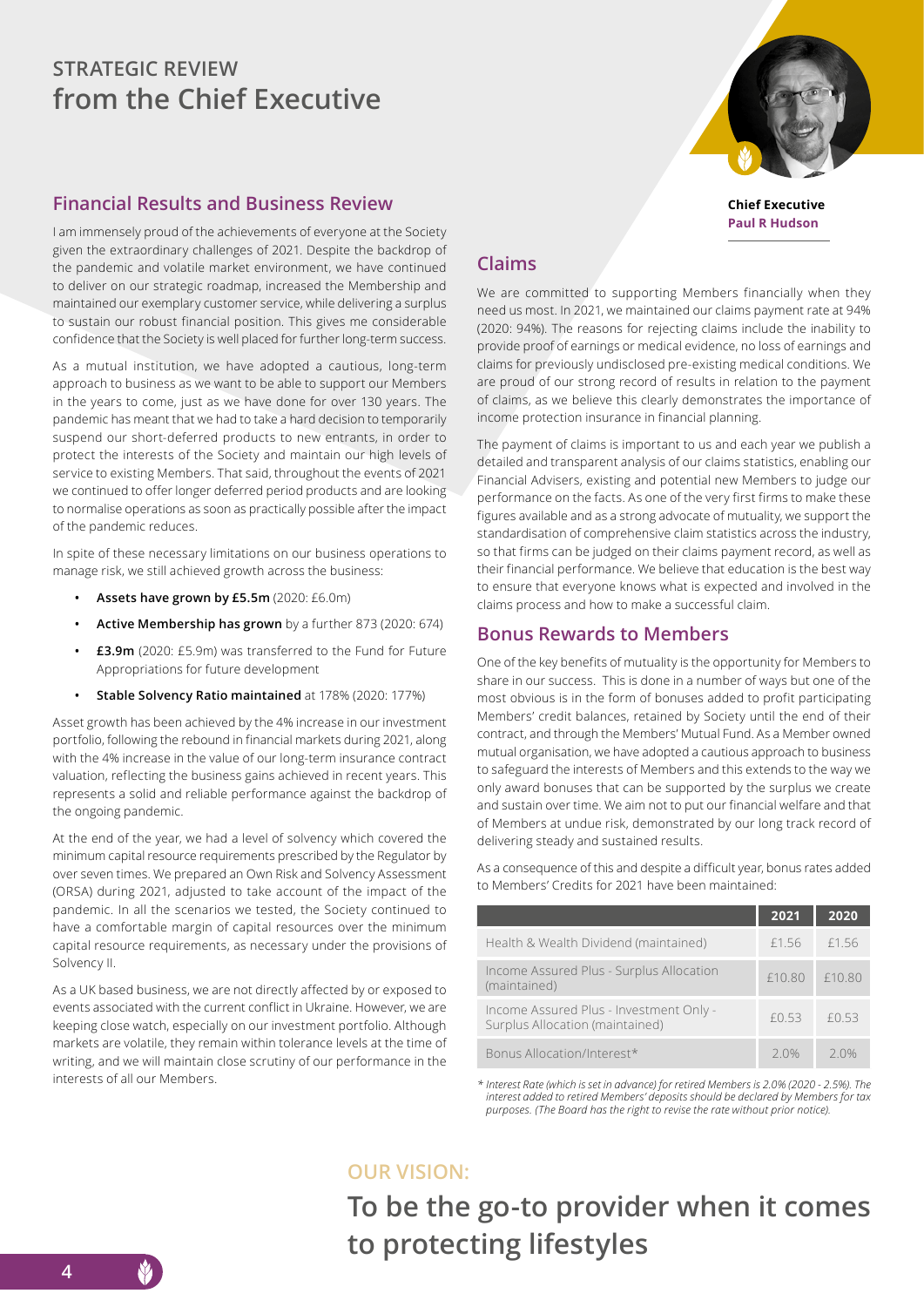# **Treating Customers Fairly**

We are committed to the fair treatment of customers.

The number of complaints we receive each year is very small. That said, we are not complacent and when we do receive a complaint, we aim to make it a positive learning experience.

Complaints are thoroughly and impartially investigated, and we aim to resolve them at an early stage using our internal dispute resolution processes.

### **Award Winning Service**

We aim to deliver high standards of service and believe that this is evidenced by the many prestigious industry awards we have received in recent years. In 2021, I am very proud that we were Highly Commended for Best Income Protection Provider in the Investment Life & Pensions Moneyfacts Awards, reflecting all our staff hard efforts to maintain standards during the pandemic.

# **Developing Staff**

Our Staff are a vital part of the Society as they are the resource through which the strategic ambitions of the Society will be delivered. The Society is proud of the fact that we did not make use of the government's furlough scheme, keeping all staff in full time employment, and nor did we make anyone redundant as a result of the pandemic. We are confident that this approach will maintain an effective and engaged workforce that will enable the Society to continue to grow and prosper.

We continue to hold the values at the heart of the Society, as captured in a deliberately clear and straightforward mnemonic:



Employee Engagement is pivotal to the success of the Society, an engaged workforce is an effective one working towards the 'Excellence' in our Heart values. An engaged workforce will take 'Accountability' for their roles. This reduces staff turnover and creates brand awareness through word of mouth. We will be honest in all our dealings and say it as it is but with due respect towards those we are dealing with, to build a trusting relationship.

# **Community Contribution**

We are proud of the difference we make to the communities we work in and whose Members we support. We have continued to support our chosen charity the James Hopkins Trust, given it has not been possible to support the organisation as much as we would have liked due to the national restrictions. That said, we are pleased to be able to say that over the last 2 years we have raised and donated a total of £12,764.50.

# **Cirencester Friendly 125 Foundation**

The Cirencester Friendly 125 Foundation was launched in January 2016.

The 125 Foundation provides financial support to individuals and causes to the benefit of Members and their communities. There are two types of awards which Members, or their Financial Adviser on their behalf, can apply for:

- **• Individual Awards** are for the simple things that make a huge difference. Members, or their Financial Adviser on their behalf, can nominate someone close to them who may be suffering hardship and could benefit from financial support.
- **• Half Yearly Community Awards** are for local projects and causes that Members value and support.

Throughout 2021 the 125 Foundation helped many of our Members and their Communities. Our aim is to always give back to our Members and support them in any way we can. We encourage all Members to get in touch and make the most of this fantastic benefit that we offer.

# **Climate Change**

We take an active interest in the local environment and also how we can make our contribution to the efforts to combat climate change. We are committed to and fully support the Prudential Regulatory Authority initiative to ensure that insurers prepare for the potential business challenges presented by climate change, with our Director of Finance and Risk Andy Morris as the senior manager responsible. He has set up a working group to collaborate with our Trade Body, the Association of Financial Mutuals (AFM) in looking at how the industry will respond.

Through the production of the ORSA, we have worked with our external actuaries to model the potential detrimental impact climate change may have on the Society's assets, in the event that the effects are more serious than current predictions. This impact covers the three-year

### **STRATEGIC OBJECTIVE 1:**

**To be sustainable and profitable, building capital for a stronger future together**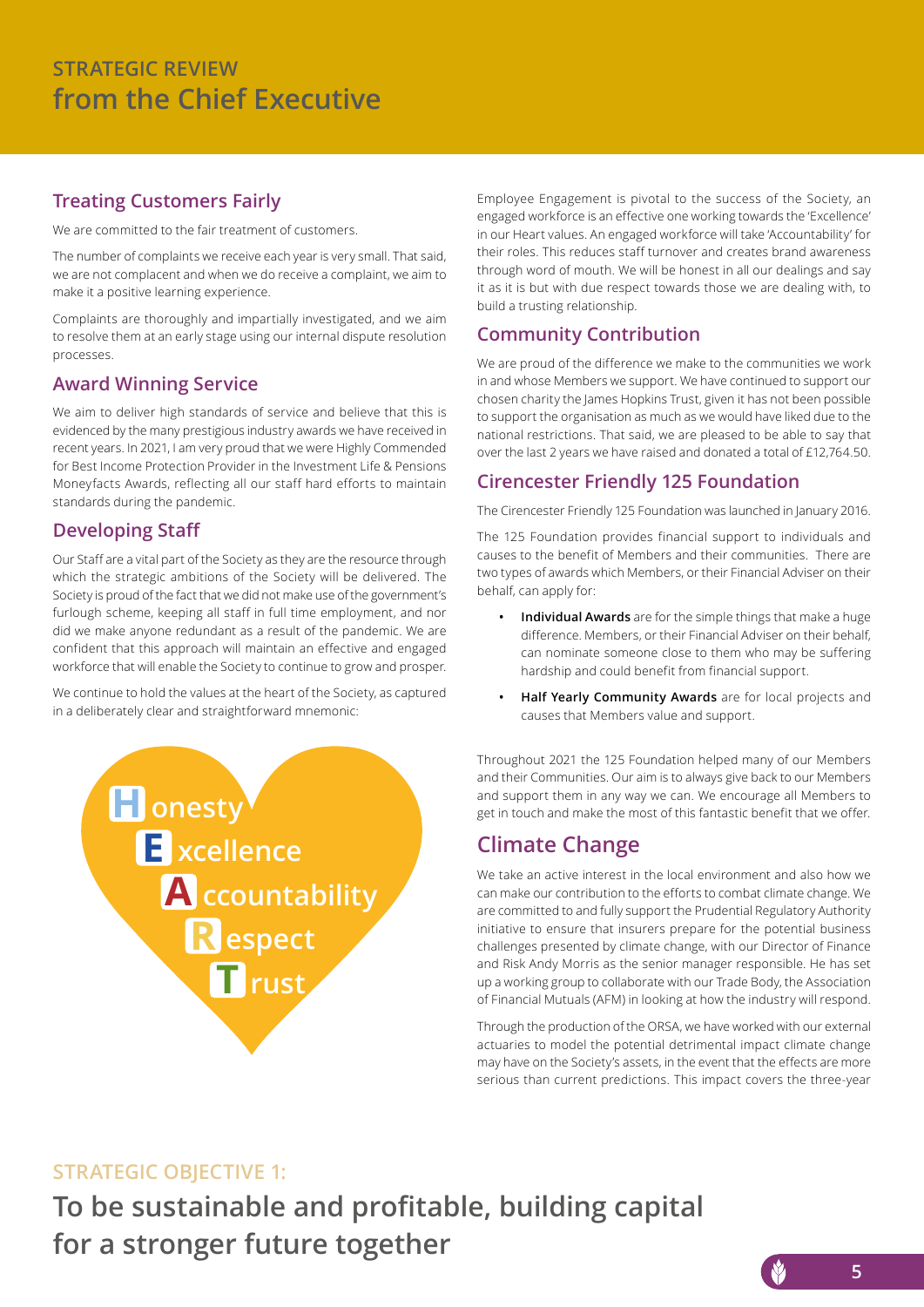Business Plan and shows that the Society has the necessary financial resources and is well placed to manage the risk. This modelling will be enhanced as we go forward and we are working with our investment Advisers LGT Vestra to ensure that Environmental, Social and Governance criteria are a core part of the investment portfolio of the Society, which they have internally assessed as 'above average' on these criteria, with climate change a central part of this process.

This working group is also keen to take practical steps to make a difference at the individual level. Our new head office Mutuality House has been constructed as an energy efficient building, but we are not yet able to be carbon neutral. As a result, the Board has agreed to contribute to carbon offset schemes to the equivalent of our total carbon footprint, to ensure we play our part even in the short term. We are also looking at how best to reduce our waste and increase the proportion that is recycled, together with supporting local environmental initiatives.

# **Delivering on our Strategy**

We remain committed to our four ray Strategic Roadmap and have continued to progress its delivery throughout 2021:



We have focussed efforts on replacing existing operating systems, aimed at delivering higher standards of service to Members and their Financial Advisers, along with other stakeholders. Good progress is being made and we are forging strong partnerships with key suppliers in the industry, helping to progress our infrastructure and put the building blocks in place for the future development of the Society. We are committed to increasing the range of products and services we offer and to improving service through technology and staff training.

The fact that we have been able to successfully advance our strategic ambitions in the midst of a pandemic is a powerful testament to the efforts and commitment of our dedicated staff. We remain confident that we are in a good position to rise to the inevitable challenges we will face. Everyone here works to look after the interests of Members and supporters alike. Through all of our efforts and commitment, we have continued to grow and have delivered a robust set of results in the face of another extraordinary year.

# **A Final Word**

The 2022 AGM will be my last as I shall be retiring in April 2023, so I would like to take this opportunity to extend my very personal thanks to every member of staff, past and present, for their hard work and support throughout my time at the Society. I certainly could not have made the impact that I have without them. I would also like to thank my Board colleagues for their guidance, encouragement, and motivation over the years, and to the various Chairmen I have been fortunate to have worked alongside.

The Society has changed enormously since I arrived back in February 1997, and I am pleased to be able to be leaving it in a much stronger and more prosperous position than when I first came, and in such capable hands.

I have thoroughly enjoyed my time at the Society and will be sad to say goodbye but a guiding principle of mine has always been to leave when others are sad to see you go rather than glad to see you go.

I will be around a little while longer to deliver a smooth and effective handover and close by extending my very best wishes to the Society, its staff, Board and to each and every member for a prosperous and successful future building on the wonderful progress we have made together.

On behalf of the Board

**Paul Hudson** Chief Executive

### **STRATEGIC OBJECTIVE 2:**

**To be great to do business with**

# **STRATEGIC OBJECTIVE 3:**

**To be a place where people want to work and grow**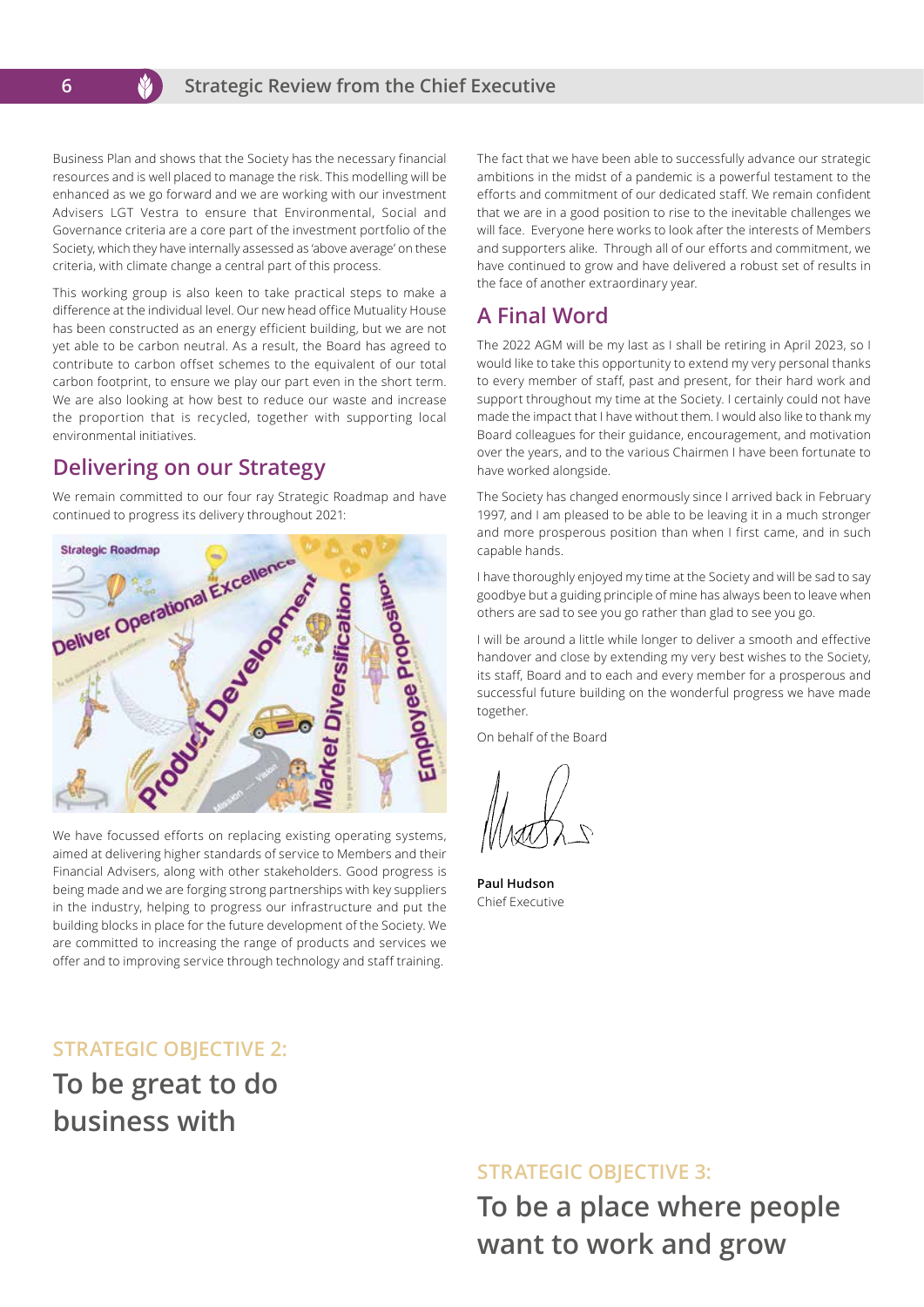**Never underestimate the positive impact your efforts may have on others, for even when you don't succeed, your failure may very well encourage others to try and succeed**

**7**

V

PAUL HUDSON

ii li

而用

HH

丽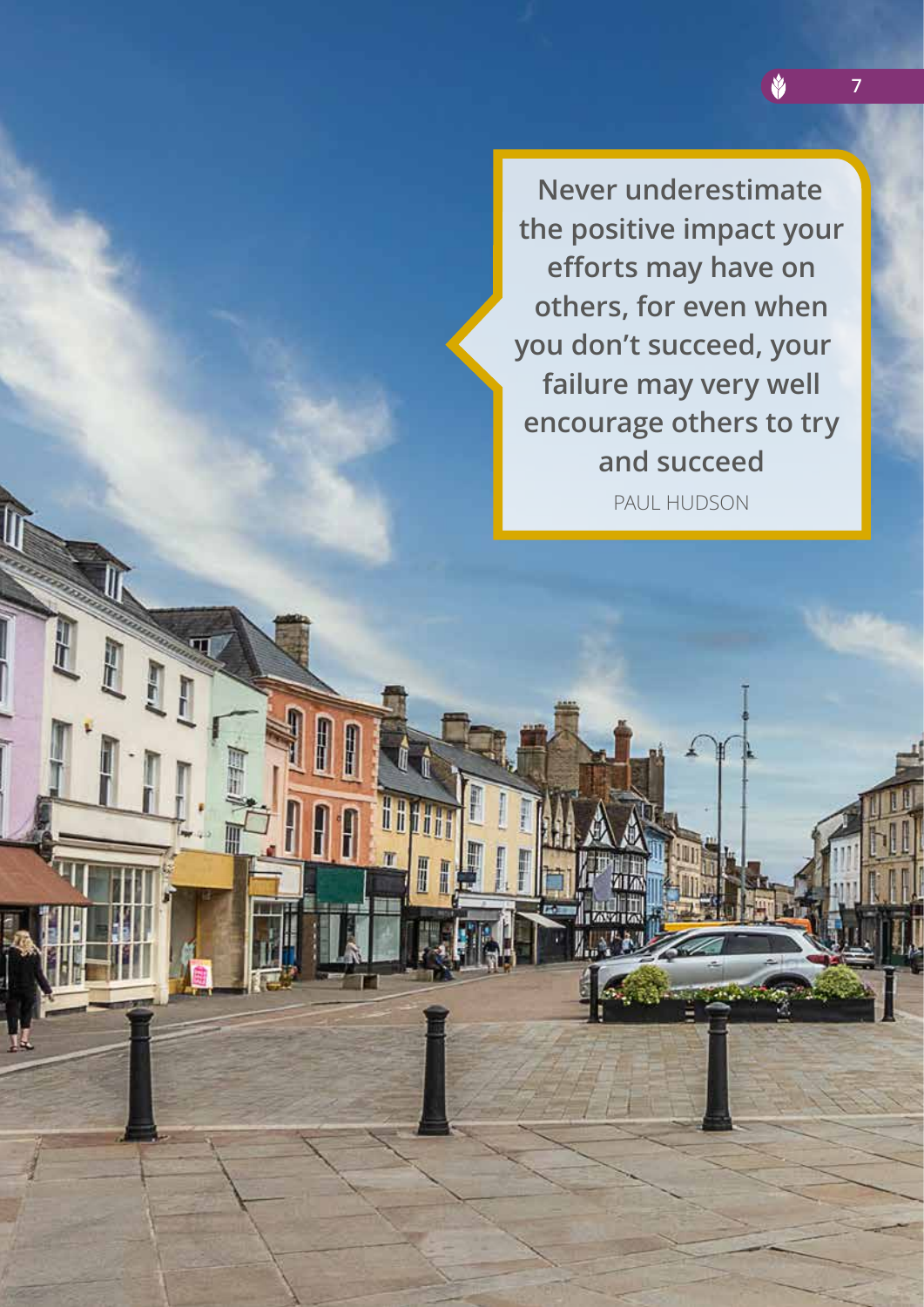#### **The Board of Management Profiles**



**Janice W Banks MRA Non-Executive Director**

**Term of Office:** lanice joined the Board in January 2016

#### **Independent:** Yes

**Skills and Experience:** Janice is a Non-Executive Director with over 30 years' experience in financial services. She has held several senior executive roles with Nationwide Building Society and worked as an investment manager with Matheson Investment Management Ltd. She ran her own independent consultancy business for over 10 years providing CEO and turnaround services to the charity and housing sectors.



**Paul R Hudson**  MBA FCG MCSI **Chief Executive**

**Term of Office:** Paul joined the Board in February 1997

#### **Independent:** No as an Executive

**Skills and Experience:** Over 40 years' experience working in financial services all gained within the mutual sector. A Fellow of the Institute of Chartered Secretaries and Administrators since 1994, Master of Business Administration since 1997 and Member of the Chartered Institute of Securities and Investments from 2011. Prior to joining the Society, he held a number of senior and general management positions at a number of other Friendly Societies and Trade Bodies. Board member of the Trade Body, the Association of Financial Mutuals from March 2016 to present.



**Marian L Evans**  FInstLM. ACII. BSC (Hons) Chartered Insurance Broker **Non-Executive Director**

**Term of Office:** Marian joined the Board in January 2016

#### **Independent:** Yes

**Skills and Experience: Qualified and practiced** as both a Chartered Insurer and Chartered Insurance Broker, Marian is a Fellow of the Institute of Leadership and Management and Chartered Management Institute. A former Director of TC Group and Sales Manager at NFU Mutual, Marian owns a successful property and consultancy business and also serves on the MBS Board and is an Ambassador WoB UK.



**Shirley E Fell Operations Director**

**Term of Office:** Shirley joined the Society in April 2019

#### **Independent:** No as an Executive

**Skills and Experience:** 40 years' experience working in Financial Services. Held senior roles in Zurich Financial Services, Halifax Bank of Scotland and MetLife Inc. including UK Chief Operations Officer and Head of Strategy and Transformation. Appointed as Operations Director for the Society in April 2019. Passionate about delivering excellent customer service, she is also a Non-Executive Director for the Institute of Customer Service.



**Andy S Lucas**  BA(Hons), DipM **Non-Executive Director**

**Term of Office:** Andy joined the Board in July 2021

#### **Independent:** Yes

**Skills and Experience:** Andy has spent most of his career in financial services, leading marketing & sales, eCommerce, customer service and technology developments. Following roles at Prudential and ACE European Group, he was Chief Operating Officer at Cambridge Building Society. Andy is a Non-Executive Director of Buckinghamshire Building Society, trustee of two charities and member of The Chartered Institute of Marketing.



**David R Macgregor**  Cert PFS **Commercial Director**

**Term of Office:** David joined the Board in April 2018

**Independent:** No as an Executive

**Skills and Experience: Over 40 years Financial** Services experience in the Sales and Marketing of protection products to Financial Advisers. Previous Board experience with three other Friendly Societies and held senior positions including Chief Executive and National Sales Manager. Provided interim cover for the Society's Director of Sales and Marketing from January 2015 and appointed as Commercial Director in April 2017.

**8**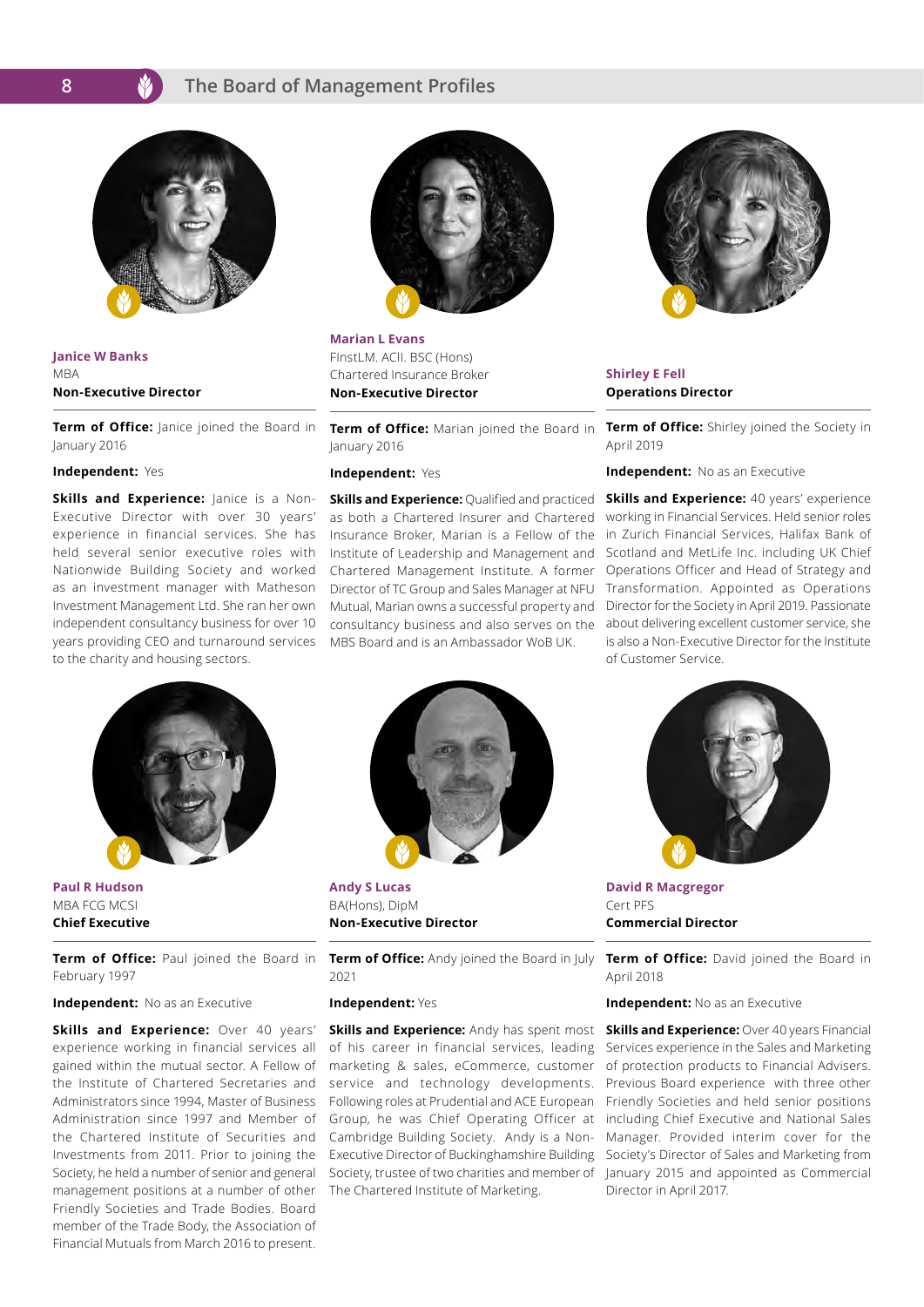

#### **Ian M Maude Non-Executive Director**

**Term of Office**: Ian joined the Board in May 2015

#### **Independent:** Yes

**Skills and Experience:** A board Executive with 40 years in Financial Services, spanning life, pensions, motor, household and health insurance. Before retirement, Ian was a Director of Denplan, as well as FD/CIO of SimplyHealth for 14yrs. Prior to that, he worked in senior management roles in L&G, MMI and Zurich Insurance, progressing to becoming a Director at Frizzell's and LV Friendly Society.



**John F Quinn**  M. Litt. BA (Hons) **Chairman**

**Term of Office:** John joined the Board in November 2012 and has been Chairman of the Board since July 2016

#### **Independent:** Yes

**Skills and Experience: Retired from Lloyds** Banking Group in December 2011 after a career of 36 years during which he held managerial posts in Branch Management, Area Management and as a Senior Manager in Corporate and Commercial Banking.



**Katharine S McIntyre**  BA (Hons), ACA **Non-Executive Director**

**Term of Office:** Kate joined the Board in August 2017

#### **Independent:** Yes

**Skills and Experience:** A chartered accountant by background, Kate is an experienced director who has worked in a wide variety of roles and organisations over thirty five years, primarily in financial services. Organisations where Kate has held senior roles include: Skipton Building Society; First Direct, AXA; Lloyds Banking Group and Engage Mutual. Kate is also a NED at Darlington Building Society.



**Andy J Morris**  MBA, FCA, MCSI **Director of Finance and Risk**

**Term of Office:** Andy joined the Society in April 2019

**Independent:** No as an Executive

**Skills and Experience:** Andy is a Fellow of the Institute of Chartered Accountants with over 20 years of experience across the Financial Services. This includes the mutual sector, with his last role being Finance Director for Leek United Building Society. He is a Member of the Chartered Institute of Securities and Investments and holds a Masters in Business Administration from London Business School.



**William J M Schouten** MBA **Senior Independent Director**

**Term of Office:** William joined the Board in November 2012

#### **Independent:** Yes

**Skills and Experience:** A Senior Executive with more than 40 years' experience in the Financial Services industry. Held Executive Director positions in NFU Mutual 1998 to 2009 and in Royal Insurance 1993 to 1996 and in between worked for IBM UK as an Executive Consultant. From 2010 to 2016 operated as a Management Consultant assisting mutual organisations with planning and implementing change.



**Mark C Sedgley**   $ACII$ **Non-Executive Director**

**Term of Office**: Mark joined the Board in May 2015

#### **Independent:** Yes

**Skills and Experience:** Almost 30 years' Financial Services experience mainly in the mutual sector. Mark has a good understanding of many areas including underwriting, budgeting, business planning, strategic reviews, re-branding, due diligence, investments, product and process design and financial education presentations. He has held both technical expert positions and senior management roles including being Chief Executive of a Friendly Society.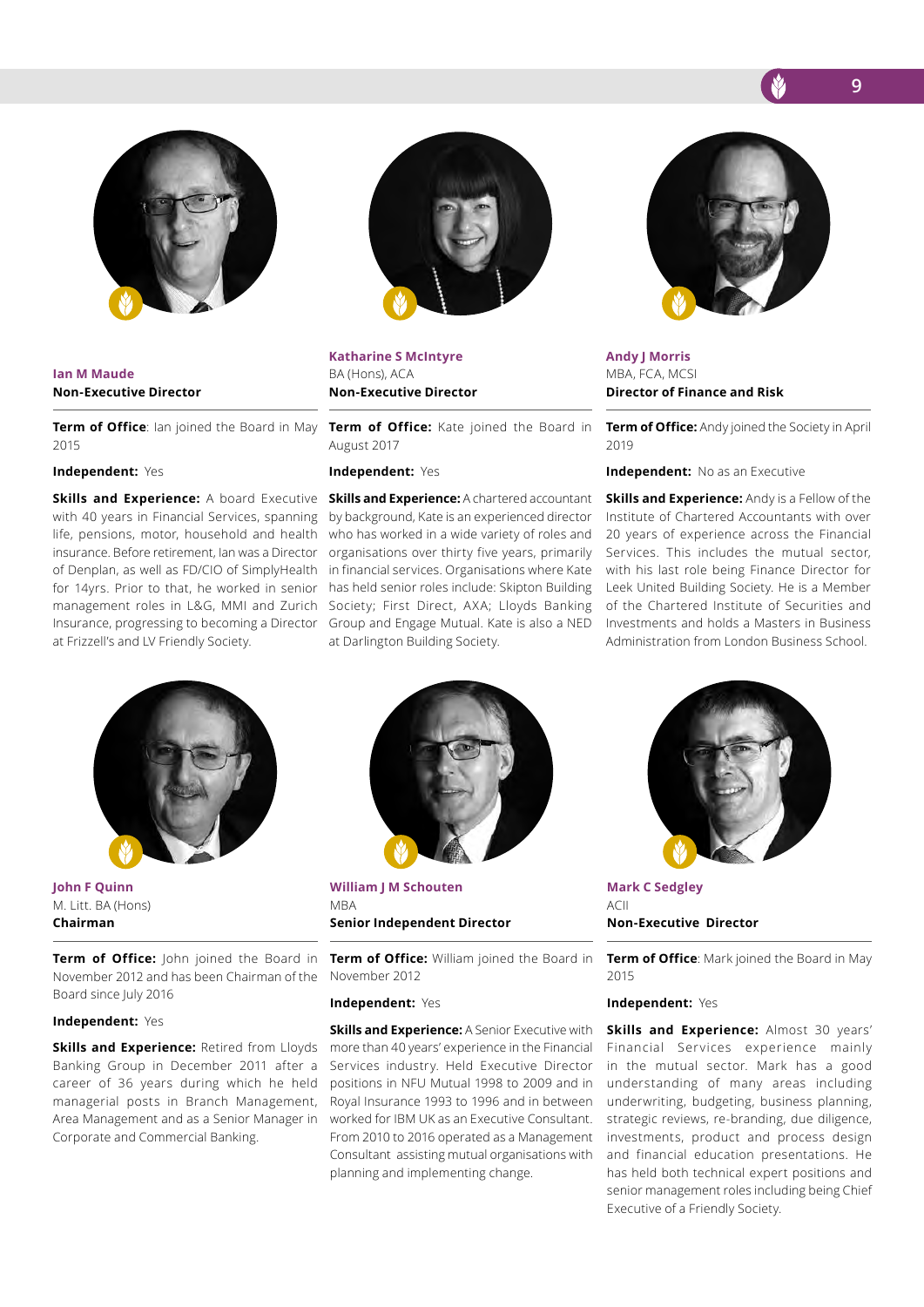# **Business Objectives and Activities**

The Board is committed to the ongoing development of the Society, through the effective delivery of value for money protection products and enhancing Membership benefits for an increasing audience, through a range of distribution channels.

# **Business Review**

Key business developments and the future outlook for the business are reviewed in the Strategic Review on pages 4 to 6. The Board of Directors is of the opinion that all activities performed during the year have been carried out within our respective powers.

# **Principal Risks, Uncertainties and Going Concern**

The principal risks and uncertainties faced by the Board relate to:

- **Strategic risk:** being those risks arising from an unsound business strategy, poor decisions based on inadequate evidence, prolonged delay in or poorly planned execution of decisions. This risk is mitigated by robust challenge processes in place within the Board and its Committees, alongside monitoring by external and internal audit and oversight by the Risk and Compliance function.
- **• Insurance risks:** being those risks arising from uncertainties in the level of claims arising, the length of those claims, management costs and the closure rate of the insurance contracts issued. The Society has systems in place to monitor and control, including underwriting procedures in place for the assessment of risk and all claims are subjected to rigorous validation. The Board undertake to ensure that the Society retains sufficient assets to cover the liabilities in relation to its insurance risk.
- **• Market risk:** being all risks relating to uncertainties in the value of investments and the returns achievable from them including interest rate, property price, currency and credit spread risk. This risk is mitigated as far as is practicable by the matching of asset types to relevant classes of liabilities by the quality of the investments held and the Society's policy to limit the exposure to any one counterparty and foreign currency, as well as challenge and oversight by the Investment Committee.
- **• Counterparty risk:** being the risk of third parties not fulfilling their financial obligations to the Society. In order to mitigate this risk, the Society has set out within its investment policy statement both the quality of counterparties in which the Society may invest and the level at which investment may be made with those counterparties.
- **• Financial risk:** being the risk that the Society does not have sufficient liquidity or solvency to meet its obligations when they fall due, that a disproportionate amount of capital or exposure is held with individual counterparties or the financial models used are not able to accurately assess and manage the risks the Society is exposed to. This risk is mitigated by regular monitoring of the financial position of the Society and its investments, counterparties and models, including forward looking forecasting and planning. This is overseen by the Board, Investment Committee and Finance function.
- **• Operational risk:** being the risk of a breakdown of procedures or from an external event. The Society has defined procedures for the monitoring of operational risk and reporting to the Board. This risk is also mitigated by internal audit and compliance monitoring processes and procedures and via oversight by the Risk and Compliance function.
- **• Reputational risk:** being the risk of the Society suffering a poor reputation through its actions, or inaction, being tainted by association with other providers or through the activity of independent Financial Advisers the Society is dependent on to sell our products. The Society manages this through robust recruitment and performance review processes and policies, a Business Quality Group for sales activity and through stress testing scenarios.
- **• Compliance risk:** being the risk that the Society does not follow accepted practices, legislation, rules and regulations relevant to its management and products. The Society has no option other than to accept the risk whilst putting in procedures to ensure continued compliance.
- **• Climate change risk:** being the risk that the Society does not adapt for and mitigate against the impacts of climate change in all affected areas of its business. In line with recent regulatory guidance, the focus is on the physical risk (our office buildings); risk management (ensuring our systems and processes take climate change into account) and Member assets (ensuring our investment portfolio has a responsible ESG approach that incorporates climate change).

The Board perform a robust and ongoing assessment of risks and uncertainties facing the Society including a detailed review by the Audit and Risk Committee. Note 3 of the accounts sets out the risks in greater detail, together with our approach for managing them.

The Board has assessed the Society's going concern over a threeyear period to December 2024. This is based on our three-year rolling strategic plan. The three-year strategic plan was last approved by the Board in February 2022. This assessment included consideration of the Society's resilience in severe but plausible scenarios (as detailed in the ORSA), supported by the use of stress testing and sensitivity analysis around the central assumptions of the strategic plan. The scenarios considered included significant variations in the levels of new business and claims compared to those expected.

The Directors believe that the Society is well placed to manage its risks successfully, having considered its business activities and overall financial position, including liquidity and capital adequacy levels.

Based on this assessment, the Directors are confident that the Society will be able to continue in operation and meet all its liabilities as they fall due over the period considered.

The Board has reviewed the summary of the Guidance for Directors published by the Financial Reporting Council and concluded that in the light of:

- the published year end position on statutory solvency
- available financial resources in liquid form
- the capital projections within our agreed business plans
- the results of our ORSA

**10**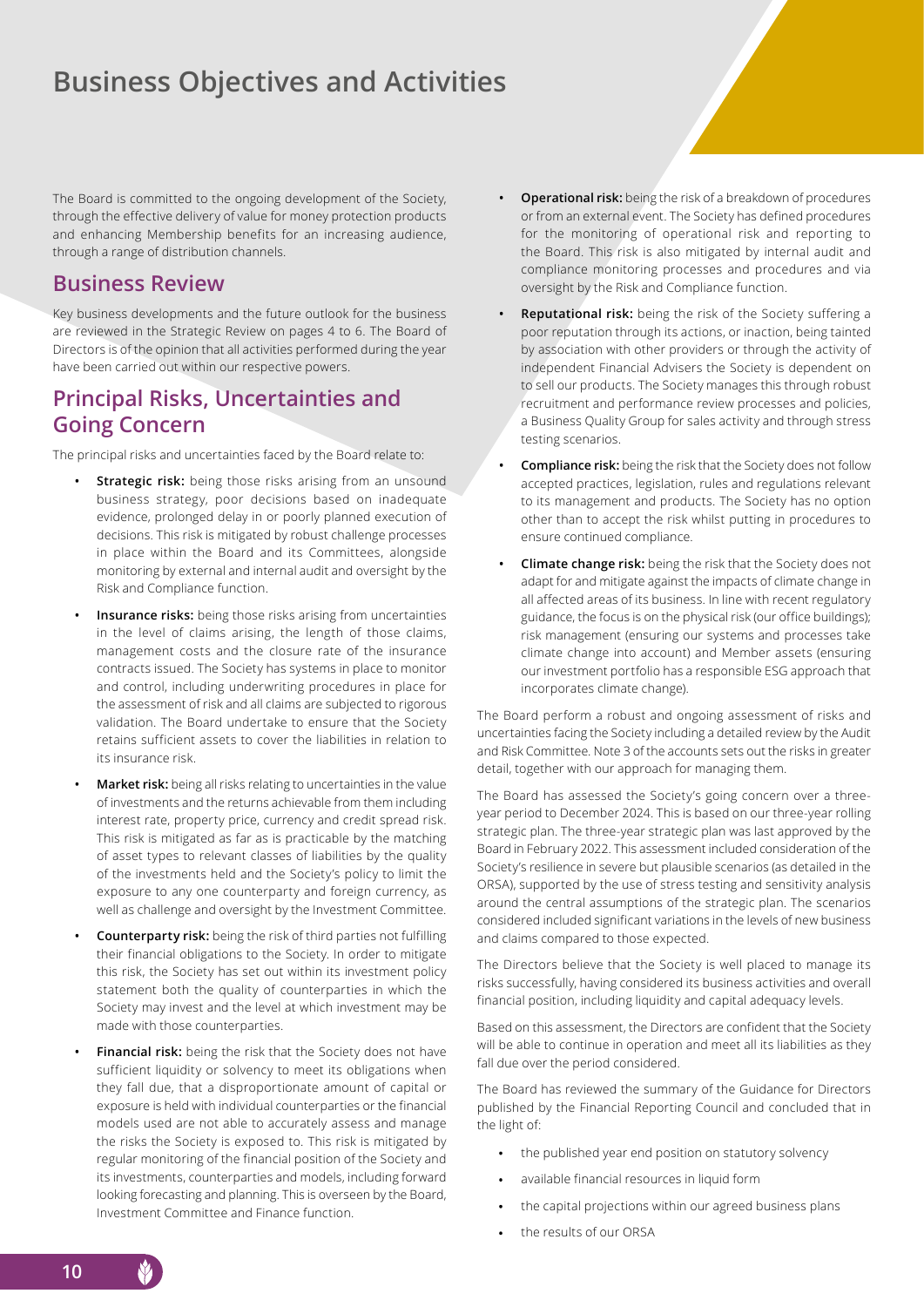# **Business Objectives and Activities**

there are no material uncertainties that may cast significant doubt about our ability to continue as a viable going concern.

# **Staff**

The average number of staff (including Executive Directors but excluding Non-Executive Directors) employed by us totalled 88 (2020: 84). The aggregate remuneration paid to Directors and staff employed during the year, amounted to £5.8m including pension and National Insurance contributions (2020: £5.3m).

We have an Equal Opportunities Policy for recruitment and existing staff and are committed to the ongoing development of staff. Our staff are key to our operations and we support the continued learning and development of our staff through regular analysis of training needs and by the provision of a broad range of training opportunities.

# **Board of Directors**

A list of Directors who held office during the year appears in the Board of Management Profiles on pages 8 and 9.

We maintain Directors' and Officers' liability insurance cover in respect of legal action against our Directors and Officers. Combined Professional Indemnity, Directors & Officers and crime liability insurance was reviewed and renewed in 2021 at a cost of £86,490 excluding insurance premium tax (2020: £99,200 exc IPT).

The Directors in office at the date of approval of this Directors' Report confirm that, so far as they are each aware, there is no relevant audit information of which the Auditor is unaware.

# **Membership**

Membership of the Society stood as follows:

|                       | 2021   | 2020   |
|-----------------------|--------|--------|
| <b>Active Members</b> | 43,683 | 42,810 |
| Retired Members       | 768    | 672    |
| Total Membership      | 44,451 | 43,482 |

# **Complaints Policy**

We aim to deliver a high standard of service to our Members. If any Member believes that we have failed in this aim, they have recourse to our complaints procedures. We have documented procedures for the handling and recording of complaints. We deal with all complaints with due care, ensuring that they are thoroughly investigated. The Audit and Risk Committee regularly reviews the number and type of complaints received in order to monitor that complaints are properly dealt with and corrective action is taken to prevent recurrence. Senior management deals with serious complaints. In the unlikely event that a complaint cannot be resolved to the complainant's satisfaction, they will be made aware of the option to appeal to the Financial Ombudsman Service.

# **Supplier Payment Policy**

It is our policy and practice to settle invoices within 30 days of receipt, unless specifically agreed otherwise in advance with suppliers.

# **Pensions Arrangements**

We are committed to assisting our staff to make adequate provision for their retirement. For all employees, we have a Defined Contribution arrangement in place whereby we make an agreed percentage contribution of salary.

# **Environmental, Social and Community Issues**

We take our role as a socially responsible organisation very seriously, be that in the way we treat our employees or in the role we play helping and protecting the environment in which we work and live. Please see our climate commitments and activities separately detailed within the Strategic Review on page 5. Our community work has seen us support local charities, which has made a positive contribution to our working environment and the wider community. In 2020, we raised funds for a number of charities, including our charity of the year, James Hopkins **Trust.** 

# **Appointment of Auditors**

The Board is satisfied that BDO LLP continue to offer best value and as a result, a resolution to appoint BDO LLP as Statutory Auditors will be proposed at the forthcoming Annual General Meeting. BDO LLP is entirely independent of the Society and no member of the Board has a business relationship with BDO LLP.

# **Disclosure of Information to Auditors**

The Directors that held office at the date of approval of this Directors' Report confirm that, so far as they are aware, there is no relevant audit information of which the Society's auditors are unaware, and each Director has taken all the steps they ought to have taken as a Director to make themselves aware of any relevant audit information and to establish that the Society's auditors are aware of that information.

By order of the Board

**Andy Morris** Company Secretary 23 March 2022

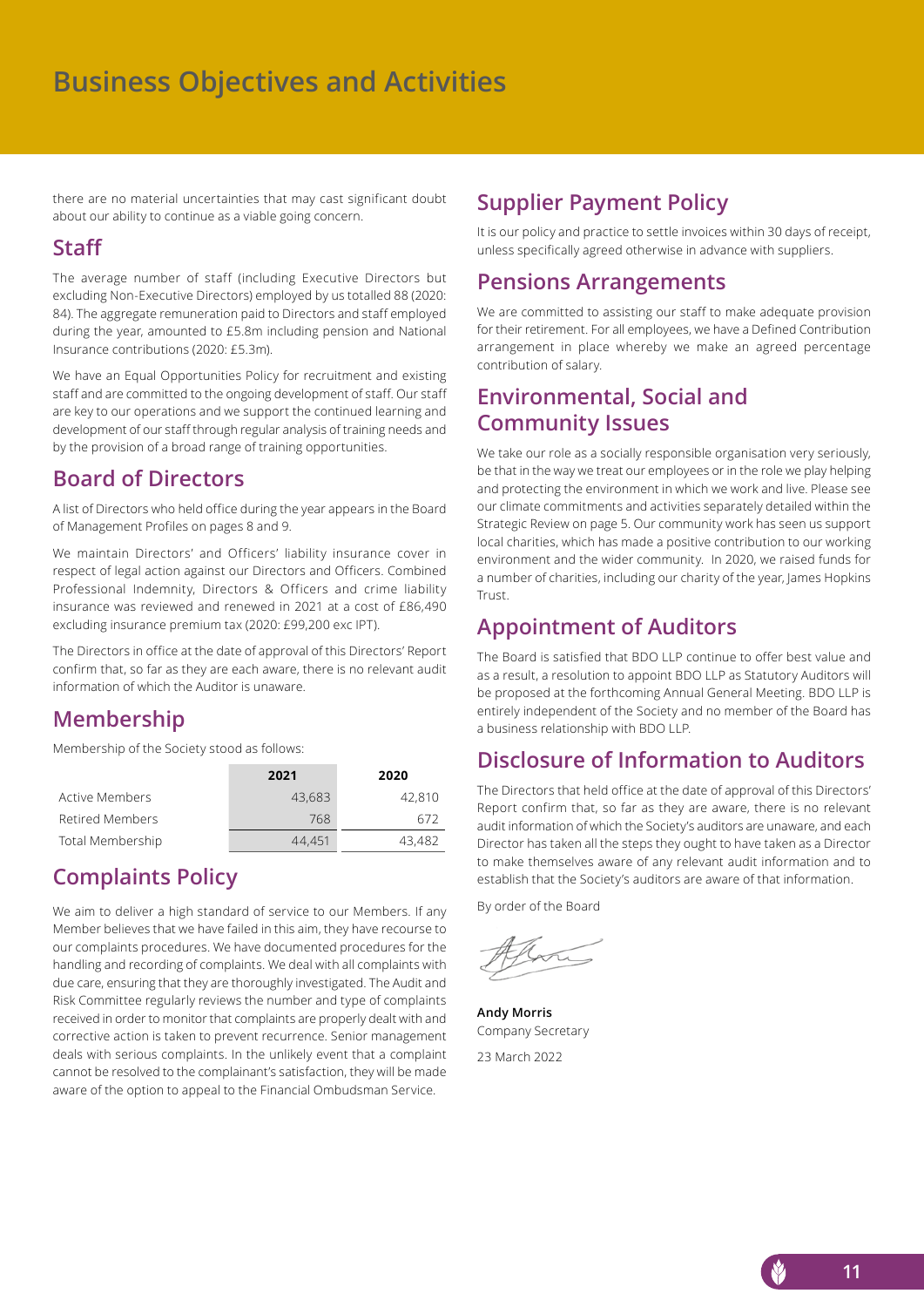Good corporate governance provides a framework for the way in which the Board and the rest of the organisation operates. It is also vital in providing effective leadership and in assisting us to continue as a successful organisation, run for the benefit of our current and future Members, in a legal, ethical and transparent manner.

**12**

Our approach to corporate governance is based on the principles and provisions of the UK Corporate Governance Code ("the Code"). Although, as a mutual friendly society, we are not subject to the Code, the Society has implemented the Code guidelines where it has been practical and appropriate to do so. The Board has also considered the Wates Corporate Governance Principles for Private Business ("Wates Principles") which were published on 10 December 2018, noting that their adoption is voluntary but welcoming the focus on purpose, culture and employee and stakeholder engagement. They introduce 'Principles' of best practice to be adopted on an 'apply and explain' basis and provide suggested guidance as to how organisations might achieve each of the respective principles. These have been summarised in the AFM Corporate Governance Code (the "Code"), which the Board supports:

| <b>Purpose and</b><br>leadership                         | An effective board promotes the<br>purpose of an organisation, and<br>ensures that its values, strategy<br>and culture align with that<br>purpose.                                                                                                                                                                             |
|----------------------------------------------------------|--------------------------------------------------------------------------------------------------------------------------------------------------------------------------------------------------------------------------------------------------------------------------------------------------------------------------------|
| <b>Board</b><br>composition                              | Effective board composition<br>requires an effective chair and<br>a balance of skills, backgrounds,<br>experience and knowledge,<br>with individual directors having<br>sufficient capacity to make a<br>valuable contribution. The size<br>of a board should be guided by<br>the scale and complexity of the<br>organisation. |
| <b>Director</b><br>responsibilities                      | The board and individual directors<br>should have a clear understanding<br>of their accountability and<br>responsibilities. The board's<br>policies and procedures should<br>support effective decision making<br>and independent challenge.                                                                                   |
| Opportunity<br>and Risk                                  | A board should promote the<br>long-term sustainable success of<br>the organisation by identifying<br>opportunities to create and<br>preserve value, and establishing<br>oversight for the identification and<br>mitigation of risks.                                                                                           |
| Remuneration                                             | A board should promote executive<br>remuneration structures aligned<br>to the long-term sustainable<br>success of an organisation, taking<br>into account pay and conditions<br>elsewhere in the organisation.                                                                                                                 |
| <b>Stakeholder</b><br>relationships<br>and<br>engagement | Directors should foster effective<br>stakeholder relationships aligned<br>to the organisation's purpose. The<br>board is responsible for overseeing<br>meaningful engagement with<br>stakeholders, including the<br>workforce, and having regard to<br>their views when taking decisions.                                      |

#### **1. Purpose and Leadership**

Everyone who works for the Society has a clear understanding of the key drivers behind what we do. We have distilled this into a clear and succinct Mission, which is fundamentally to provide financial support to our Members and can simply be expressed as We Protect Lifestyles. In developing the Society's business, we have a clear Vision of our over-arching intention, which is to be the go-to provider when it comes to protecting lifestyles.

These succinct statements show our determination to go beyond traditional income protection, to offer our Members a range of products to meet their wider needs and demonstrate our commitment to the concept of Mutuality.

# **The Role of the Board**

The organisation is headed by the Board, whose principal role is to:

- Safeguard the interests of Members, ensuring our long-term success;
- Focus on our strategy;
- Ensure that the necessary resources are in place for us to meet our objectives;
- Provide general direction to the organisation;
- Monitor the performance of the Leadership Team.

# **Matters Reserved for the Board**

The Board maintains a schedule of reserved matters in order to ensure that it exercises control over our affairs. These include the approval of our annual results and strategic aims, as well as setting the risk appetite, the tone for our culture, the approval of policies and matters which must be approved by the Board under legislation and our Rules. The Board is also responsible for the recruitment and terms of employment of the Executive Directors. Other matters are delegated to the Leadership Team or to other specified colleagues or Committees, including the Board Committees referred to below.

# **Board Attendance**

The Board held 7 meetings in 2021. The attendance record of each Director at these meetings and at relevant Board Committee Meetings is set out below:

| <b>Name</b><br>(Alphabetical) | <b>Board</b>      | <b>Audit</b><br>and Risk | <b>Nomination &amp;</b><br><b>Remuneration</b> | Investment |
|-------------------------------|-------------------|--------------------------|------------------------------------------------|------------|
| <b>IW Banks</b>               | 7 of 7            | N/A                      | $3$ of $3$                                     | N/A        |
| M L Evans                     | 7 of 7            | $4$ of $4$               | N/A                                            | N/A        |
| S E Fell                      | $7$ of $7$        | N/A                      | N/A                                            | N/A        |
| P R Hudson                    | 7 of 7            | N/A                      | $3$ of $3$                                     | $2$ of $2$ |
| A S Lucas                     | $3$ of $3$        | N/A                      | N/A                                            | N/A        |
| D R Macgregor                 | 7 of 7            | N/A                      | N/A                                            | N/A        |
| I M Maude                     | 7 <sub>of</sub> 7 | 4 of 4                   | N/A                                            | N/A        |
| K S McIntyre                  | 7 of 7            | $4$ of $4$               | N/A                                            | N/A        |
| A   Morris                    | 7 of 7            | N/A                      | N/A                                            | $2$ of $2$ |
| F Quinn                       | 7 of 7            | N/A                      | $3$ of $3$                                     | $2$ of $2$ |
| M C Sedgley                   | 7 of 7            | 4 of 4                   | N/A                                            | $2$ of $2$ |
| W   M Schouten                | 7 of 7            | N/A                      | $3$ of $3$                                     | N/A        |

*A S Lucas joined the Board in July 2021. A J Morris attended meetings of the Audit & Risk Committee and Nomination Committee in an advisory role, when required.*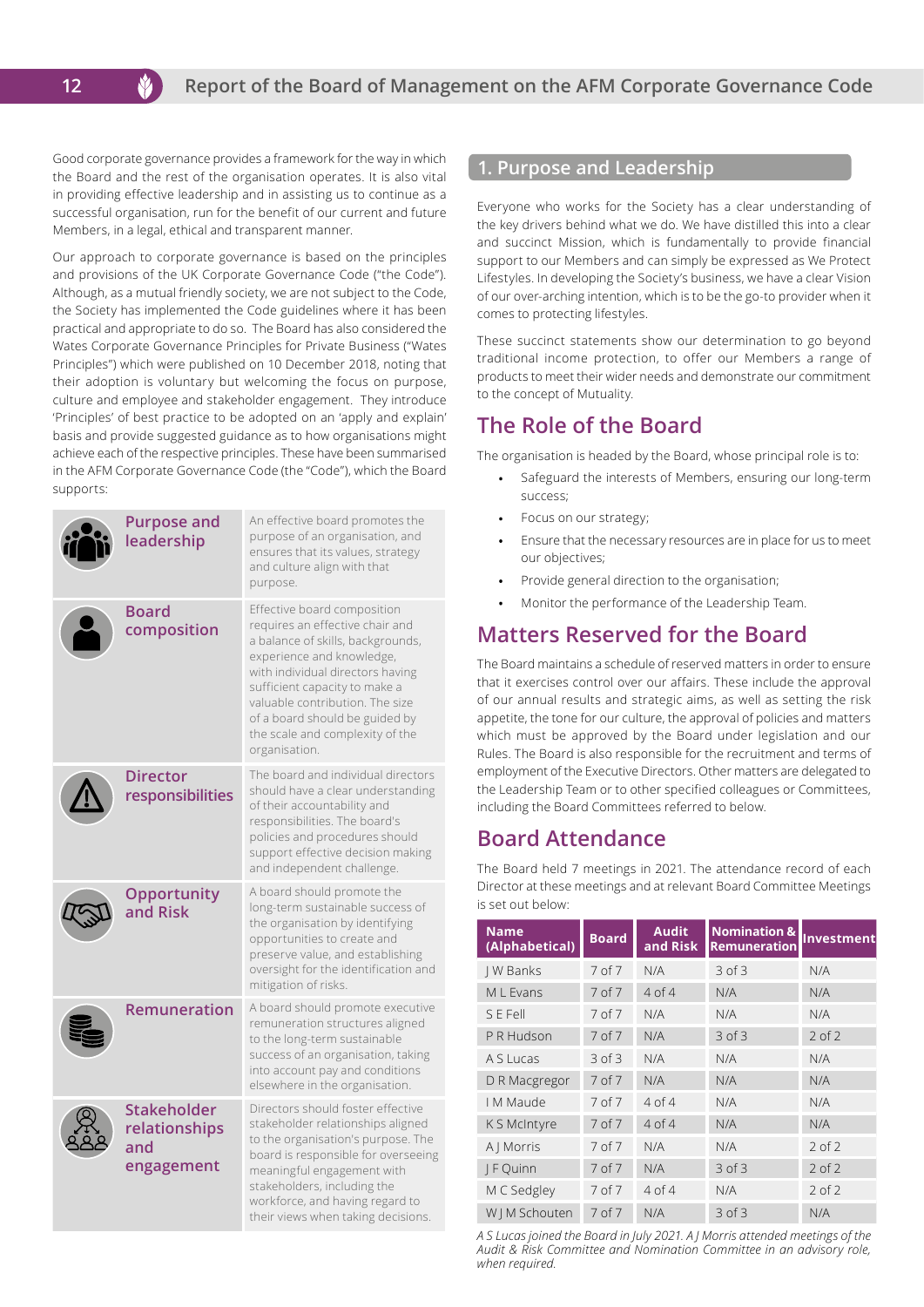# **Board focus and activities during the year**

The activities undertaken by the Board are designed to support and advise executive management on the delivery of the Society's strategy, within a framework of effective corporate governance. Focused discussion assists the Board in making good decisions, based on the long-term needs of the business and its stakeholders. Key areas of focus in the year were:

- **• Review the Society's vision, mission, values and strategy:**  The Board has had full oversight of the progress of the Society strategy during the year. The impact of the pandemic has been closely monitored and the Board received regular updates of issues arising and actions taken, such as on the performance of investments, suspension of short deferred products and remote working arrangements, which also applied to the Board. At each meeting the Board had the opportunity to question and challenge the work being undertaken. The October Board Meeting was used to review the strategy for the Society.
- **• Review of principal risks:** The Board and Audit & Risk Committee undertake a regular formal review of the principal risks to the Society.
- **• Risk Appetite:** The Board considers its adherence to and appropriateness of the risk appetite quarterly, with a formal annual review held each year, in conjunction with the review of the ORSA.
- **• Board Evaluation:** Internal Board evaluation is carried out annually, with the intention to commission external reviews every three years. An external review was conducted by Board Excellence at the end of 2021 the findings of which were presented to the Board in February 2022 and will be followed up over the subsequent year.
- **• Operational performance updates:** The Board receives regular operational performance updates from each of the Society's key business streams, giving executive management the opportunity to further interact with the Board on their specialist areas of responsibility. These included the impact of the pandemic and the mitigations taken to offset this, such as some sales staff being transferred to help deal with the higher volumes of claims.

### **2. Board Composition**

# **Composition of the Board**

The size and composition of the Board and the Board Committees are kept under constant review by the Chairman and are reviewed formally by the Nomination & Remuneration Committee at least annually. This is to ensure that there is adequate succession planning for Executive and Non-Executive Directors and that there is the optimum mix of skills and experience on the Board for the direction of our activities and to populate and chair the Board Committees.

# **Appointments to the Board**

The appointment of new Directors is initially considered by the Nomination & Remuneration Committee which is made up of John Quinn, Janice Banks and Paul Hudson, under the Chairmanship of William Schouten. The Committee is responsible for considering

matters relating to the composition of the Board, considering the balance of skills, knowledge and experience of Directors, and making recommendations to the Board as appropriate. The Board believes that there is ample provision for the refreshment of the Board and that the introduction of annual elections would not provide any material benefit to the Membership.

# **Diversity**

The Board considers all aspects of diversity, including but not limited to gender, on the Board although it continues to adopt the principle that all appointments should be based on merit and the skills and experience that the individual can bring, and consider the composition, skills and experience on the Board. As a result, the Board has not set an aspirational target for diversity or gender split. However, the percentage of females on our Board is 33%. As at the end of 2021 the equivalent percentage for all staff (excluding the Non Executive Directors) is 65%, and 75% of the Heads of Department are female.

# **Board Evaluation**

The Board undertakes an annual evaluation of the performance and effectiveness of the Board together with an annual review of the performance of individual Directors.

In 2021, internal performance evaluations of the Audit & Risk, Nomination & Remuneration and Investment Committees were carried out at the meeting by all Committee Members. The results were discussed by the relevant Committees and any appropriate improvements were identified for action.

Each Board Member, as part of their formal appraisal with the Chairman of the Board, provide comments on their own effectiveness and that of their fellow Board Members. The Senior Independent Director carried out a formal appraisal of the Chairman of the Board and the Chairman carried out an appraisal of the Chief Executive. The Chief Executive appraises the Executive team members in their respective operational functions and the Chairman confines his appraisal of the Executive Directors to their role on the Board.

# **Induction and Development**

The Chairman ensures that, on appointment, Non-Executive Directors receive a comprehensive tailored induction programme on our business and regulatory environment. All Non-Executive Directors update their skills, knowledge and familiarity, through relevant external and internal courses. Individual training requirements for Non-Executive Directors are discussed as part of the performance evaluation process. All Directors have access to independent professional advice if required and have the benefit of appropriate liability insurance cover at the Society's expense. In addition, they have access to the advice and services of the Company Secretary who is responsible for ensuring that Board procedures are complied with and for advising the Board, through the Chairman, on governance matters.

# **Re-appointment**

All directors are subject to election by Members at the first annual general meeting after their appointment, and to re-election thereafter by rotation at an interval of no more than three years.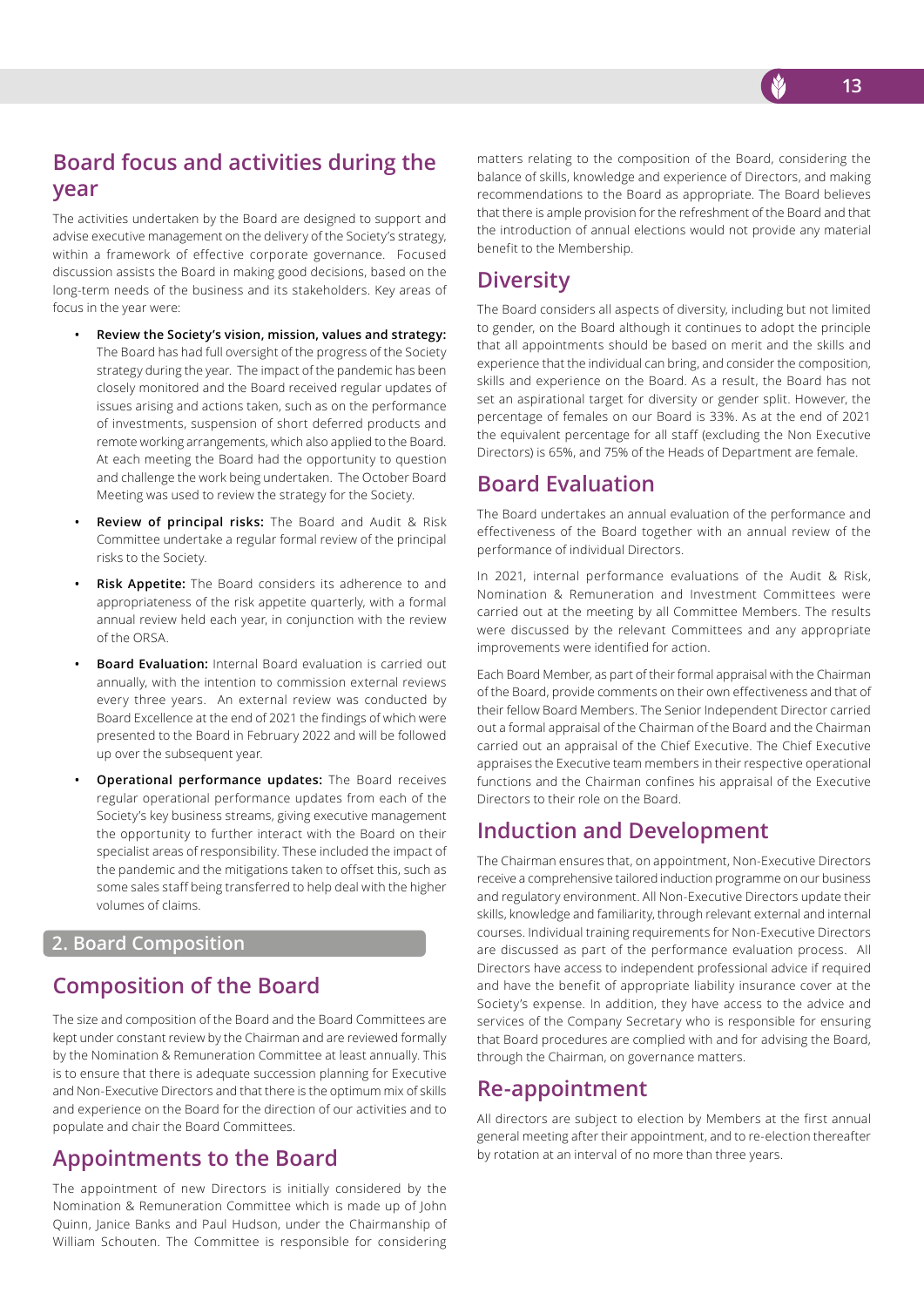**3. Director Responsibilities**

M

# **The Roles of the Chairman and the Chief Executive**

The roles of the Chairman and Chief Executive are held by different people and are distinct in their purpose. The Chairman is responsible for leadership of the Board and for ensuring that the Board acts effectively, promoting high standards of corporate governance. The Chairman is key in setting the tone of the Board Meetings to ensure, amongst other things, that there is a culture of openness. The Chief Executive has overall responsibility for managing the organisation and for implementing the strategies and policies agreed by the Board, supported by the Executive. It is current practice and policy that no former Chief Executive will serve as Chairman of the Board.

# **Non-Executive Directors**

The Non-Executive Directors are responsible for bringing independent judgement to Board debate and decisions using their own experience and skills, and for constructively challenging the Executive Team. The Non-Executive Directors meet, without the Executive Directors present, at least annually to discuss relevant matters including the overall performance of the Executive Team and the viability of the Society. The Senior Independent Director would act, if required, as an intermediary for the other Directors. The Senior Independent Director is also the main point of contact for Members should the normal channels of communication with the Chairman or Chief Executive fail or be inappropriate. The Board has a conflict of interest policy which sets out procedures for regularly reviewing, and if appropriate, dealing with any potential conflicts as they arise. The letters of appointment of Non-Executive Directors give an indication of the time commitment required. The Board is satisfied that all of the Non-Executive Directors are independent.

# **Company Secretary**

The Company Secretary is responsible to the Board for ensuring Board procedures are complied with, and that Directors are supplied with information in a timely manner.

### **4. Opportunity and Risk**

# **Risk Management**

The Society recognises that risk management is a vital activity that both underpins and forms part of the vision, values and strategic objectives. Risk is present in everything the Society does and it is therefore the Board's policy to identify, assess and manage the key areas of risk on a proactive basis. The Society seeks to embed risk management into the culture of the Society without introducing unnecessary bureaucracy. The aim for the risk management framework is that it is fit for purpose, reflects the size of the organisation and uses the Society's skills and capabilities to the full.

For risk management to be most effective and become an enabling tool, the Board ensures that there are robust, consistent, communicated and formalised policies and processes across the Society. In implementing risk management, the Society seeks to provide assurance to all stakeholders that the identification and management of risk plays a key role in the delivery of the Society strategy and related objectives.

The Society operates a 'three lines of defence' model which provides

a clear delineation of responsibilities between control over day-to-day operations, risk oversight and assurance activities.

| <b>Function</b>                                          | <b>Role / Responsibility</b>                                                                                                                                                                                                                                                                                                                      |
|----------------------------------------------------------|---------------------------------------------------------------------------------------------------------------------------------------------------------------------------------------------------------------------------------------------------------------------------------------------------------------------------------------------------|
| <b>1st Line:</b><br><b>The Business</b>                  | First line of defence responsibilities include<br>using risk management tools to identify<br>and manage risks, assessing and enhancing<br>controls, monitoring, and reporting the<br>Society's risk profile, ensuring that it adheres<br>to established risk appetite and complying with<br>policies, standards, and guidelines.                  |
| 2nd Line:<br>Risk &<br>Compliance                        | The Risk & Compliance Function responsibilities<br>include designing risk management tools used<br>by the business to identify and manage risks,<br>applying "independent challenge", developing,<br>and maintaining policies, standards and<br>guidelines and reviewing and contributing to<br>the monitoring and reporting of the risk profile. |
| 3rd Line:<br>Internal<br>Audit<br>(outsourced<br>to RSM) | Internal Audit's responsibilities include<br>independently verifying that the risk<br>assessment and management process<br>has been sufficiently well designed and<br>implemented by both the first and second lines<br>of defence and reviewing the "independent<br>challenge" applied by the Risk and Compliance<br>Function.                   |

# **Internal Control**

The Board is responsible for the system of internal control. The Audit & Risk Committee report sets out the internal control framework which is designed to safeguard Member and Society assets and to facilitate the effectiveness and efficiency of operations which helps to ensure the reliability of internal and external reporting and assists in compliance with applicable laws and regulations. The Board is also responsible for setting our risk appetite and ensuring that there is a robust system for risk management in place. The Board has delegated to the Audit & Risk Committee oversight of the relationship with the External and Internal Auditors (who are external to the Society) to ensure that they remain independent and objective. The Board confirms that it has conducted a review of the effectiveness of the Society's risk management and internal control systems in operation during the year. The Board considers that the risk review activities addressed the key aspects of risk management and internal control for the year under review.

# **Anti-bribery and the prevention of corruption**

The Society has internal procedures in place that are designed to ensure compliance with the UK Bribery Act 2010. The Society's anti-bribery and corruption e-learning is also mandatory for new employees, along with regular refresher training for existing staff.

# **Whistleblowing**

The Society operates an independent whistleblowing procedure to allow staff to confidentially raise any concerns about business conduct.

# **Board Committees**

Certain matters are referred to Board Committees in order that they can be considered in more detail by those Directors with the most

**14**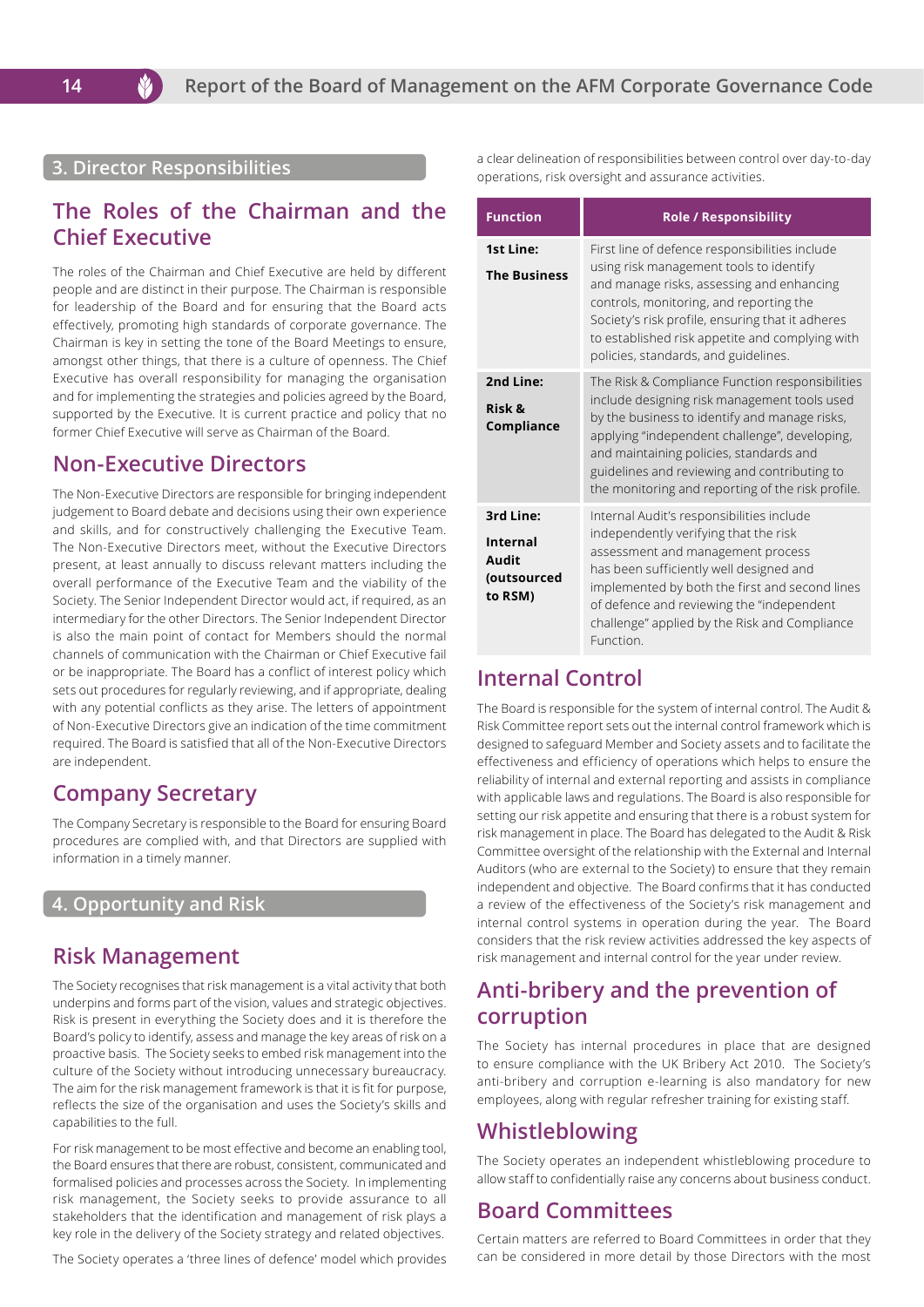

relevant skills and expertise. The Board Committees are:

- **• The Audit & Risk Committee** which met on 4 occasions during 2021 considering matters of finance, audit, risk and compliance;
- **• The Nomination & Remuneration Committee** which met on 3 occasions during 2021 - considering Board membership, CEO and Senior Independent Director succession, staff pay and performance bonus arrangements. This excludes the interviews conducted for the new Non-Executive Director.
- **• The Investment Committee** which met twice during 2021 to consider investment matters.

The terms of reference of the Committees are available on request from the Company Secretary or on our website at www.cirencester-friendly. co.uk. The Chairman of each Committee reports to the subsequent Board Meeting on the matters discussed at each Committee Meeting. The minutes of each Committee Meeting are circulated to all Directors.

# **Audit & Risk Committee**

The Audit & Risk Committee consists of Marian Evans, Ian Maude and Mark Sedgley under the Chairmanship of Kate McIntyre. All of the Committee Members have relevant financial sector experience. The responsibilities of the Committee are in line with the provisions of the Financial Reporting Council Guidance on Audit Committees. The main function of the Committee is to assist the Board in fulfilling its oversight responsibilities, specifically the ongoing review, monitoring and assessment of:

- **The integrity of the financial statements** and reviewing significant financial reporting judgements contained in them;
- **The effectiveness of systems** of internal control;
- The Internal and External **Audit processes;**
- **Compliance** with applicable laws and regulations;
- The **recommendation to the Board on the appointment, re-appointment and removal of External Auditors;** and the periodic review of their performance and independence and the policy on the use of the External Auditor for non-audit work.

During 2021 the Committee met four times in the execution of its responsibilities. During the meetings the Committee considered reports on:

- **• The system of internal control** the Committee receives reports from the Internal and External Auditors on control matters;
- **The integrity of financial statements** a review of viability considers the impact on our capital, liquidity and profitability;
- **• Compliance with laws and regulations, including adherence to money laundering regulations** – the Committee receives reports from the Risk and Compliance function on conduct matters, which express an opinion on the effectiveness of the systems of internal control;
- **• The activities of Internal Audit and External Auditors** the Committee receives reports from both the External Auditor and Internal Auditor and closely monitors all issues raised until they have been resolved satisfactorily by management.
- **• The level of non-audit fees paid to the External Auditor** in 2021 was zero. 2020 (£0).

The Committee considers that it has met its responsibilities and performed its duties with appropriate levels of care and expertise during 2021.

#### **5. Remuneration**

The Board has delegated to the Nomination & Remuneration Committee the policy on remuneration for the Chairman, the Executive Directors and other members of the Executive Team. A review of its activities and the Remuneration Policy is set out in the Remuneration Report.

**6. Stakeholder Relationships and Engagement**

# **Member Engagement**

As a mutual business, our owners are our individual Members. We encourage dialogue from our Members on any aspect of our activities. This dialogue takes various forms, including issue of Annual Renewal Notices, Annual Bonus Statements, occasional newsletters and the distribution of our shortened version of the Annual Report & Accounts which is sent to every Member annually, along with a personal invitation to attend the Annual General Meeting. During the year we maintained regular telephone contact with Members, and also continue to conduct regular satisfaction surveys on a variety of topics, the results of which are used to inform our business development.

We also have a Member Reward programme, in conjunction with Parliament Hill Limited, to enable our Members to gain access to exclusive offers.

Our Member Services Department has as its major objective the provision of care and high service standards to Members, Financial Advisers and other Stakeholders. The Senior Independent Director, William Schouten, is a further point of contact for our Members.

# **Constructive use of the Annual General Meeting**

At the Annual General Meeting, the Chairman and the Chief Executive make presentations on the previous year's performance and future plans. This gives Members who attend the Annual General Meeting the opportunity to ask direct questions about their Society. All Board Members attend the Annual General Meeting (unless their absence is unavoidable) and each Chairman of the respective Board Committees make themselves available to answer direct questions from Members.

All Members who are eligible to vote at the Annual General Meeting receive a proxy voting form, which includes a 'vote withheld' option, and a pre-paid reply envelope to encourage them to exercise their vote if they cannot attend and vote at the meeting. Members are also able to vote on-line. The results of the proxy votes, and the votes cast at the Annual General Meeting, are published on our website. A separate resolution is proposed on each issue, including a resolution on the Annual Report and Accounts.

The 2021 Annual General Meeting only had the minimum number of Directors physically present, due to social distancing rules during the pandemic, but the meeting was also held via video conference that enabled many more Members to dial in remotely to listen to the proceedings of the Society for the year.

By order of the Board

**Andy Morris** Company Secretary

Mutuality House, The Mallards, South Cerney, Cirencester, Gloucestershire, GL7 5TQ

23 March 2022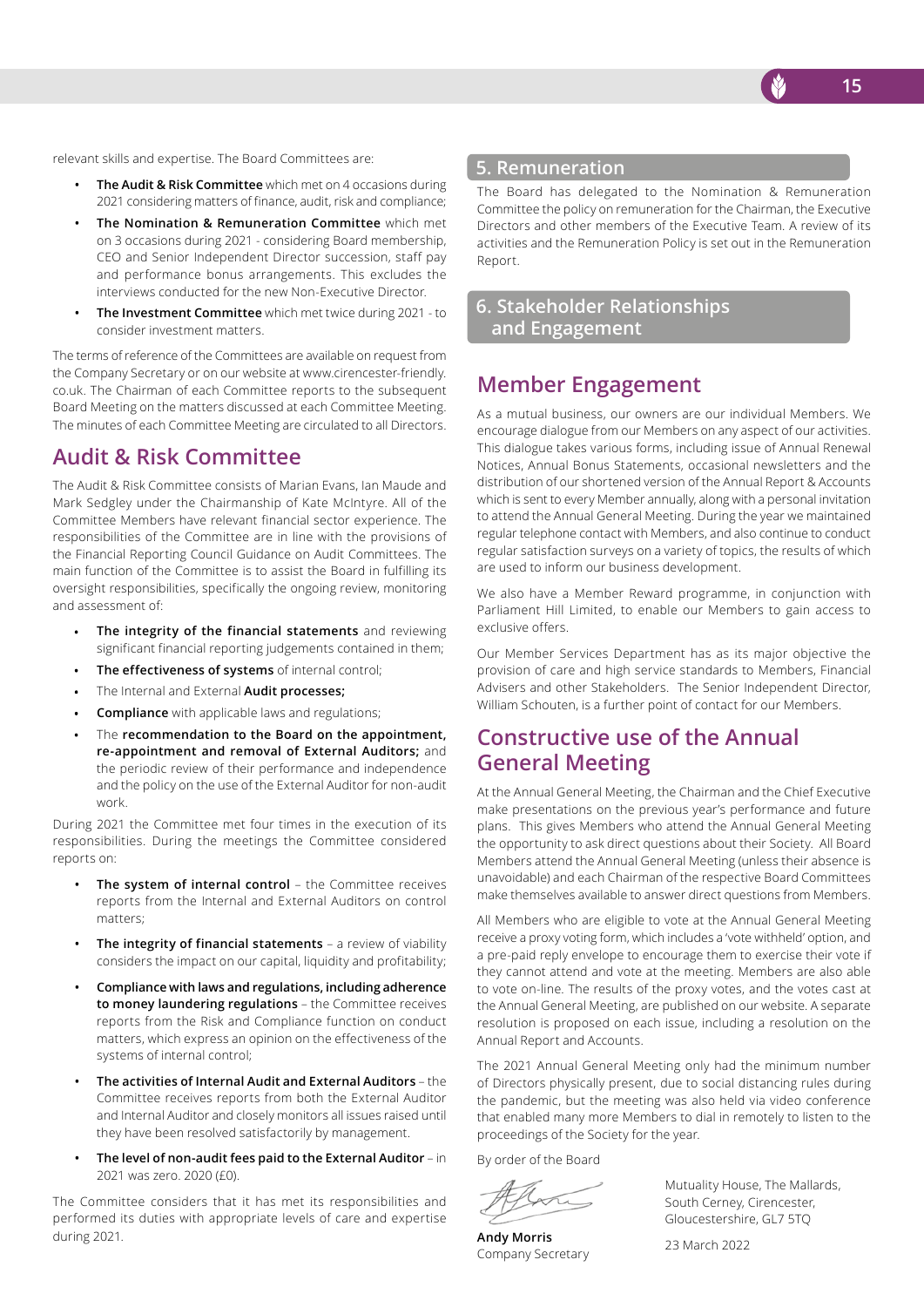

We are required to prepare accounts in accordance with the Friendly Societies Act 1992 and applicable accounting standards. This report provides details of the remuneration of the Executive and Non-Executive Directors.

# **Policy on Remuneration for Executive Directors**

The Remuneration Committee has established a Remuneration Policy for Executive Directors of the Board that has a clear focus on Member value. To this end, the remuneration packages of the Executive Directors of the Board are linked to our success and personal performance of the individual.

Their remuneration package is based upon the following principles:

- **Executive Directors** are rewarded for creating long-term value for Members;
- **Performance related rewards** form part of the total remuneration package;
- **They are competitive** in the market in which we operate;
- **Failure is not rewarded;**
- **Contractual terms** agreed ensure that rewards are fair to the individual and the organisation on termination.

The remuneration includes a performance related element which is linked to the achievement of business and personal objectives. Throughout the business, we aim to ensure that our people are rewarded fairly for their contribution. To achieve this, we obtain independent benchmarking data from external HR consultants and set remuneration for each Executive Director. The Remuneration Committee thereby ensures that Executive Director remuneration is set at a level designed to reflect similar roles carrying comparable responsibility in other organisations.

# **Reward Components for Executive Director Remuneration Base Salary**

It is the Committee's policy to ensure that the basic salary for each Executive Director is appropriate and competitive for the responsibilities involved. Base salaries for Executive Directors are reviewed annually to recognise the individual's role and performance. These are set with reference to comparative data from independent external HR consultants.

#### **Performance Related Pay**

We operate a discretionary performance related pay scheme for employees. The Remuneration Committee meets annually to agree objectives and set incentive targets. The measures used to assess performance in 2021 comprised:

- Financial Performance;
- Pandemic Recovery;
- Customer Service;
- Employee Proposition.

The maximum bonus payable to the Executive Directors under the scheme is 50% of basic salary. The Remuneration Committee retains absolute discretion in the final determination of awards.

#### **Pension Arrangements**

We have arranged a Defined Contribution Scheme for all staff into which both employee and employer contributions may be made.

The employer contribution made on behalf of the current Chief Executive is 27% of base salary but excluding annual incentive payments, though the majority of this was received as a benefit as direct payment into the pension is limited by legislation. The contribution recognises that the Chief Executive gave up entitlement to a Final Salary Scheme which was an onerous burden upon the employer. The contribution made on behalf of the other Executive Directors is 10% of base salary.

#### **Service Contracts**

Executive Directors are employed on contracts subject to no more than 12 months' notice in accordance with Corporate Governance best practice. The Remuneration Committee endorses the principle of mitigation of damages in the event of the early termination of service agreements.

#### **Share Options**

As a mutual institution we do not have share capital and as a consequence, we do not operate a share or share option plan.

#### **Non-Executive Directors**

The remuneration of our Non-Executive Directors is recommended and set by the Chief Executive annually. The remuneration of Non-Executive Directors is intended to reflect the time commitment and responsibilities of the role.

The remuneration is determined on the basis of an agreed minimum number of days committed to Society business and is also benchmarked against Non-Executive remuneration in other financial services organisations of similar size, including other mutuals.

The remuneration of Non-Executive Directors does not include any incentive element and Non-Executive directors are not entitled to participate in any of our pension scheme or bonus arrangements.

Non-Executive Directors are elected for a period of three years. The Board may resolve to reappoint a Non-Executive Director at or before the expiry of their term. It is our policy to allow Non-Executive Directors to serve no more than nine years in aggregate.

The terms and conditions of the Non-Executive Directors are available for inspection by Members before the Annual General Meeting.

**16**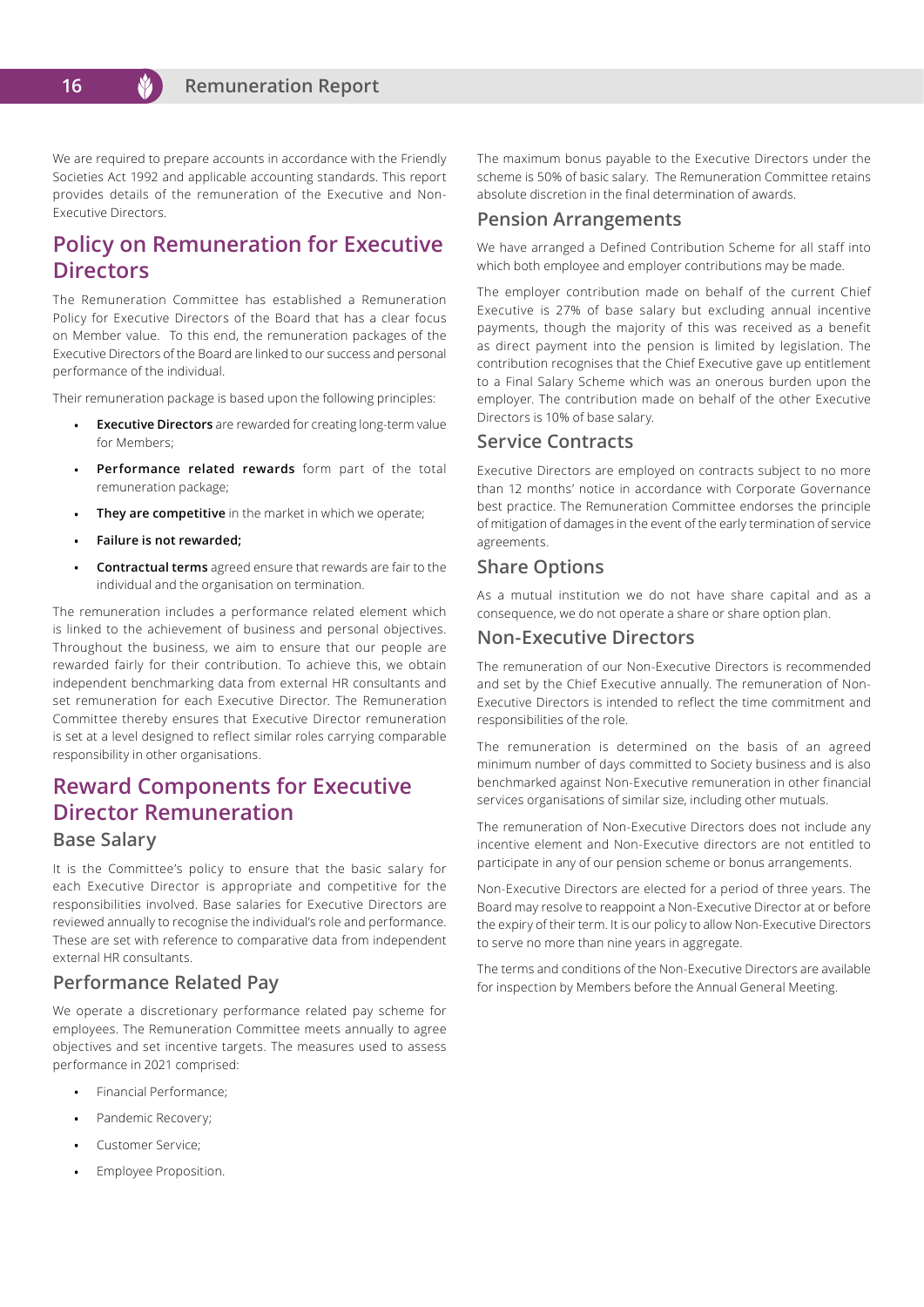

Details of the fees of our Directors are shown below.

| <b>Board Members' Emoluments</b>   |                   |                            |                                                         |                                                  |               |               |  |
|------------------------------------|-------------------|----------------------------|---------------------------------------------------------|--------------------------------------------------|---------------|---------------|--|
|                                    | Basic<br>Salaries | Performance<br>Related Pay | <b>Benefits</b><br>and other<br>Emoluments <sup>1</sup> | Defined<br>Contributions<br>Pension <sup>2</sup> | Total<br>2021 | Total<br>2020 |  |
|                                    | £000's            | £000's                     | £000's                                                  | £000's                                           | £000's        | £000's        |  |
| J W Banks                          | 24.9              |                            |                                                         |                                                  | 24.9          | 24.4          |  |
| M L Evans                          | 24.9              |                            |                                                         |                                                  | 24.9          | 24.4          |  |
| S E Fell                           | 171.7             | 85.8                       | 28.5                                                    |                                                  | 286.0         | 280.5         |  |
| P R Hudson                         | 247.8             | 123.9                      | 88.0                                                    | 3.2                                              | 462.9         | 434.4         |  |
| A J Lucas (appointed 12 July 2021) | 11.1              |                            |                                                         |                                                  | 11.1          |               |  |
| D R Macgregor                      | 167.7             | 83.9                       | 17.3                                                    | 16.8                                             | 285.7         | 268.3         |  |
| I M Maude                          | 24.9              |                            |                                                         |                                                  | 24.9          | 24.4          |  |
| K S McIntyre                       | 28.1              |                            |                                                         |                                                  | 28.1          | 27.5          |  |
| A J Morris                         | 175.5             | 87.8                       | 18.2                                                    | 10.0                                             | 291.5         | 271.6         |  |
| J F Quinn                          | 38.8              |                            |                                                         |                                                  | 38.8          | 38.0          |  |
| W J M Schouten                     | 28.1              |                            |                                                         |                                                  | 28.1          | 27.5          |  |
| M C Sedgley                        | 24.9              |                            |                                                         |                                                  | 24.9          | 24.4          |  |
| Total                              | 968.4             | 381.4                      | 152.0                                                   | 30.0                                             | 1,531.8       | 1,445.4       |  |

*Notes:* 

*1 The amounts shown under the heading "Benefits and other Emoluments" represent the taxable benefit based on car allowances, amounts due in respect of pension contributions where direct payment into the pension were limited by legislation and private medical benefit.* 

*2 The amounts represent the contributions made on behalf of the Executive Directors to the defined contribution pension scheme.*

On behalf of the Board of Management

**William J M Schouten** Chairman of the Nomination & Remuneration Committee

23 March 2022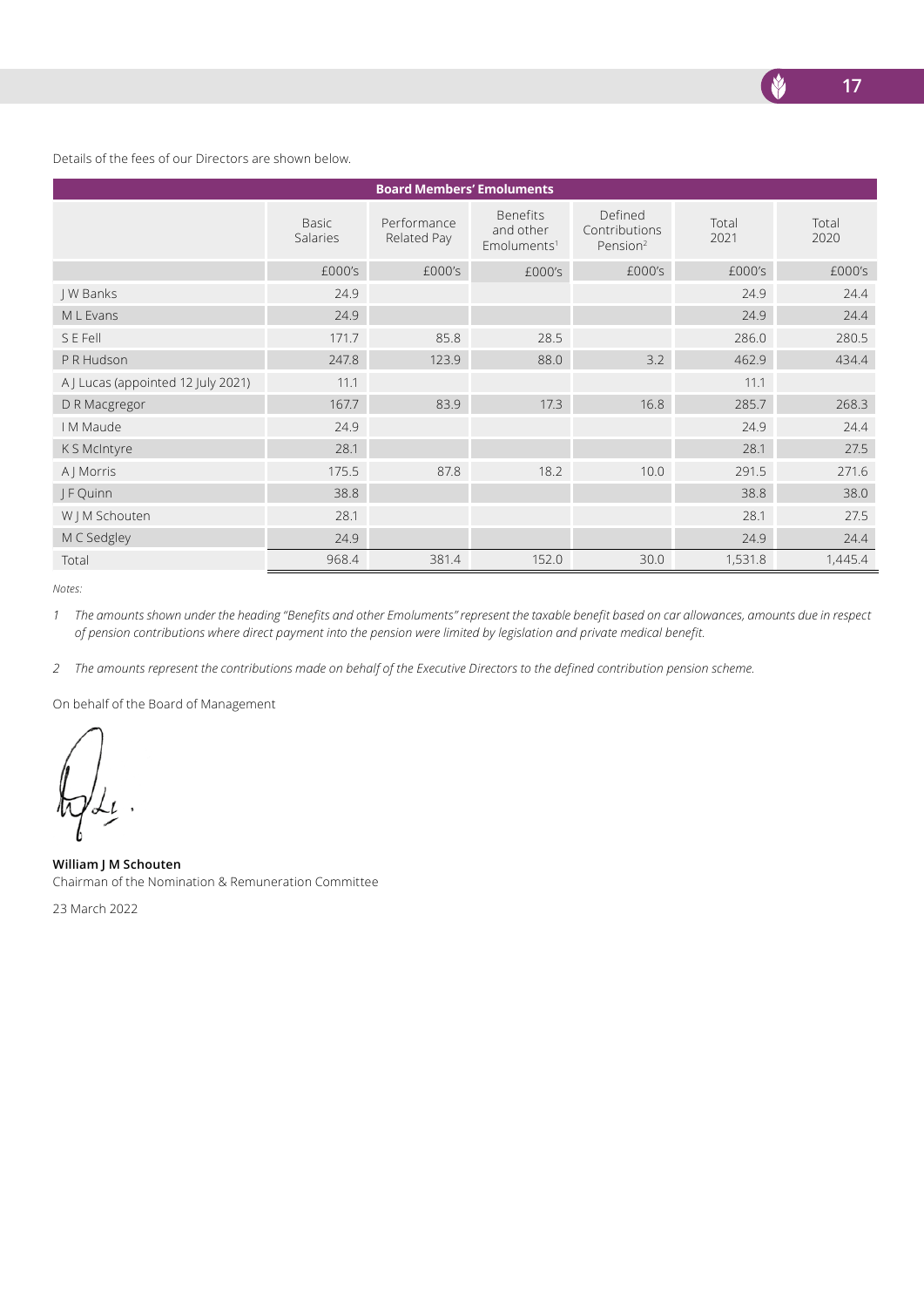# **Directors' Responsibilities in Respect of the Annual Report and Accounts and the Directors' Report**

The following statement, which should be read in conjunction with the Independent Auditors' Report on page 19 and 22, is made by the Directors to explain their responsibilities in relation to the preparation of the Annual Accounts and Directors' Report.

The Directors are required by the Friendly Societies Act 1992 ("the Act") to prepare, for each financial year, Annual Accounts which give a true and fair view of the state of the affairs of the Society as at the end of the financial year and of the income and expenditure and cash flows of the Society for the financial year.

In preparing the Annual Accounts, the Directors are required to:

- Select **suitable accounting policies** and apply them consistently;
- Make **judgements and estimates** that are reasonable and prudent;
- State whether applicable **UK Accounting Standards** have been followed, subject to any material departures disclosed and explained in the Annual Accounts, and
- **Prepare the Accounts** on the going concern basis, unless it is inappropriate to presume that the Society will continue in business.

In addition to the Annual Accounts, the Act requires the Directors to prepare, for each financial year, a Directors' Report, each containing prescribed information relating to the business of the Society.

# **Directors' Responsibilities for Accounting Records and Internal Controls**

The Directors are responsible for ensuring that the Society:

- Keeps accounting records in accordance with the Friendly  $\ddot{\phantom{a}}$ Societies Act 1992, and
- Takes reasonable care to establish, maintain, document and review such systems and controls as are appropriate to its business in accordance with the rules made by the Regulator under the Financial Services and Markets Act 2000 and Financial Services Act 2012.

The Directors have general responsibility for safeguarding the assets of the Society and for taking reasonable steps for the prevention and detection of fraud and other irregularities.

The Directors are responsible for the maintenance and integrity of the Society's website. Legislation in the United Kingdom governing the preparation and dissemination of financial statements may differ from legislation in other jurisdictions.

# **Going Concern**

The current economic conditions present risks and uncertainties for all businesses. The Directors have carefully considered the risks and uncertainties and the extent to which they might affect the preparation of the financial statements on a going concern basis.

The Directors concluded that in the light of:

- The published year end position on **statutory solvency;**   $\bullet$
- **Available financial resources** in liquid form;  $\bullet$
- **The capital projections** within our agreed business plans;
- $\ddot{\phantom{0}}$ The results of **the ORSA**.

The Society has adequate resources to continue in business for the foreseeable future. For this reason, the Accounts are prepared on a going concern basis.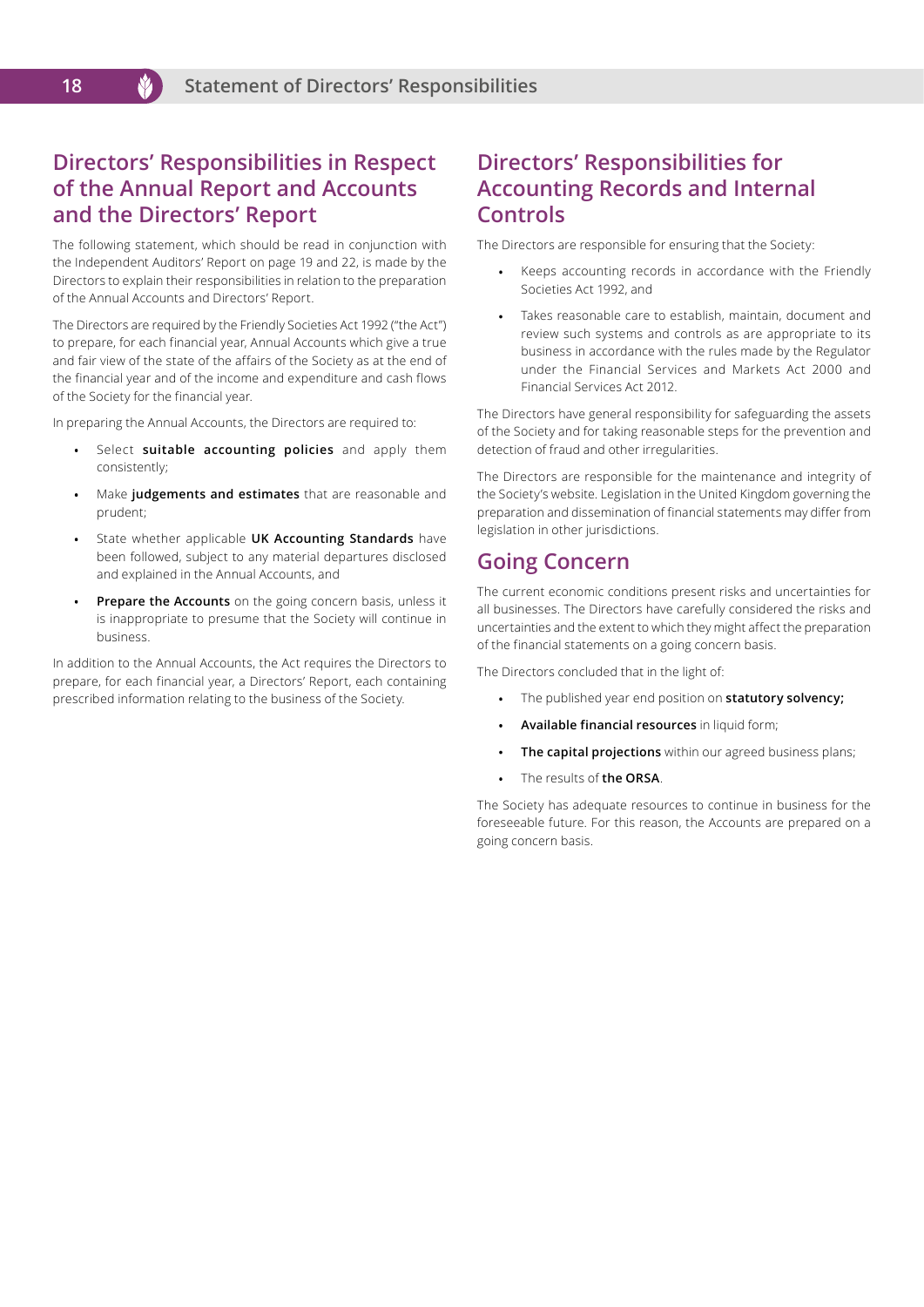# **Opinion on the financial statements**

In our opinion, the Society's financial statements:

- give a true and fair view of the state of the Society's affairs as at 31 December 2021 and of its surplus for the year then ended;
- have been properly prepared in accordance with United Kingdom Generally Accepted Accounting Practice; and
- have been prepared in accordance with the Friendly Societies Act 1992.

We have audited the financial statements of Cirencester Friendly Society Limited (the "Society") for the year ended 31 December 2021 which comprise the statement of comprehensive income, the statement of financial position, and notes to the financial statements, including a summary of significant accounting policies.

The financial reporting framework that has been applied in their preparation is applicable law and United Kingdom Accounting Standards, including Financial Reporting Standard 102 *The Financial Reporting Standard applicable in the UK and Republic of Ireland and Financial Reporting Standard 103 Insurance Contracts* (United Kingdom Generally Accepted Accounting Practice).

# **Basis for opinion**

We conducted our audit in accordance with International Standards on Auditing (UK) (ISAs (UK)) and applicable law. Our responsibilities under those standards are further described in the Auditor's responsibilities for the audit of the financial statements section of our report. We believe that the audit evidence we have obtained is sufficient and appropriate to provide a basis for our opinion. Our audit opinion is consistent with the additional report to the audit committee.

# **Independence**

Following the recommendation of the Audit Committee, we were appointed by the Board of Directors in August 2003 to audit the financial statements for the year ended December 2003 and subsequent financial periods. Following recommendation of the Audit Committee, we were reappointed by members of the Society on 17 June 2021 to audit the financial statements for the year ending 31 December 2021 and subsequent financial periods. The period of total uninterrupted engagement including reappointments is 19 years, covering the years ended 31 December 2003 to 31 December 2021. We remain independent of the Society in accordance with the ethical requirements that are relevant to our audit of the financial statements in the UK, including the FRC's Ethical Standard as applied to public interest entities, and we have fulfilled our other ethical responsibilities in accordance with these requirements. The non-audit services prohibited by that standard were not provided to the Society.

# **Conclusions relating to going concern**

In auditing the financial statements, we have concluded that the Directors' use of the going concern basis of accounting in the preparation of the financial statements is appropriate. Our evaluation of the Directors' assessment of the Society's ability to continue to adopt the going concern basis of accounting included:

Review and challenge of the Society current plans and budgets, challenging growth assertions and checking that movements were in line with justifiable assumptions. The Society's Business strategy report was obtained and inspected for threats to the going concern assumption and the 2022 budget was assessed

based on audited 2021 figures and our general commercial and sector experience; and

Challenge and discussion around the latest Own Risk and Solvency Assessment provided by the Society. In addition, we have reviewed the solvency projections, reconciling current positions to the financial statements and challenged the Director's as to the assumptions embedded within the model. We have also checked that the modelling used for solvency is in line with industry standards.

Based on the work we have performed, we have not identified any material uncertainties relating to events or conditions that, individually or collectively, may cast significant doubt on the Society's ability to continue as a going concern for a period of at least twelve months from when the financial statements are authorised for issue.

Our responsibilities and the responsibilities of the Directors with respect to going concern are described in the relevant sections of this report.

# **Overview**

|                          |                                         | 2021                                                                                 | 2020       |
|--------------------------|-----------------------------------------|--------------------------------------------------------------------------------------|------------|
| <b>Key audit matters</b> | Valuation<br>of technical<br>provisions |                                                                                      | $\sqrt{ }$ |
| <b>Materiality</b>       |                                         | Society financial statements as a whole                                              |            |
|                          | insurance contracts.                    | £1,265,000 (2020: £1,200,000) based on<br>2% (2020: 2%) of future value of long-term |            |

# **An overview of the scope of our audit**

Our audit was scoped by obtaining an understanding of the Society and its environment, including the Society's system of internal control, and assessing the risks of material misstatement in the financial statements. We also addressed the risk of management override of internal controls, including assessing whether there was evidence of bias by the Directors that may have represented a risk of material misstatement. All audit work was performed directly by the audit engagement team with the assistance of appointed experts.

# **Key audit matters**

Key audit matters are those matters that, in our professional judgment, were of most significance in our audit of the financial statements of the current period and include the most significant assessed risks of material misstatement (whether or not due to fraud) that we identified, including those which had the greatest effect on: the overall audit strategy, the allocation of resources in the audit; and directing the efforts of the engagement team. These matters were addressed in the context of our audit of the financial statements as a whole, and in forming our opinion thereon, and we do not provide a separate opinion on these matters. The following matter was identified as a key audit matter to be communicated in the current year.

# **Our application of materiality**

We apply the concept of materiality both in planning and performing our audit, and in evaluating the effect of misstatements. We consider materiality to be the magnitude by which misstatements, including omissions, could influence the economic decisions of reasonable users that are taken on the basis of the financial statements.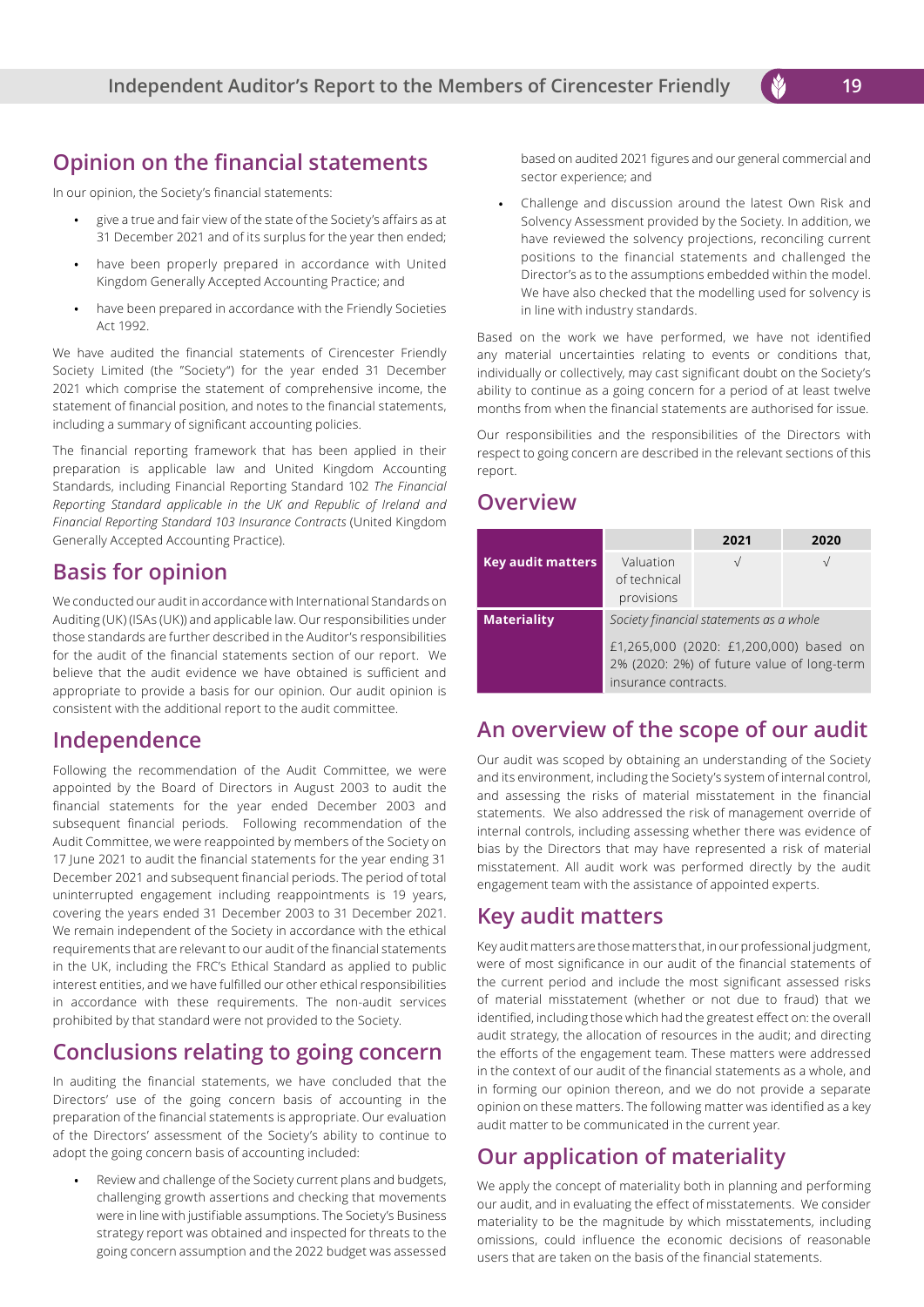| <b>Description of Key Audit Matter</b>                                                                                                                                                                                                                                                                                                                         |                                                                                                                                                                                                                                                                                                                                                                                                                                                                                                                                                                                                                                                                                                                                                                                                                                                                               | Procedures performed to address this risk                                                                                                                                                                                                                                                                                                                                                                                                                                                                                                                                                                                                                                                                                                                                                                                                                                                                                                                                                                                                                                                                                                                                                                                                                                                                                                                                                                                                                                                                                                                                                                                                                                                                                                                                                                                                                                                                                                                                              |  |  |  |
|----------------------------------------------------------------------------------------------------------------------------------------------------------------------------------------------------------------------------------------------------------------------------------------------------------------------------------------------------------------|-------------------------------------------------------------------------------------------------------------------------------------------------------------------------------------------------------------------------------------------------------------------------------------------------------------------------------------------------------------------------------------------------------------------------------------------------------------------------------------------------------------------------------------------------------------------------------------------------------------------------------------------------------------------------------------------------------------------------------------------------------------------------------------------------------------------------------------------------------------------------------|----------------------------------------------------------------------------------------------------------------------------------------------------------------------------------------------------------------------------------------------------------------------------------------------------------------------------------------------------------------------------------------------------------------------------------------------------------------------------------------------------------------------------------------------------------------------------------------------------------------------------------------------------------------------------------------------------------------------------------------------------------------------------------------------------------------------------------------------------------------------------------------------------------------------------------------------------------------------------------------------------------------------------------------------------------------------------------------------------------------------------------------------------------------------------------------------------------------------------------------------------------------------------------------------------------------------------------------------------------------------------------------------------------------------------------------------------------------------------------------------------------------------------------------------------------------------------------------------------------------------------------------------------------------------------------------------------------------------------------------------------------------------------------------------------------------------------------------------------------------------------------------------------------------------------------------------------------------------------------------|--|--|--|
| Valuation of technical<br>provisions<br>The financial statements<br>include a future value of<br>long insurance contract of<br>£65.1 million (2020: £62.8<br>million), which represents<br>the estimated costs of<br>settling benefits and claims<br>associated with mainly<br>income protection products.<br>This is set out in further<br>detail in note 17. | There is an inherent risk that<br>insurance technical provisions<br>can be misstated due to the fact<br>that estimates are necessarily<br>involved, and as such, there is<br>an element of subjectivity in any<br>such provision.<br>The calculation of the Society's<br>insurance technical provisions<br>requires management to make<br>significant judgements about a<br>variety of assumptions including<br>(but not limited to) mortality<br>lapsed<br>assumptions,<br>rate,<br>investment yields, discount rates<br>and the current expectation of<br>future expenses.<br>We have assessed this area as<br>being of significant risk to the<br>audit due to the significance of<br>these amounts in deriving the<br>Society's results and because of<br>the degree of assumptions and<br>estimation underpinning the<br>calculation, which can be highly<br>subjective. | In assessing the valuation of technical provisions, we performed the<br>following procedures:<br>• We have obtained and reviewed the actuarial reports prepared by<br>the Society's Actuary<br>• With the assistance of our actuarial expert, whom we engaged for<br>their expertise in life and income protection insurance, we have:<br>• Assessed the appropriateness of the methodology and the<br>reasonableness of assumptions applied by management in their<br>calculation of the provision.<br>• Tested the accuracy of the calculation of the provision<br>We obtained an understanding of the conclusions in the actuarial<br>reports prepared by the Society's Actuary and by our actuarial<br>expert, and assessed whether all the relevant judgements and<br>estimates have been considered in the calculation of the provision<br>• We have challenged the conclusions arrived at by our actuarial<br>expert and checked that their processes are in accordance with both<br>Technical Actuarial Standards (TAS) and industry practices.<br>We considered the competence, capabilities, objectivity, and<br>independence of the actuarial experts engaged by us.<br>We obtained the data which was provided to the Society's actuaries<br>and our own actuarial experts to perform their calculations and<br>performed a reconciliation to the nominal ledger<br>• We agreed a sample of data for new members to the policy admin<br>system to test that the underlying policy data had been correctly<br>entered<br>• We have reviewed changes to the assumptions used in the technical<br>provisions and, with the assistance of our actuarial expert, have<br>assessed whether these are reasonable and in line with acceptable<br>parameters.<br>Key observations:<br>• As a result of the procedures performed, we did not identify any<br>matters to suggest that the assumptions applied by management in<br>valuing the technical provisions are inappropriate. |  |  |  |
|                                                                                                                                                                                                                                                                                                                                                                |                                                                                                                                                                                                                                                                                                                                                                                                                                                                                                                                                                                                                                                                                                                                                                                                                                                                               |                                                                                                                                                                                                                                                                                                                                                                                                                                                                                                                                                                                                                                                                                                                                                                                                                                                                                                                                                                                                                                                                                                                                                                                                                                                                                                                                                                                                                                                                                                                                                                                                                                                                                                                                                                                                                                                                                                                                                                                        |  |  |  |

In order to reduce to an appropriately low level the probability that any misstatements exceed materiality, we use a lower materiality level, performance materiality, to determine the extent of testing needed. Importantly, misstatements below these levels will not necessarily be evaluated as immaterial as we also take account of the nature of identified misstatements, and the particular circumstances of their occurrence, when evaluating their effect on the financial statements as a whole.

Based on our professional judgement, we determined materiality for the financial statements as a whole and performance materiality as follows:

|                                             | 2021                                                                                                                                                                                                                                                     | 2020                                                |  |  |
|---------------------------------------------|----------------------------------------------------------------------------------------------------------------------------------------------------------------------------------------------------------------------------------------------------------|-----------------------------------------------------|--|--|
|                                             | £′000′s                                                                                                                                                                                                                                                  | £'000's                                             |  |  |
| <b>Materiality</b>                          | 1.265                                                                                                                                                                                                                                                    | 1,200                                               |  |  |
| <b>Basis for determining</b><br>materiality | 2% of future value of long term insurance contracts                                                                                                                                                                                                      | 2% of future value of long term insurance contracts |  |  |
| Rationale for the<br>benchmark applied      | Future value of long-term insurance contracts, is a key measure of the performance of an insurance body by<br>stakeholders and is used to assess the overall financial strength of the Society and in assessing its solvency.                            |                                                     |  |  |
| <b>Performance materiality</b>              | 949                                                                                                                                                                                                                                                      | 840                                                 |  |  |
| <b>Basis for determining</b>                | 75% of Materiality                                                                                                                                                                                                                                       | 70% of Materiality                                  |  |  |
| performance materiality                     | Our performance materiality was based on our risk assessment and history of misstatements. Based on<br>our expectation for misstatement in the current year we considered it was appropriate to increase our<br>performance materiality from 70% to 75%. |                                                     |  |  |

M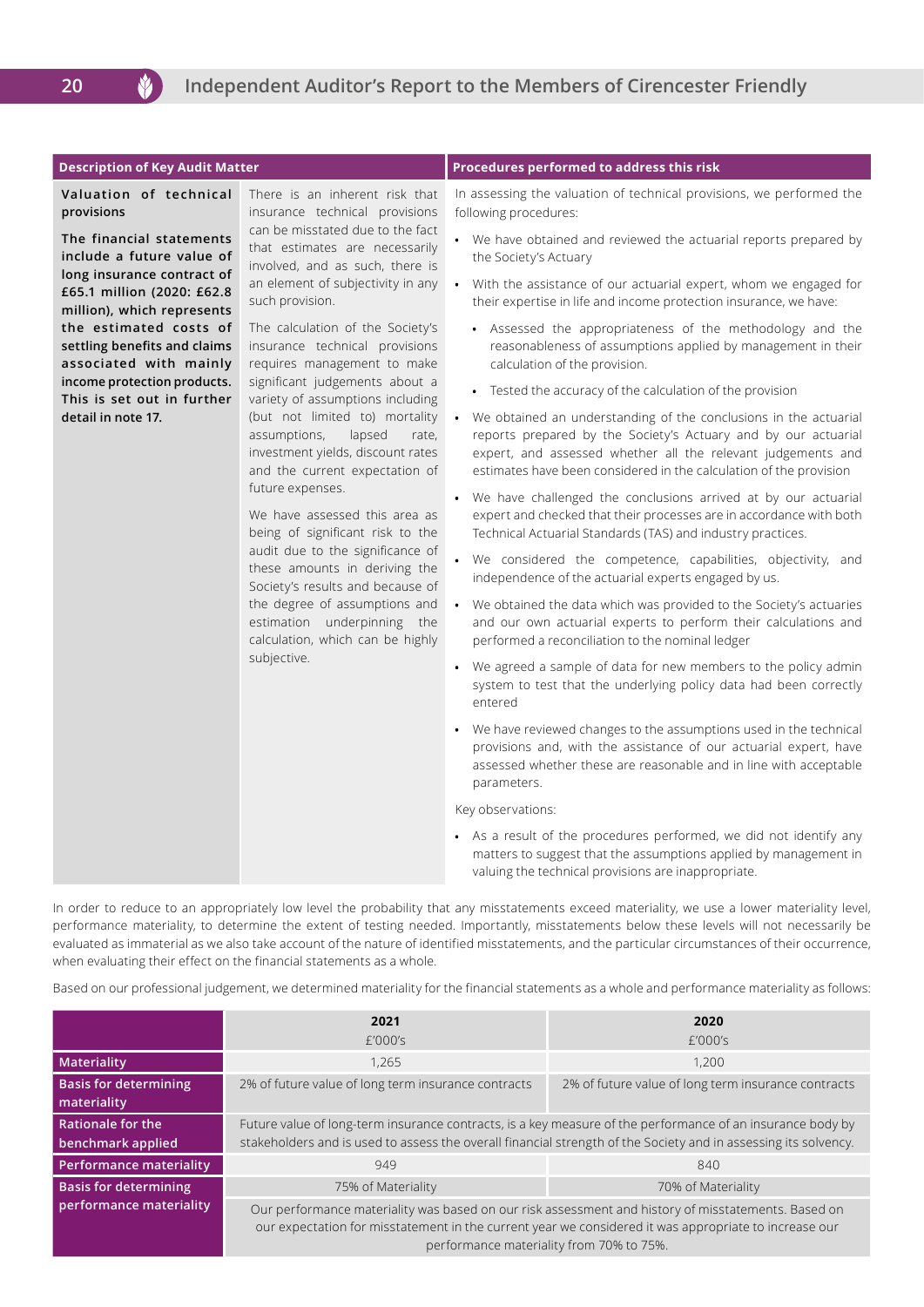# **Specific Materiality**

We also determined that for items in the Income Statement, a misstatement of less than materiality for the financial statements as a whole, specific materiality, could influence the economic decisions of users. As a result, we determined materiality for these items to be £316,250 (2020: £400,000) based on approximately 25% of the materiality for the current year and based on approximately 1.9% of earned premium income for prior year. The change was due to our assessed risk of material misstatement and expectations of users of the financial statements. We further applied a performance materiality of 75% (2020: 70%) of specific materiality to ensure that the risk of errors exceeding specific materiality was appropriately mitigated.

# **Reporting threshold**

We agreed with the Audit Committee that we would report to them all individual audit differences in excess of £25,300 (2020: £24,000). We also agreed to report differences below this threshold that, in our view, warranted reporting on qualitative grounds.

# **Other information**

The directors are responsible for the other information. The other information comprises the information included in the annual report and accounts, other than the financial statements and our auditor's report thereon. Our opinion on the financial statements does not cover the other information and, except to the extent otherwise explicitly stated in our report, we do not express any form of assurance conclusion thereon.

Our responsibility is to read the other information and, in doing so, consider whether the other information is materially inconsistent with the financial statements or our knowledge obtained in the course of the audit, or otherwise appears to be materially misstated. If we identify such material inconsistencies or apparent material misstatements, we are required to determine whether this gives rise to a material misstatement in the financial statements themselves. If, based on the work we have performed, we conclude that there is a material misstatement of this other information, we are required to report that fact.

We have nothing to report in this regard.

# **Other Friendly Societies Act 1992 reporting**

Based on the responsibilities described below and our work performed during the course of the audit, we are required by the Friendly Societies Act 1992 and ISAs (UK) to report on certain opinions and matters as described below.

**Strategic report and Directors' report** 

In our opinion, based on the work undertaken in the course of the audit:

- the information given in the Strategic report and the Directors' report for the financial year for which the financial statements are prepared is consistent with the financial statements; and
- the Strategic report and the Directors' report have been prepared in accordance with applicable legal requirements.

In the light of the knowledge and understanding of the Society and its environment obtained in the course of the audit, we have not identified material misstatements in the strategic report or the Directors' report.

**Matters on which we are required to report by exception**

We have nothing to report in respect of the following matters in relation to which the Friendly Societies Act 1992 requires us to report to you if, in our opinion:

- proper accounting records have not been kept; or
- the financial statements are not in agreement with the accounting records and returns; or
- we have not received all the information and explanations we require for our audit.

# **Responsibilities of directors**

As explained more fully in the Statement of Directors' Responsibilities, the directors are responsible for the preparation of the financial statements and for being satisfied that they give a true and fair view, and for such internal control as the directors determine is necessary to enable the preparation of financial statements that are free from material misstatement, whether due to fraud or error.

In preparing the financial statements, the directors are responsible for assessing the Society's ability to continue as a going concern, disclosing, as applicable, matters related to going concern and using the going concern basis of accounting unless the directors either intend to liquidate the Society or to cease operations, or have no realistic alternative but to do so.

# **Auditor's responsibilities for the audit of the financial statements**

Our objectives are to obtain reasonable assurance about whether the financial statements as a whole are free from material misstatement, whether due to fraud or error, and to issue an auditor's report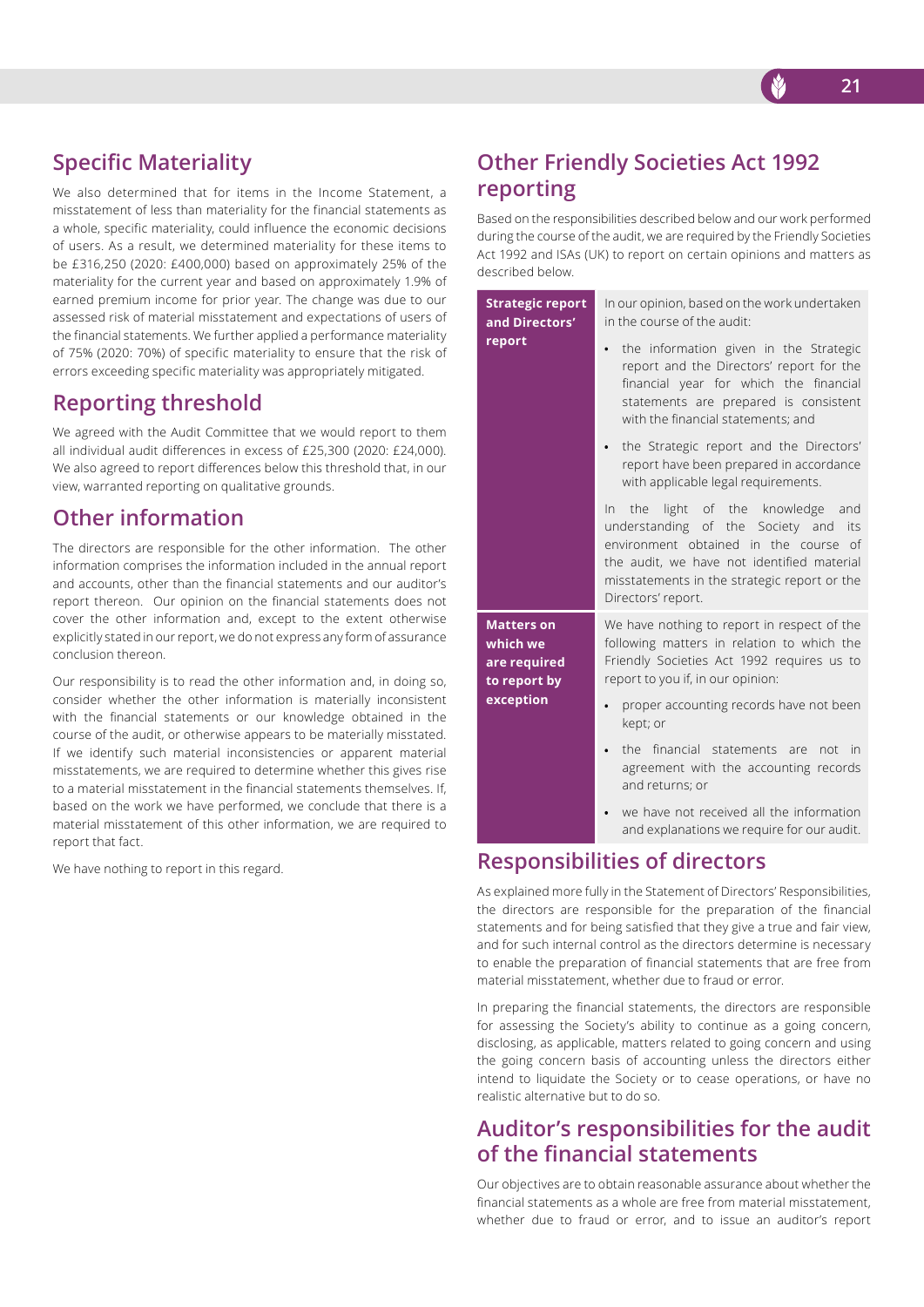

that includes our opinion. Reasonable assurance is a high level of assurance, but is not a guarantee that an audit conducted in accordance with ISAs (UK) will always detect a material misstatement when it exists. Misstatements can arise from fraud or error and are considered material if, individually or in the aggregate, they could reasonably be expected to influence the economic decisions of users taken on the basis of these financial statements.

#### *Extent to which the audit was capable of detecting irregularities, including fraud*

Irregularities, including fraud, are instances of non-compliance with laws and regulations. We design procedures in line with our responsibilities, outlined above, to detect material misstatements in respect of irregularities, including fraud. The extent to which our procedures are capable of detecting irregularities, including fraud is detailed below:

We identified areas of laws and regulations that could reasonably be expected to have a material effect on the financial statements from our general commercial and sector experience, and through discussion with the Directors and other management, including the policies and procedures regarding compliance with laws and regulations. We communicated identified laws and regulations throughout our team and remained alert to any indications of non-compliance throughout the audit.

Legal and regulatory frameworks determined most significant are:

- **•** Friendly Societies Act 1992.
- Friendly Societies (Accounts and Related Provisions) Regulations 1994.
- Financial Reporting Standards 102 and 103 applicable in the UK and Republic of Ireland.
- AFM Corporate Governance Code.

Non-compliance could have a material effect on amounts or disclosures in the financial statements, for instance through the imposition of fines or litigation. We performed procedures including:

- obtaining an understanding of the legal and regulatory framework applicable to the Society's operations;
- obtaining an understanding of the control environment in monitoring compliance with laws and regulations;
- inspecting correspondence with the Prudential Regulation Authority (PRA) and Financial Conduct Authority (FCA); and
- enquiring of the Directors and other management of known  $\ddot{\phantom{a}}$ or suspected instances of non-compliance.

To identify risks of material misstatements due to fraud, we assessed events or conditions that could indicate an incentive or pressure to commit fraud or provide an opportunity to commit fraud. Our risk assessment procedures included:

- Enquiring of Directors and management as to whether they have knowledge of any actual, suspected or alleged fraud
- Reading Board and Audit Committee minutes
- Using analytical procedures to identify an unusual or unexpected relationships.
- Considering where the financial statements could be misstated due to irregularity, including fraud. We identified two significant

audit risks (technical provisions and management override of controls). Manipulation of the valuation of technical provisions is considered the key area in which management override of controls may manifest and our responses were designed to address the potential risk of fraud. In particular we engaged an independent external actuary as auditor's expert to review the assumptions and methodology applied by the Society in the valuation of technical provisions to check that the methods utilised are appropriate. Additional procedures are detailed in the key audit matters section above.

We also identified unusual journal entries and tested these by understanding the rationale for the journal entry and corroborating to supporting documentation

The engagement team was deemed to collectively have the appropriate competence and capabilities to identify or recognise non-compliance with laws and regulations. We communicated identified fraud risks throughout the audit team and remained alert to any indications for fraud throughout the audit.

Our audit procedures were designed to respond to risks of material misstatement in the financial statements, recognising that the risk of not detecting a material misstatement due to fraud is higher than the risk of not detecting one resulting from error, as fraud may involve deliberate concealment by, for example, forgery, misrepresentations or through collusion. There are inherent limitations in the audit procedures performed and the further removed non-compliance with laws and regulations is from the events and transactions reflected in the financial statements, the less likely we are to become aware of it.

A further description of our responsibilities is available on the Financial Reporting Council's website at: www.frc.org.uk/ auditorsresponsibilities. This description forms part of our auditor's report.

# **Use of our report**

This report is made solely to the Society's members, as a body, in accordance with the section 73 of the Friendly Societies Act 1992. Our audit work has been undertaken so that we might state to the Society's members those matters we are required to state to them in an auditor's report and for no other purpose. To the fullest extent permitted by law, we do not accept or assume responsibility to anyone other than the Society and the Society's members as a body, for our audit work, for this report, or for the opinions we have formed.

Tom Reed

**Thomas Reed** Senior Statutory Auditor

7 April 2022

For and on behalf of

**BDO LLP**

Statutory Auditor

London, UK

BDO LLP is a limited liability partnership registered in England and Wales (with the registered number OC305127)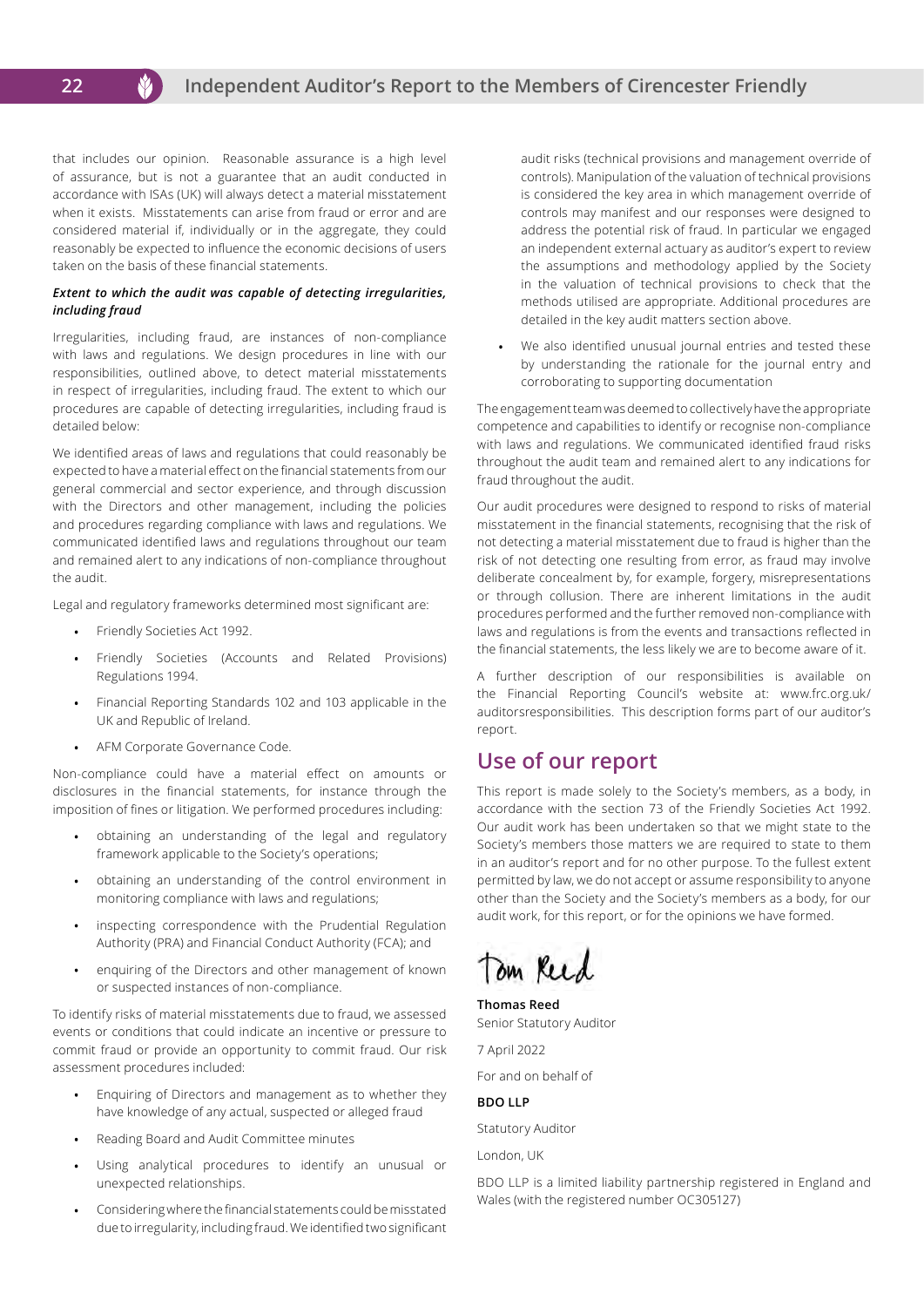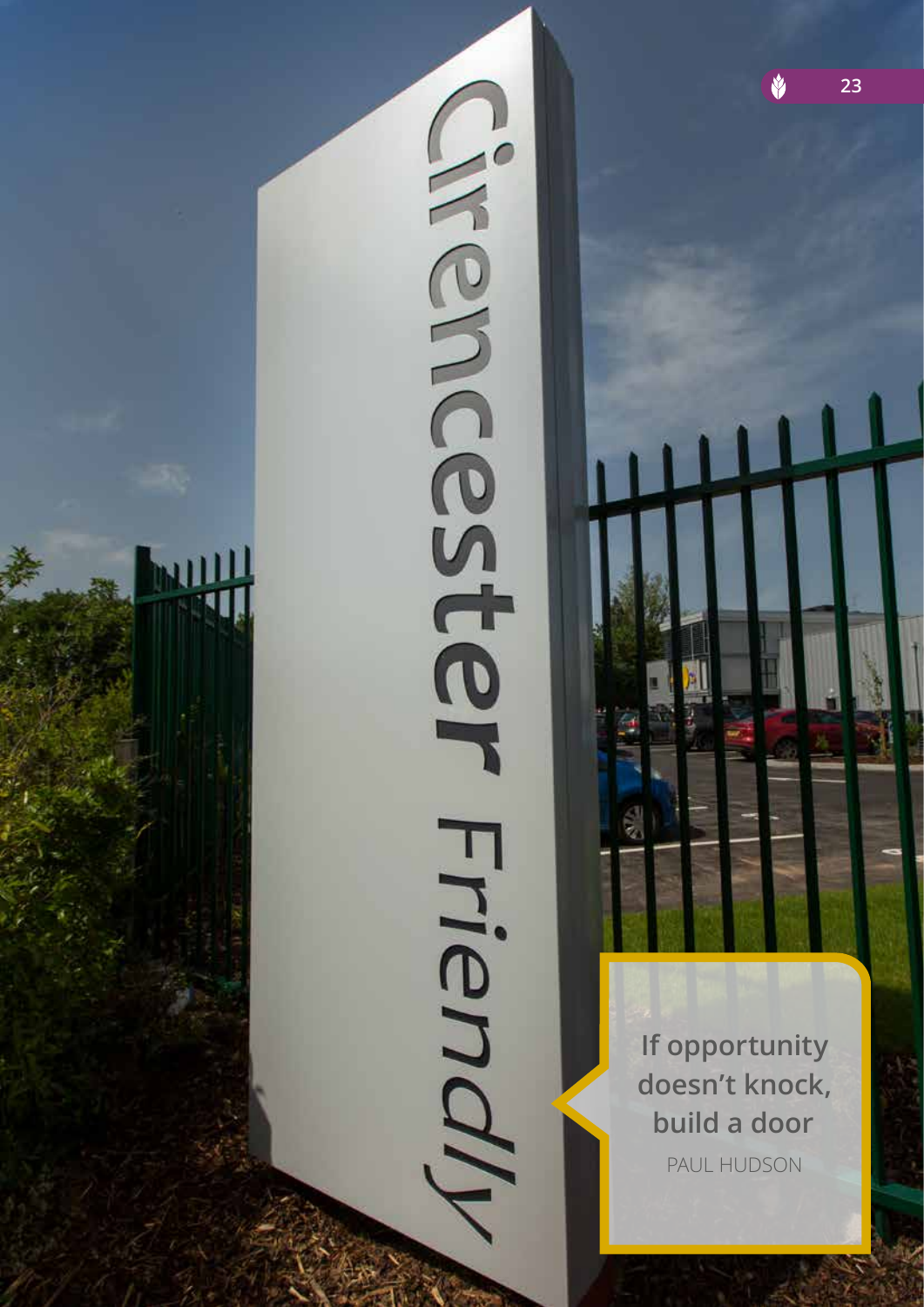# **24 Statement of Comprehensive Income for the Year ended 31 December 2021**

|                                                                                                                                                        |                                                                                                                                | <b>Notes</b>   | 2021               | 2020                |
|--------------------------------------------------------------------------------------------------------------------------------------------------------|--------------------------------------------------------------------------------------------------------------------------------|----------------|--------------------|---------------------|
| These are the premiums paid by<br>Members to the Society during<br>the year.                                                                           | <b>Technical Account:</b><br><b>Long-Term Business</b><br>Earned Premium Income                                                | $\overline{4}$ | f'000<br>21,711    | f'000<br>21,363     |
| This is the investment income<br>earned by the Society on the<br>investments that it holds.                                                            | Investment Income                                                                                                              | 5              | 1,784              | 1,805               |
| This amount includes increases<br>in the value of investments held.                                                                                    | Net gains on Investments<br>Other income                                                                                       | 6              | 3,443<br>57        | 510<br>70           |
| This is the amount paid and due<br>to Members in respect of sick pay                                                                                   | <b>Total technical income</b>                                                                                                  |                | 26,995             | 23,748              |
| benefit claims during the year.<br>These amounts represent the                                                                                         | Claims for Benefits<br>Bonuses and rebates                                                                                     | 7<br>8         | (8,039)<br>(3,034) | (7, 871)<br>(1,931) |
| bonuses added to Members'<br>credits during the year.                                                                                                  | Net operating expenses                                                                                                         | 9              | (14, 044)          | (12, 921)           |
| This is what it has cost to run the<br>Society during the year.                                                                                        | Investment expenses and charges                                                                                                |                | (287)<br>1,591     | (290)<br>735        |
| This is the amount of surplus<br>left over after all income and<br>expenditure for the year has                                                        | Movements in the future value of long term insurance<br>contracts                                                              | 18             | 2,282              | 5,211               |
| been taken into account. It is<br>added to the reserves held by the<br>Society as required to help meet<br>future running costs and debt<br>liability. | Transfer (to)/from the Fund for Future Appropriations<br><b>Balance on the Technical Account:</b><br><b>Long-Term Business</b> | 14             | (3, 873)           | (5,946)             |
|                                                                                                                                                        |                                                                                                                                |                |                    |                     |

The above results relate wholly to continuing activities. The Society had no other comprehensive income other than what has been included in the movements on the Technical Account and therefore no separate statement of other comprehensive income has been presented.

The Society has not presented a Statement of Changes in Equity as there are no equity holders in the Society as it is a mutual organisation.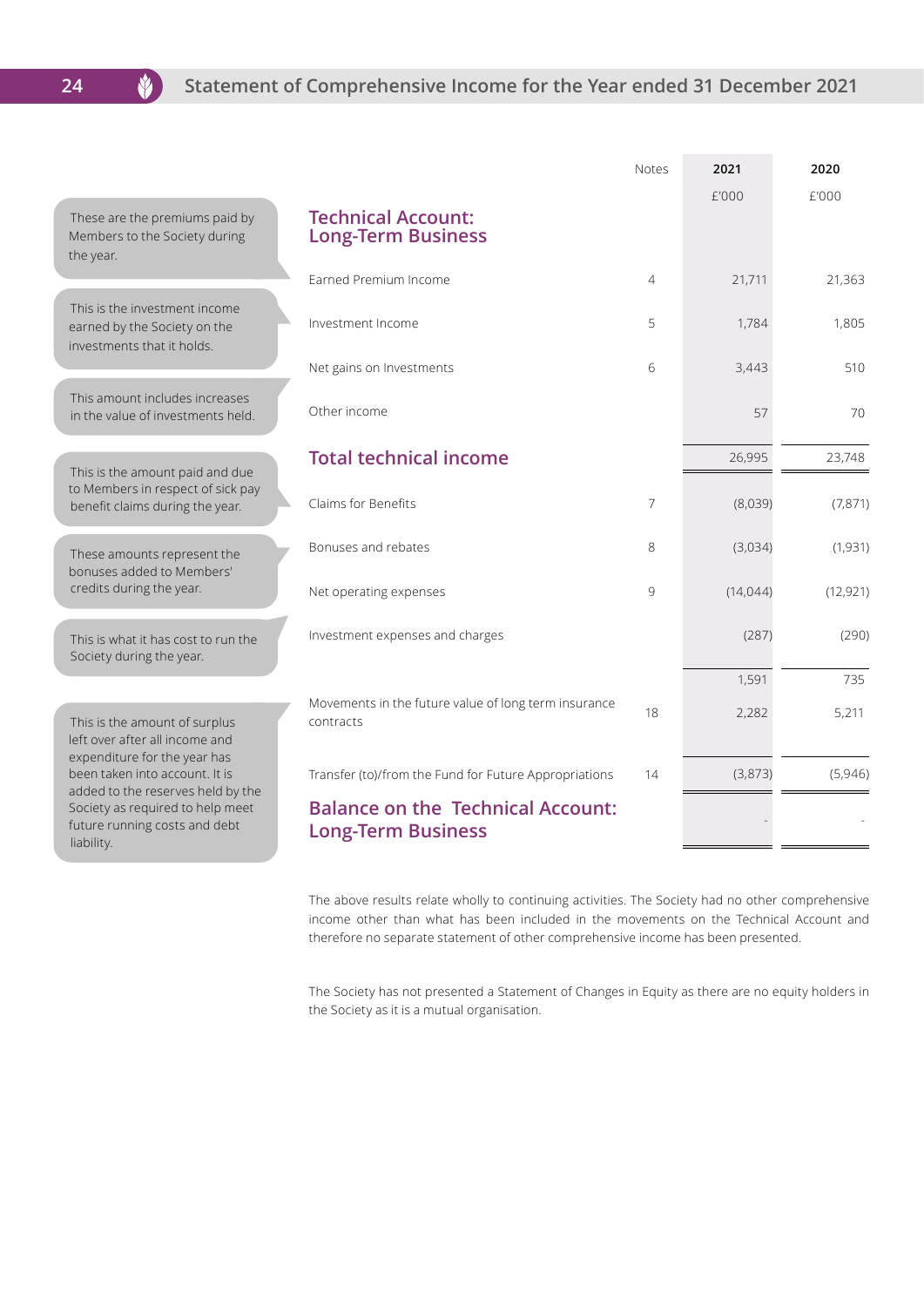|                                                           | Notes | 2021    | 2020    |
|-----------------------------------------------------------|-------|---------|---------|
| <b>Assets</b>                                             |       | £'000   | £'000   |
| Investments at fair value through<br>comprehensive income |       |         |         |
| Other financial investments                               | 11    | 89,537  | 86,068  |
|                                                           |       | 89,537  | 86,068  |
| <b>Other assets</b>                                       |       |         |         |
| Tangible assets                                           | 12    | 4,511   | 4,716   |
| Intangible assets                                         | 13    | 3,424   | 3,260   |
| Cash at bank and in hand                                  |       | 1,755   | 2,061   |
|                                                           |       | 9,690   | 10,037  |
| Prepayments and accrued income                            |       |         |         |
| Accrued interest and rent                                 |       | 380     | 414     |
| Other prepayments and accrued income                      |       | 659     | 507     |
|                                                           |       | 1,039   | 921     |
|                                                           |       |         |         |
| Future value of long term insurance                       | 18    | 65,129  | 62,847  |
| contracts (Net of Risk Margin)                            |       |         |         |
|                                                           |       |         |         |
| <b>Total assets</b>                                       |       | 165,395 | 159,873 |
| <b>Liabilities</b>                                        |       |         |         |
| <b>Funds for Future Appropriations</b>                    | 14    |         |         |
| Surplus over Solvency Capital                             |       | 55,987  | 53,843  |
| Solvency Capital Requirement                              |       | 65,681  | 63,952  |
|                                                           |       | 121,668 | 117,795 |
| <b>125 Foundation</b>                                     | 15    | 4,352   | 3,738   |
| <b>Members' Funds</b>                                     | 16    | 36,066  | 35,576  |
| <b>Technical provisions</b>                               |       |         |         |
| Claims outstanding                                        |       | 533     | 318     |
| <b>Creditors</b>                                          |       |         |         |
| Arising out of direct insurance operations                |       | 554     | 583     |
| Other creditors including taxation and<br>social security | 17    | 1,487   | 1,212   |
|                                                           |       | 2,041   | 1,795   |
| <b>Accruals and deferred income</b>                       |       | 735     | 651     |
| <b>Total liabilities</b>                                  |       | 165,395 | 159,873 |

These are the investments held by the Society.

the amounts currently standing to the credit of contributing Members and also those who have chosen to leave money with the Society after their contract has reached maturity.

These are

The financial statements on pages 24 to 25 were approved by the Board of Directors on 23 March 2022 and signed on its behalf by:

Chairman Chairman Chief Executive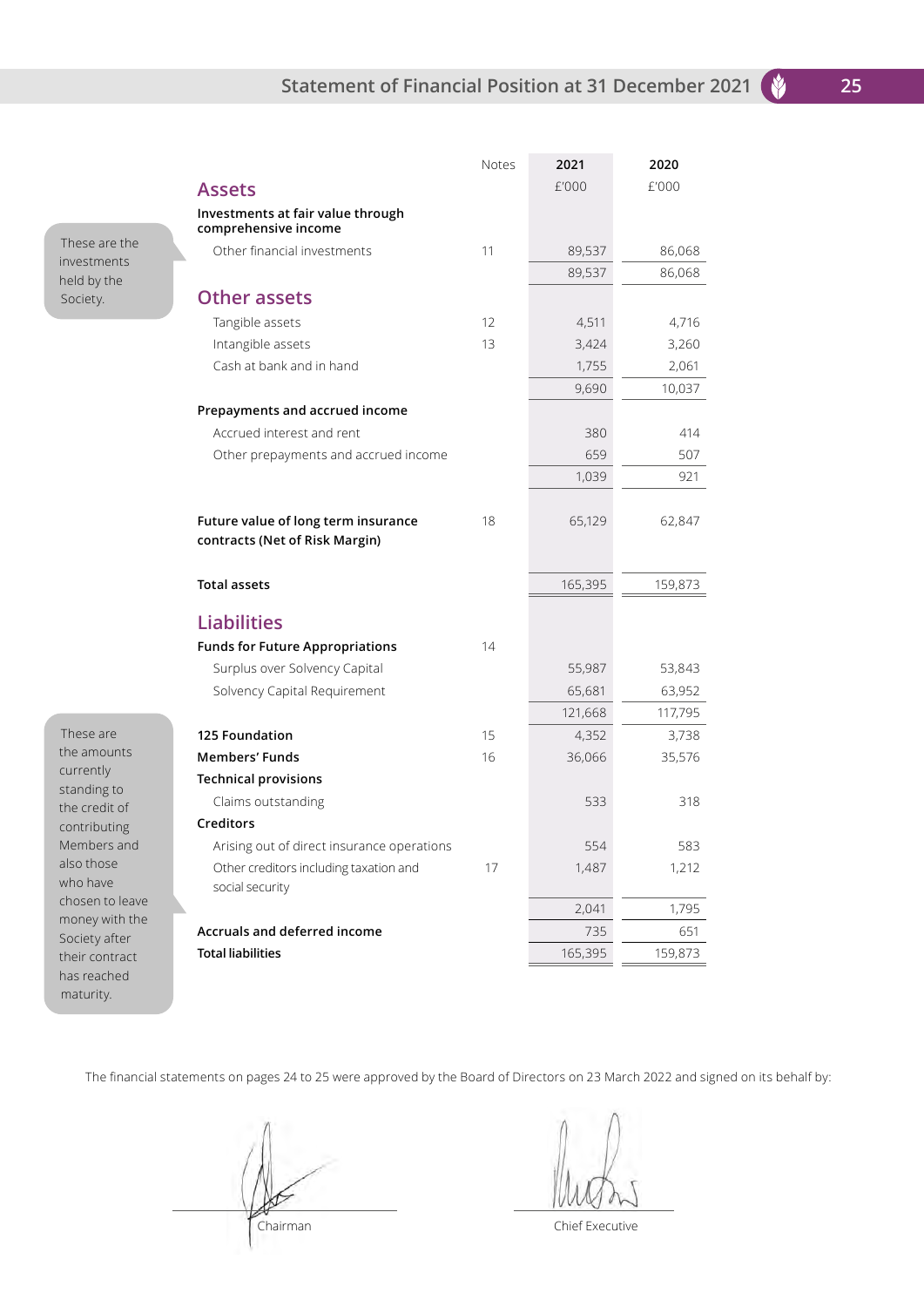### **1. Accounting policies**

#### **General Information**

The Society is a Friendly Society incorporated in the United Kingdom under the Friendly Societies Act. The address of the registered office is given on page 43. The nature of the Society's operations and its principal activities are set out in the Strategic Review on pages 4 and 6.

#### **Going Concern**

The Society's business activities, together with the factors likely to affect its future development, performance and position are set out in the Strategic Review on pages 4 and 6. Note 2 and 3 also describes the financial position of the Society; its cash flows, liquidity position and borrowing facilities; the Society's objectives, policies and processes for managing its capital; its financial risk management objectives; details of its financial instruments and hedging activities; and its exposure to credit risk and liquidity risk.

The Society meets its day to day working capital requirements through its own cash reserves. The Directors have a reasonable expectation that the Society has adequate resources to continue in operational existence for the foreseeable future. Thus, they continue to adopt the going concern basis of accounting in preparing the annual financial statements.

#### **Significant accounting policies**

The principal accounting policies applied in the preparation of these financial statements are set out below. These policies have been applied consistently to all the years presented, unless otherwise stated.

### **1.1 Basis of preparation**

The financial statements have been prepared in accordance with Financial Reporting Standard 102 (FRS 102) and Financial Reporting Standard 103 (FRS 103) as issued by the Financial Reporting Council and the Friendly Societies (Accounts and Related Provisions) Regulations 1994 ('the Regulations').

In accordance with FRS 103 on Insurance Contracts, the Society has applied existing accounting practices for insurance contracts, modified as appropriate to comply with applicable standards.

The financial statements have been prepared on the historical cost basis, except for the revaluation of financial instruments.

The preparation of financial statements in conformity with FRS 102 requires the use of certain critical accounting estimates. It also requires management to exercise its judgement in the process of applying the accounting policies selected for use by the Society. The areas involving a higher degree of judgement or complexity, or areas where assumptions and estimates are significant to the financial statements are disclosed in note 1.20. Use of available information and application of judgement are inherent in the formation of estimates. Actual outcomes in the future could differ from such estimates.

After making enquiries, the directors have a reasonable expectation

that the Society has adequate resources to continue in operational existence for the foreseeable future. The Society therefore continues to adopt the going concern basis in preparing its financial statements.

### **1.2 Accounting for earned premiums**

Regular premiums on long-term insurance business are recognised as income upon receipt. The Society has not entered into a reinsurance treaty.

The Society currently offers the Holloway based 'Income Assured Enhanced' product, which can only be sold via qualified investment advisers. This is a refreshed version of the Income Assured and Income Assured Plus products, which in turn replaced the original Health & Wealth product. These Holloway products are complemented by My Earnings Protected (MEP), a non-Holloway protection product, itself an enhanced version of the original My Earnings Insurance that is also sold via Advisers, though it is a simpler 'pure' protection offering that more Advisers can market for the Society.

#### **1.3 Accounting for investment income**

Investment income includes dividends and interest from financial investments, as well as deposits and rents. Dividends are included on an ex-dividend basis. All other investment income is included on an accruals basis.

### **1.4 Accounting for financial investments and net gains/(losses) on investments**

Financial investments are recorded at fair value with movements taken through the profit and loss account.

Realised gains and losses on investments are calculated as the difference between net sales proceeds and their valuation at the last Statement of Financial Position date or, where purchased during the year, the purchase price.

Unrealised gains and losses on investments represent the difference between the valuation of fair value assets at the Statement of Financial Position date and their valuation at the last Statement of Financial Position date or, where purchased during the year, the purchase price. Fair value for financial investments is by reference to market value, where they are publicly traded, or where they can be measured reliably, for example by using a valuation technique (see 1.20).

### **1.5 Accounting for other income**

Other income primarily relates to deductions from Members capital account upon early termination of their contract with the Society.

#### **1.6 Accounting for claims and benefits**

Claims for benefits under the terms of the contracts issued to Members are accounted for on the accruals basis. Recovery of benefits overpaid to Members are accounted for upon receipt.

#### **1.7 Accounting for long term insurance liabilities**

The long-term business provision is determined by the Board on the advice of the Chief Actuary as part of the annual actuarial valuation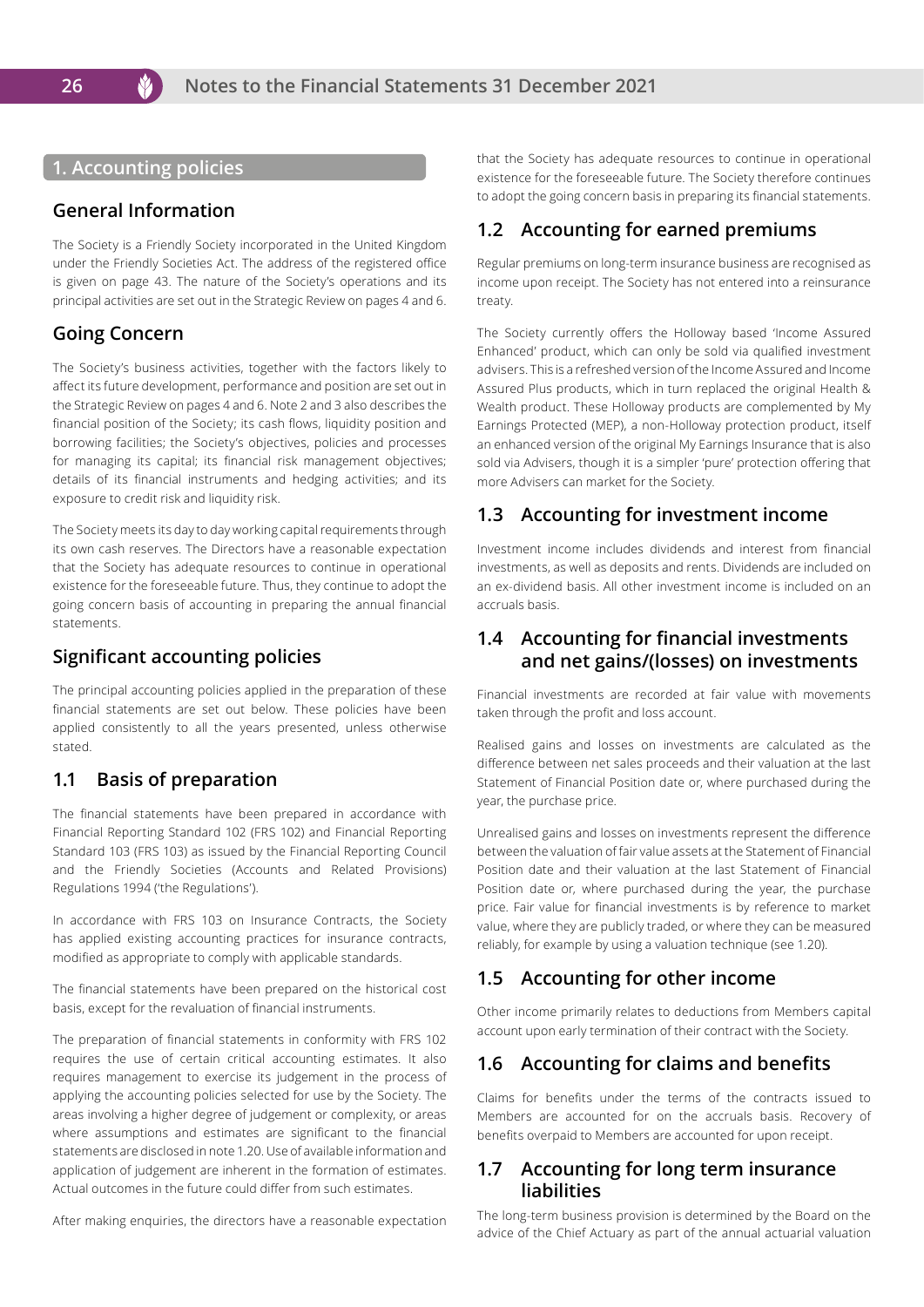of the Society's long-term business. The provision is determined in accordance with the requirements of Solvency II equal to the value of the best estimate liabilities plus the risk margin. Future reversionary bonuses are allowed for within the valuation of these liabilities. These liabilities are calculated using historic Society experience and include reserves for claims which have occurred but not reported, a reserve for unexpired risks and a reserve for claims already in payment.

The best estimate liabilities are the present value of future estimated sickness benefits and expenses, less future premiums. These cashflows are projected on a best estimate basis for each future year and discounted back to the valuation date using prescribed Solvency II discount rates. The sum of these items is generally negative for the Society and these negative reserves effectively represent an asset of the Society.

Future reversionary bonuses are allowed for within the valuation of these liabilities. These liabilities are calculated using historic Society experience and include reserves for claims which have occurred but not reported, a reserve for unexpired risks and a reserve for claims already in payment.

#### **1.8 Accounting for mutual bonuses and interest**

Bonuses and interest are allocated to participating Holloway Members of the Society, with reference to the terms of the contracts for insurance that they hold with the Society and are agreed by the Board. Bonuses to members in the form of interest and allocations are recognised in the Technical Account Long-Term Business when declared. Transfers to or from the Members Mutual Fund are made when declared, payments from this fund are made, dependent upon set criteria, to Members on the termination of their contract with the Society.

# **1.9 Accounting for plant and equipment**

Plant and equipment are stated at cost less accumulated depreciation and any recognised impairment loss.

Subsequent costs are included in the asset's carrying amount or recognised as a separate asset, as appropriate, only when it is probable that future economic benefits associated with the item will flow to the Society and the cost of the item can be measured reliably. The carrying amount of the replaced part is derecognised. All other repairs and maintenance are charged to the income statement during the financial period in which they are incurred.

The residual values and useful lives of plant and equipment are reviewed, and adjusted if appropriate, at the end of each reporting period if there are indicators of change. The carrying amount of an asset is written down immediately to its recoverable amount if the asset's carrying amount is assessed as greater than its estimated recoverable amount.

Depreciation is charged on assets so as to write off the cost or valuation of assets, over their estimated useful lives, less estimated residual value, using the straight-line method on the following bases:

| <b>Buildings</b>                 | 2%         |
|----------------------------------|------------|
| Plant                            | 5% to 10%  |
| Fixtures, Fittings and Furniture | 25% to 50% |
| Computer Equipment               | 25%        |

The Society does not hold any assets subject to finance leases.

# **1.10 Accounting for intangible assets**

Intangible assets relate to the development of computer software for the management of all aspects of Members' contracts with the Society. The assets are amortised over their estimated useful life of up to ten years, from the date of being finalised and being brought into service by the Society. Amortisation is included within administration expenses within the Statement of Comprehensive Income.

# **1.11 Accounting for property**

Land is not depreciated as it is deemed to have an infinite useful life. Buildings utilised by the Society for its ongoing business are held at value in use, typically cost of purchase or construction and are depreciated over fifty years. The value in use is assessed in each accounting year for reasonableness, or when there is a significant change in activity and any impairment is written down to the continuing useful value.

### **1.12 Accounting for impairments of nonfinancial assets**

At each reporting date, the Society reviews the carrying amounts of its tangible assets, to determine whether there is any indication that those assets have suffered an impairment loss. If any such indication exists, the recoverable amount of the asset is estimated in order to determine the extent of the impairment loss (if any). Where it is not possible to estimate the recoverable amount of an individual asset, the Society estimates the recoverable amount of the cash-generating unit to which the asset belongs.

If the recoverable amount of an asset (or cash-generating unit) is estimated to be less than its carrying amount, the carrying amount of the asset (cash-generating unit) is reduced to its recoverable amount. An impairment loss is recognised as an expense immediately, unless the relevant asset is carried at a revalued amount, in which case the impairment loss is treated as a revaluation decrease. Where an impairment loss subsequently reverses, the carrying amount of the asset (cash-generating unit) is increased to the revised estimate of its recoverable amount, but so that the increased carrying amount does not exceed the carrying amount that would have been determined had no impairment loss been recognised for the asset (cash-generating unit) in prior years. A reversal of an impairment loss is recognised as income immediately, unless the relevant asset is carried at a revalued amount, in which case the reversal of the impairment loss is treated as a revaluation

# **1.13 Accounting for cash and cash equivalents**

Cash and cash equivalents consist of cash on hand and balances with banks, and investments in money market instruments which are readily convertible, being those with original maturities of three months or less.

Cash and cash equivalents are measured at fair value, based on the relevant exchange rates at the reporting date.

# **1.14 Accounting for leases**

Rentals payable under operating leases are charged to income on a straight-line basis over the term of the relevant lease.

The Society does not hold any assets subject to finance leases.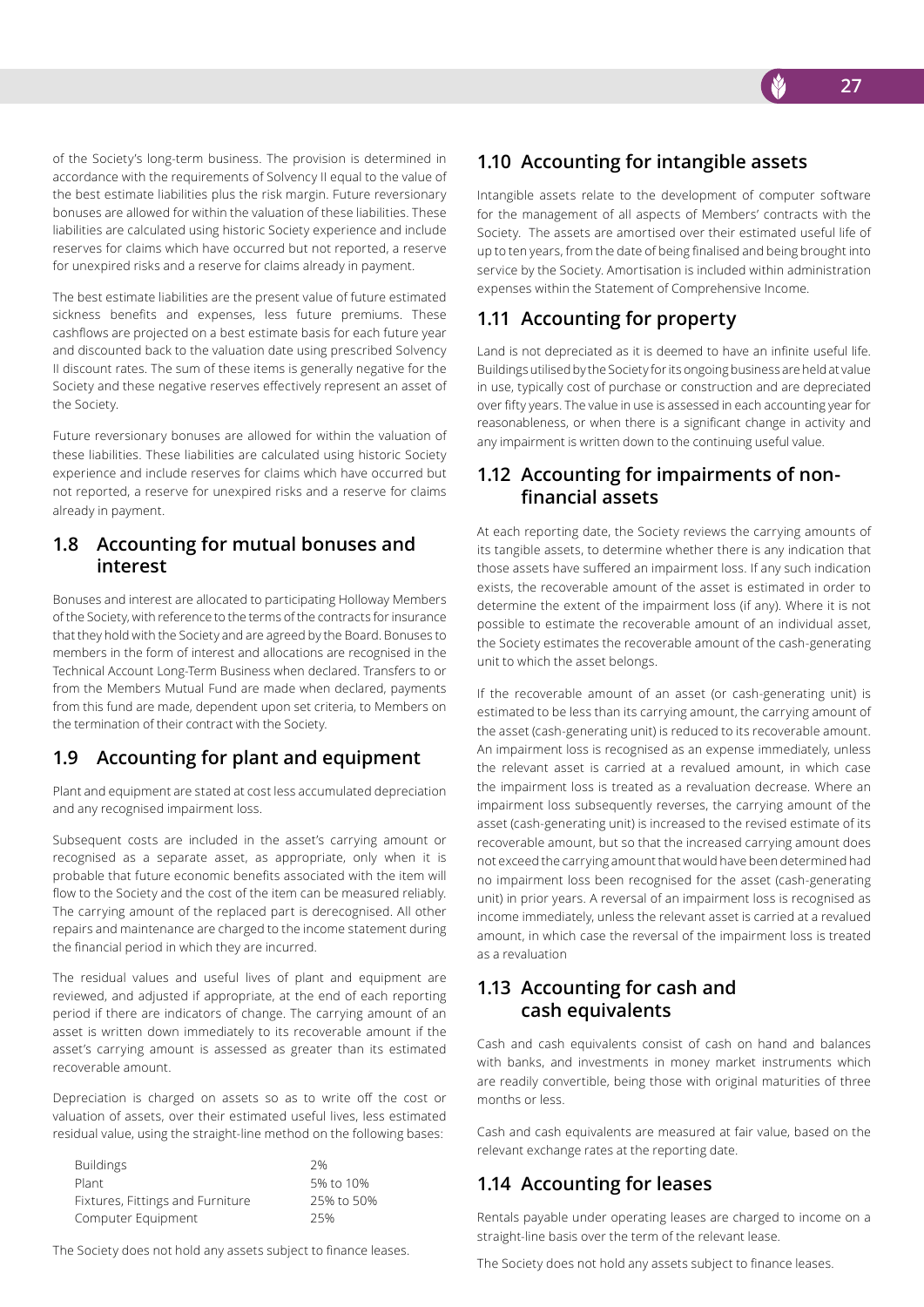### **1.15 Accounting for retirement benefits**

The Society operates a defined contribution plan under which it pays fixed contributions to a separate entity.

### **1.16 Accounting for foreign currencies**

The value of the Society's investments denominated in foreign currencies are calculated at the closing market exchange rates as at 31 December. The Society does not have any liabilities denominated in foreign currencies.

# **1.17 Fund for Future Appropriations**

The Fund for Future Appropriations represents the excess of assets over and above the long-term insurance contract liabilities and other liabilities. It represents amounts that have yet to be formally declared as bonuses for the participating contract policyholders together with the free assets of the Society. Any profit or loss for the year arising through the Statement of Comprehensive Income is transferred to or from the unallocated divisible surplus.

#### **1.18 Critical accounting judgements and estimates**

In preparing the financial statements, management is required to make estimates and assumptions which affect reported income, expenses, assets, liabilities and disclosure of contingent assets and liabilities. Use of available information and application of judgement are inherent in the formation of estimates, together with past experience and expectations of future events that are believed to be reasonable under the circumstances. Actual results in the future could differ from such estimates. The key judgements and estimates used are:

#### **• Fair value of financial assets**

Market observable inputs are used wherever possible. In the absence of an active market, estimation of fair value is achieved by using valuation techniques such as recent arm's length transactions, discounted cash flow analysis and option pricing models. For discounted cash flow analysis, estimated future cash flows and discount rates are based on current market information and rates applicable to financial instruments with similar yields, credit quality and maturity characteristics. This valuation will also consider the marketability of the assets being valued.

#### **• Long term business provision**

The valuation of the Society's business is based on assumptions reflecting the best estimate at the time. The assumptions used for mortality, morbidity and longevity are based on standard industry tables, adjusted where appropriate to reflect the Society's own experience. Assumptions for expenses, lapse and surrender rates are based on product characteristics and relevant claims experience.

The assumptions used for discount rates are based on are risk-free rates of return specified by the European Insurance and Occupational Pensions Authority ("EIOPA").

Due to the long-term nature of these obligations, the estimates are subject to significant uncertainty.

The main assumption underlying these techniques is that past claims development experience is used to project ultimate claims costs. Allowance for one-off occurrences or changes in legislation, policy conditions or portfolio mix are also made in arriving at the estimated ultimate cost of claims in order that it represents the most likely outcome, taking account of all the uncertainties involved. To the extent that the ultimate cost is different from the estimate, where experience is better or worse than that assumed, the surplus or deficit will be credited or charged to gross benefits and claims within the Statement of Comprehensive Income in future years.

#### **1.19 Cash Flow Statement**

The Society, being a mutual life assurance company, is exempt from the requirement under FRS 102 to produce a cash flow statement.

#### **1.20 Taxation**

Friendly Societies are taxed on their life or endowment business so far as the annual premiums or sums assured exceed limits prescribed in tax law, and on certain investment returns referable to their subsidiaries (where applicable). No tax is due in the current or prior year.

#### **2. Capital management**

#### **Policies and objectives**

The Society's key capital management objectives are:

- (i) To ensure the Society's strategy can be implemented and is sustainable;
- (ii) To ensure the Society's financial strength and to support the risks it takes on as part of its business;
- (iii) To give confidence to policyholders and other stakeholders who have relationships with the Society; and
- (iv) To comply with capital requirements imposed by its UK regulator, the PRA.

These objectives are reviewed at least annually, and benchmarks are set by which to judge the adequacy of the Society's capital. The capital position is monitored against those benchmarks to ensure that sufficient capital is available to the Society.

The assessment depends on various actuarial and other assumptions about potential changes in market prices, future operating experience and the actions management would take in the event of particular adverse changes in market conditions.

The capital requirement in the annual PRA return is the statutory minimum capital. The statutory minimum capital requirement is based on EU directives.

Management intends to maintain surplus capital in excess of the Risk Capital Requirements to meet the PRA's total requirements and to maintain an appropriate additional margin over this to absorb changes in both capital and capital requirements.

The Society complied with all externally imposed capital requirements to which it was subject throughout the reporting period.

M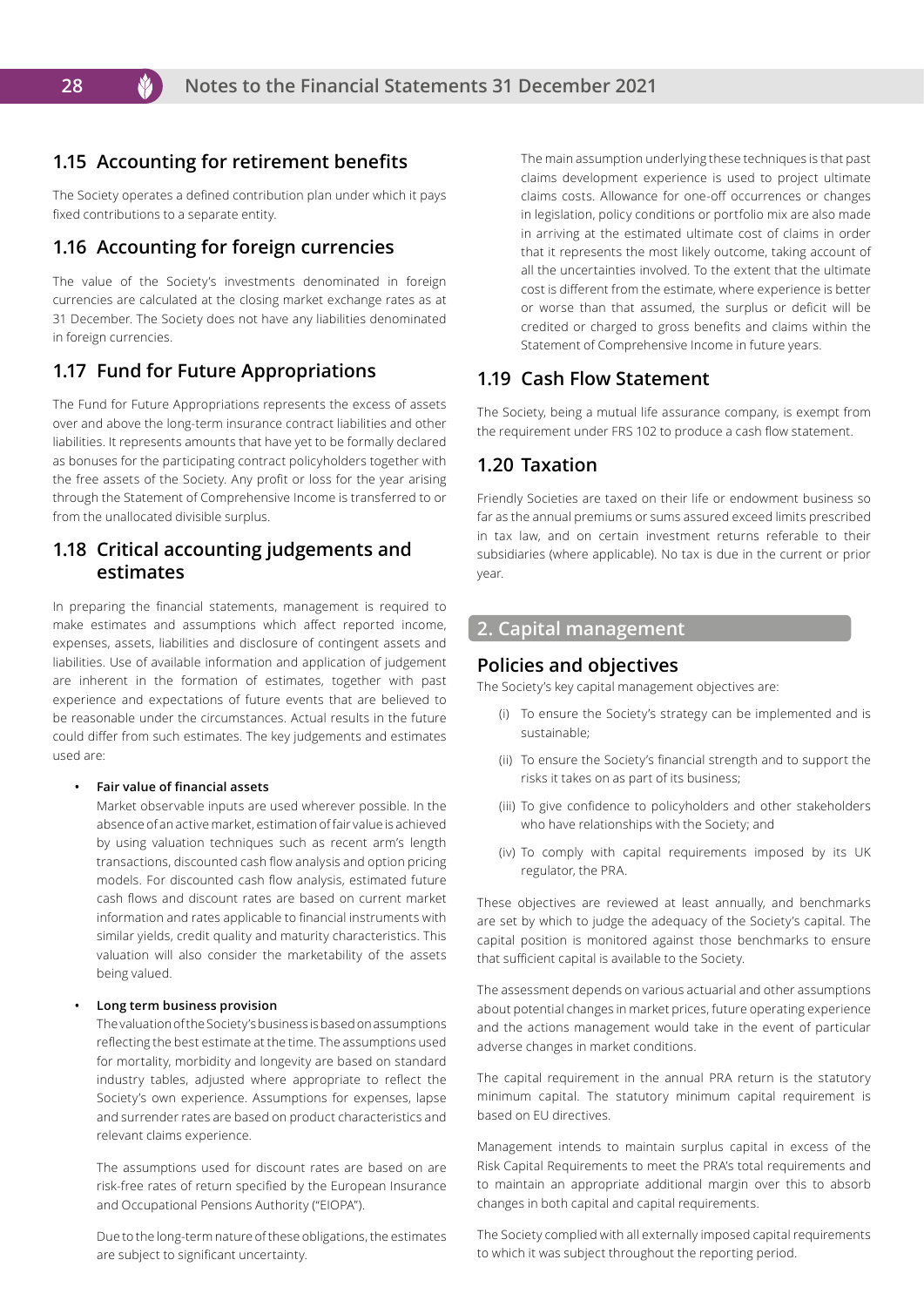

# **Capital Statement**

|                                                           | 2021    | 2020    |
|-----------------------------------------------------------|---------|---------|
|                                                           | £'000   | £'000   |
| Funds for future appropriations                           | 121,668 | 117,795 |
| Members' Mutual Fund                                      | 10,330  | 9,930   |
| Total capital resources before deductions                 | 131,998 | 127,725 |
| Regulatory solvency adjustments                           |         |         |
| Other Assets*                                             | (4,963) | (4,866) |
| Capital available to meet regulatory capital requirements | 127,035 | 122,859 |

A reconciliation of the movements in the Excess Available Capital over Resource Requirement is set out below:

|                                            | 2021  | 2020    |
|--------------------------------------------|-------|---------|
|                                            | f'm   | £'m     |
| Available capital at the start of the year | 112.9 | 107.7   |
| Investment returns                         | 3.0   | 1.4     |
| Policy cashflows                           | 5.9   | (9.9)   |
| New business                               | 2.6   | 8.0     |
| Model and methodology changes              | (0.1) | (1.0)   |
| Assumption changes (exc economic)          | (6.7) | 7.4     |
| Assumption changes (economic)              | (1.6) | $\star$ |
| Change in IBNR and unmodelled              | (0.2) | $\star$ |
| Change in Retired Members' deposits        | (0.4) | $\star$ |
| Change in the Members Mutual Fund          | (0.9) | (0.1)   |
| Change in Current liabilities              | (1.2) | 0.9     |
| Change in admissible assets                | (0.1) | (0.8)   |
| Change in management actions               | 3.4   | (0.7)   |
| Available capital at the end of the year   | 116.6 | 112.9   |

\*included in other movements as more relevant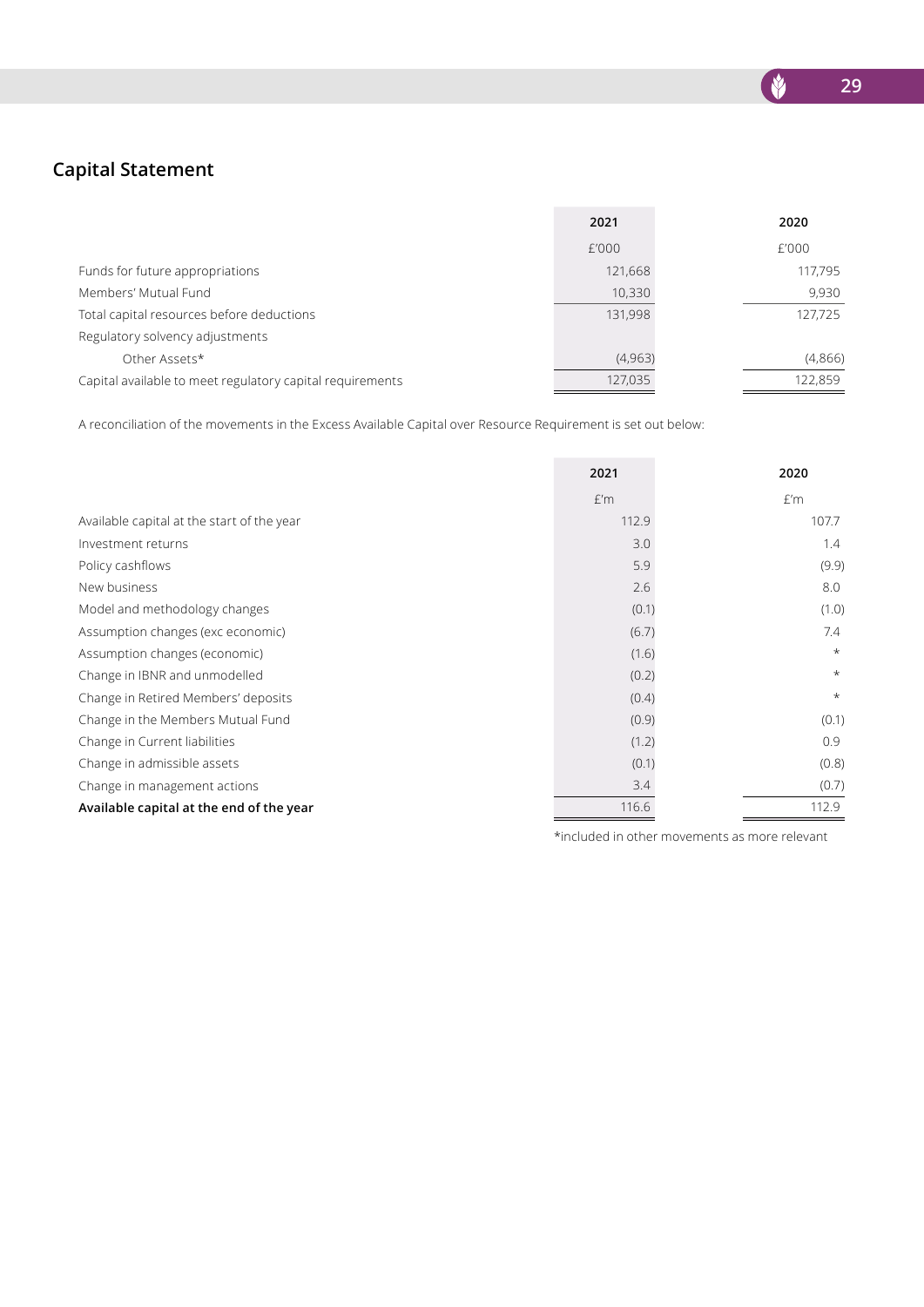#### **Measurement and monitoring of capital**

The capital position of the Society is monitored on a regular basis and reviewed formally by the Board of Management at scheduled meetings. These objectives are reviewed and benchmarks are set by which to judge the adequacy of the Society's capital and ensure that sufficient capital is available.

The Society's capital requirements are forecast annually and compared against the available capital as part of the regular ORSA procedures.

In the event that sufficient capital is not available, actions would be taken either to raise additional capital or to reduce the amount of risk accepted thereby reducing the capital requirement through, for example, reinsurance, reducing business volumes or a change in investment strategy.

Available capital – Long-term insurance contracts

The liabilities in respect of the Society's participating (with-profits) business are determined in accordance with the regulations of the PRA.

#### **Sensitivity of long-term insurance contract liabilities**

Assumptions used in the calculation, such as morbidity and persistency rates.

Market conditions – Assumptions are made about future investment returns and interest rates when valuing the liabilities, based on current market conditions. These also have an effect on the value placed on the assets held to support the liabilities. An adverse change in market conditions may therefore reduce the level of the available capital resources.

Demographic assumptions – Changes in the morbidity, mortality, expense or persistency experienced by the business may result in the need to change the assumptions used to value the liabilities. This may increase or reduce the value placed on the liabilities. The sensitivity of the liabilities to changes in the assumptions varies according to the type of business.

#### **3. Risk management and control**

#### **3.1 Insurance Risk**

Insurance risk is the combination of risks that the Society is exposed to, by the issuance of long term insurance contracts, arising from the uncertainties of morbidity, both inception and recovery rates, mortality, the level of expenses and the rate of closure of contracts. The Society has systems in place to monitor and control, as far as is practicable, the risks as stated above.

The Society has underwriting procedures in place for the assessment of risk in relation to new long term contracts being issued and also in respect of requests by existing members to amend their contracts. All claims are subjected to rigorous validation, including the use of external agencies where appropriate, prior to payment. The Society does not currently use reinsurance to mitigate insurance risk.

The insurance contracts issued by the Society are all initiated within the United Kingdom, though they may be retained by holders who move to reside within Europe, in order that it does not incur additional risks in geographical areas in which it has no knowledge.

The Board undertake to ensure that the Society retains sufficient assets to cover the liabilities in relation to its insurance risk. The decisions taken in respect of this undertaking include the allocation of investments between different asset classes, the level of distributions made to Members and the control of expenses.

### **3.2 Market Risk**

Market risk arises from the possibility that the value or cash flows of the Society's assets and liabilities fluctuate as a result of movements in market prices. The most important components of market risk are set out below:

#### **(i) Interest Rate Risk**

Interest rate risk is the risk that the fair value or cash flows arising from financial instruments will vary as market rates of interest change. Changes within market rates of interest will also affect the value of the Society's reserves against long term insurance liabilities due to a commensurate rate of change in the discount rates used in the calculation of those liabilities. This risk is mitigated as far as is practicable by the matching of asset types to relevant classes of liabilities.

#### **(ii) Property price risk**

The property price risk is the risk that the fair value or the future cash flows arising from the affected property will fluctuate because of changes in market prices, other than those arising from interest rate risk.

#### **(iii) Currency risk**

Currency risk is the risk that the relative value of Sterling compared to other currencies changes affecting the fair value of assets denominated in those other currencies. The schedule below sets out the value of investments held by the society, either directly or held within collective investments, in currencies other than sterling.

|                   | 2021   | 2020   |
|-------------------|--------|--------|
|                   | £'000  | £'000  |
| <b>US Dollars</b> | 13,250 | 10,486 |
| Euro              | 1,748  | 938    |
| Other currencies  | 2,480  | 2,340  |
|                   | 17,478 | 13,764 |

#### **(iv) Credit spread risk**

Credit spread risk results from the sensitivity of fixed interest investments to changes in the risk-free interest rates and the subsequent change in value of the underlying investment. The

M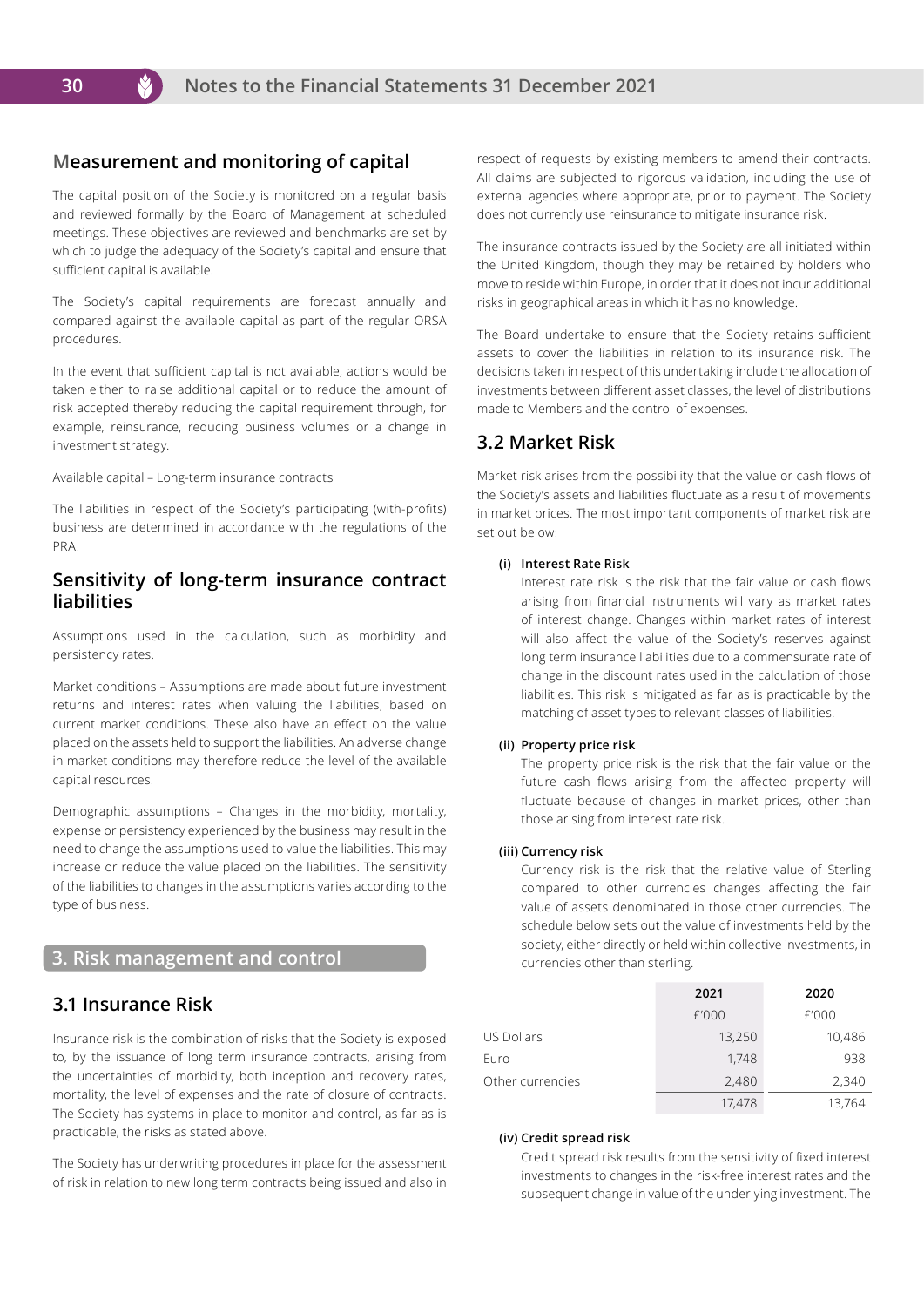risk is mitigated by the quality of the investments held and the Society's policy to limit the exposure to any one counterparty. A summary of the fixed interest holdings, including those held within collective investments, excluding those issued by UK and EU governments, by credit rating is set out below.

|            | 2021   | 2020   |
|------------|--------|--------|
|            | £'000  | £'000  |
| <b>AAA</b> | 2,055  | 2,541  |
| AA         | 855    | 2,539  |
| Α          | 8,374  | 10,464 |
| <b>BBB</b> | 19.080 | 15,056 |
| B          | 415    | 421    |
| <b>NR</b>  | 1,245  | 1,573  |
|            | 32,024 | 32,594 |

#### **3.3 Counterparty Risk**

Counterparty risk is defined as the risk of loss if another party fails to perform its obligations or fails to perform them in a timely fashion. Exposure to counterparty risk may arise in connection with a single transaction or to an aggregation of transactions with a single counterparty.

The Society has, in order to mitigate this risk, set out within its investment policy statement both the quality of counterparties in which the Society may invest and the level at which investment may be made with those counterparties.

# **3.4 Liquidity Risk**

Liquidity risk is the risk that the Society does not have adequate funds to settle its liabilities as they fall due.

The Society has, in order to mitigate this risk, set out within its investment policy statement that the Society will at all times hold assets in readily realisable form where they are held to cover the liabilities of the Society.

### **3.5 Operational Risk**

Operational risk is defined as the risk of loss resulting from inadequate or failed internal processes, people and systems, or from external events.

The Society has defined procedures for the monitoring of operational risk and reporting to the Board.

#### **3.6 Capital Resource Sensitivities**

The capital position of the Society is sensitive to changes in market conditions, due both to the changes in the value of the assets and the effect that changes in investment conditions may have on the value of liabilities. It is also sensitive to assumptions and experience relating to expenses, persistency and morbidity.

The table below demonstrates the sensitivity of available capital to movements in assumptions:

**Potential Movement in Available** 

|                                                      |           | Capital  |  |  |
|------------------------------------------------------|-----------|----------|--|--|
| Variables                                            | £'000     |          |  |  |
| An increase in the inception rate of claims of 10%   | (5,858)   | Decrease |  |  |
| A decrease in the inception rate of claims of 10%    | 5,858     | Increase |  |  |
| An increase in the recovery rate of claims of 10%    | 12,347    | Increase |  |  |
| A decrease in the recovery rate of claims of 10%     | (17, 157) | Decrease |  |  |
| An increase in the rates of mortality of 10%         | 594       | Increase |  |  |
| A decrease in the rate of mortality of 10%           | (604)     | Decrease |  |  |
| An increase in the discount rate of interest of 0.5% | (3,422)   | Decrease |  |  |
| A decrease in the discount rate of interest of 0.5%  | 3,673     | Increase |  |  |
| An increase in lapses of 10%                         | (10, 439) | Decrease |  |  |
| A decrease in lapses of 10%                          | 12,105    | Increase |  |  |
| An increase in expenses of 10%                       | (5,466)   | Decrease |  |  |
| A decrease in expenses of 10%                        | 5,466     | Increase |  |  |
| An increase in the value of investment assets of 10% | 9,141     | Increase |  |  |
| A decrease in the value of investment assets of 10%  | (9, 141)  | Decrease |  |  |

The timing and ultimate extent of any impact on the reserves would depend on the interaction of past experience and assumptions about future experience and management actions taken to mitigate that impact. Possible management actions would be to amend the investment strategy, reduce where practical the discretionary expenditure of the Society or to reduce the level of future distributions (including the Members Mutual Fund) until any adverse conditions were resolved.

The term 'inception rate' refers to the proportion of the Society's Members claiming on the funds of the Society in respect of sickness benefit, an increase in the inception rate would result in a greater level of claims being paid within a year and would also require the Society to increase the level of reserves held to pay future benefits. A reduction in the rate would have the converse effect.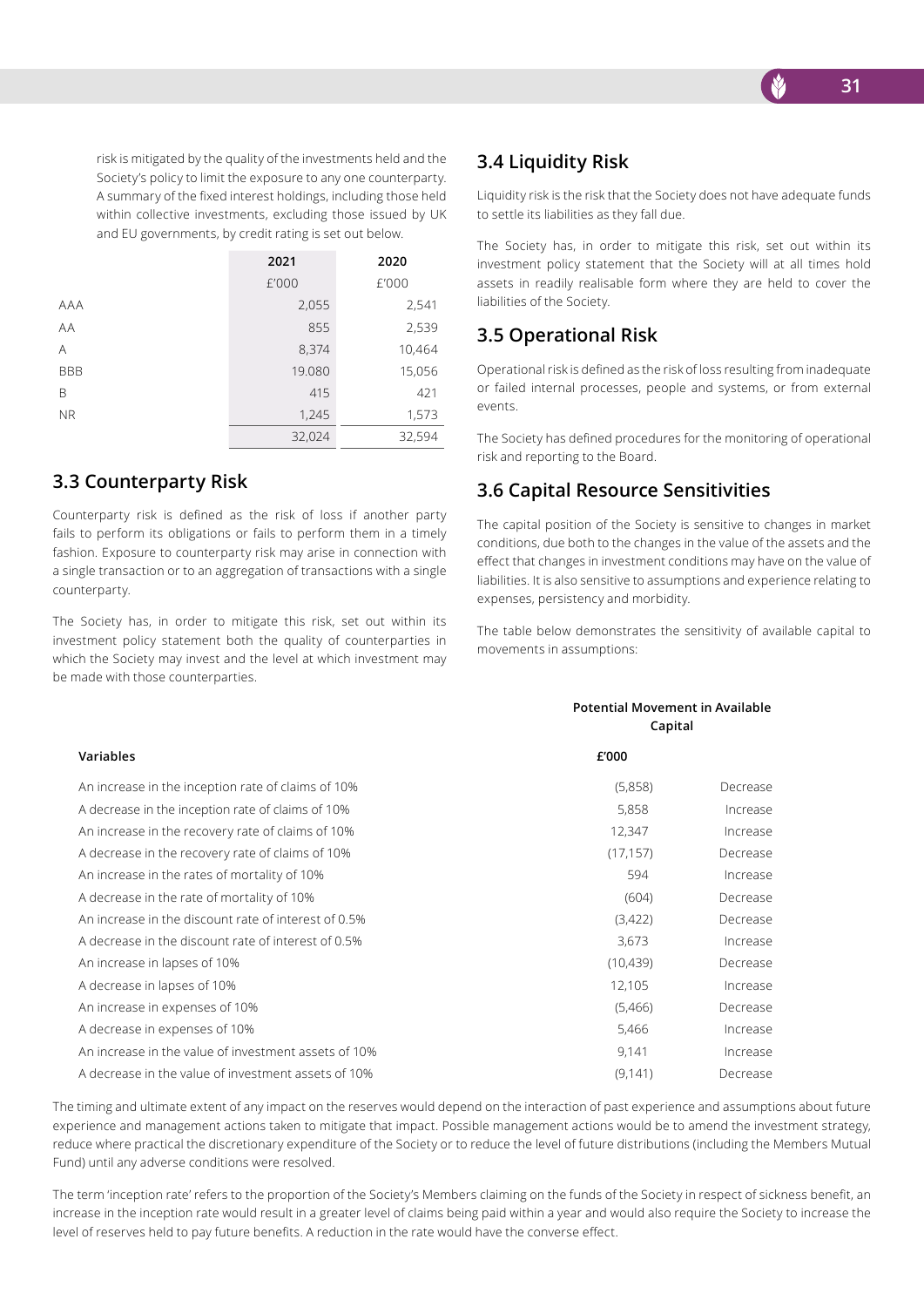

#### **Notes to the Financial Statements 31 December 2021**

The term 'recovery rate' refers to the rate at which Members in claim recover from their incapacity and are able to resume their occupation so ending their claim for benefits. An increase in the rate of recovery would reduce the level of payments being made to Members within a year and would also reduce the level of reserves required to be held to pay future benefits. A decrease in the recovery rate would have the converse effect.

The term 'mortality rate' relates to the number of members dying during the term of their contract with the Society. An increase in the mortality rate would, in respect of members claiming during the period immediately preceding death, reduce the level of benefits being paid by the Society. It will also reduce the future sickness benefits and the future premium income. A decrease in the mortality rate would have the converse effect.

The term 'discount rate' refers to the rates used to bring potential future claims liabilities back to present day values. An amendment to this rate will affect the current reserving requirements of the Society to ensure adequate reserves are held to defray the cost of those potential future claims.

Unless otherwise stated, the above movements in available capital relates only to the effect on the best estimate liabilities.

### **4. Earned Premium Income**

|                                                                  | 2021   | 2020   |
|------------------------------------------------------------------|--------|--------|
|                                                                  | £'000  | £'000  |
| Gross premiums written in respect of income protection contracts | 21.711 | 21,363 |

All contracts are written in the UK and relate to single premiums on contracts written for individuals.

#### **5. Investment Income**

|                                          | 2021  | 2020  |
|------------------------------------------|-------|-------|
|                                          | £'000 | £'000 |
| Rental income from investment properties |       | 47    |
| Income from investments:                 |       |       |
| Interest income                          | 1,103 | 1.017 |
| Dividend income                          | 681   | 741   |
|                                          |       | .805  |

### **6. Net gains / (losses) on investments**

|                                                                          | 2021     | 2020     |
|--------------------------------------------------------------------------|----------|----------|
|                                                                          | £'000    | £'000    |
| Investment properties - realised loss                                    |          | (3)      |
| Investments at fair value through income – unrealised gains and (losses) |          |          |
| Debt securities                                                          | (1, 974) | 1,303    |
| Equity securities                                                        | 5,314    | 316      |
| Investments at fair value through income – realised gains and (losses)   |          |          |
| Debt securities                                                          | (117)    | 108      |
| Equity securities                                                        | 220      | (1, 214) |
|                                                                          |          |          |
| Net gain/(loss) on investments                                           | 3,443    | 510      |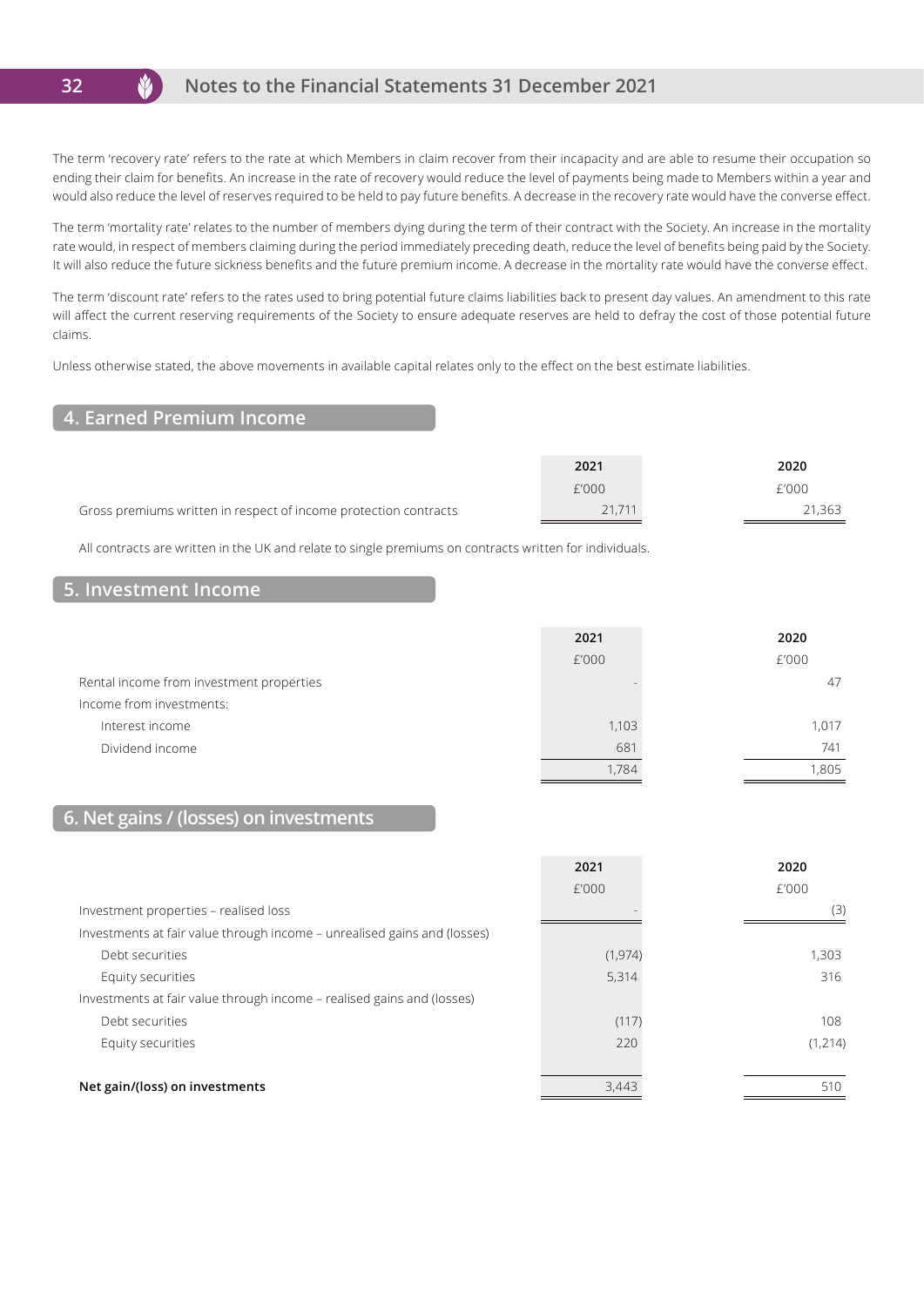**33**

N

# **7. Claims Incurred**

|                                    | 2021  | 2020  |
|------------------------------------|-------|-------|
| Long-term insurance                | £'000 | £'000 |
| Benefits and claims paid           | 8,089 | 7.655 |
| Change in the provision for claims | (50)  | 216   |
| <b>Total Claims Incurred</b>       | 8,039 | 7.871 |
|                                    |       |       |

# **8. Bonuses**

The Board has declared bonuses as set out below, along with allocated interest and transfers to the Members Mutual Fund:

|                                  | 2021  | 2020   |
|----------------------------------|-------|--------|
|                                  | £'000 | £'000  |
| Members' Bonus                   | 1,311 | 1,401  |
| Members' Interest                | 407   | 425    |
| Retired Members' Interest        | 86    | 105    |
| Transfer to Members' Mutual Fund | 1,230 | $\sim$ |
|                                  | 3,034 | 1.931  |

# **9. Operating Expenses**

|                              | 2021   | 2020   |
|------------------------------|--------|--------|
|                              | £'000  | £'000  |
| Long-term insurance          |        |        |
| Acquisition costs            | 1,407  | 1.479  |
| Commissions paid and payable | 3,773  | 3,586  |
| Administrative expenses      | 8,864  | 7,856  |
| Net operating expenses       | 14,044 | 12,921 |

Net operating expenses include the following:

|                                                                            | 2021  | 2020  |
|----------------------------------------------------------------------------|-------|-------|
|                                                                            | £'000 | £'000 |
| Long-term insurance                                                        |       |       |
| Fees payable to the Society's auditor for the audit of the annual accounts |       |       |
| - Audit                                                                    | 79    | 75    |
| - Other services                                                           |       |       |
| Depreciation on tangible fixed assets                                      | 293   | 261   |
| Amortisation of intangible assets                                          | 1,484 | 1,023 |
| Adjustment on disposal of tangible fixed assets                            |       |       |
| Operating lease rental charges                                             | 14    | 17    |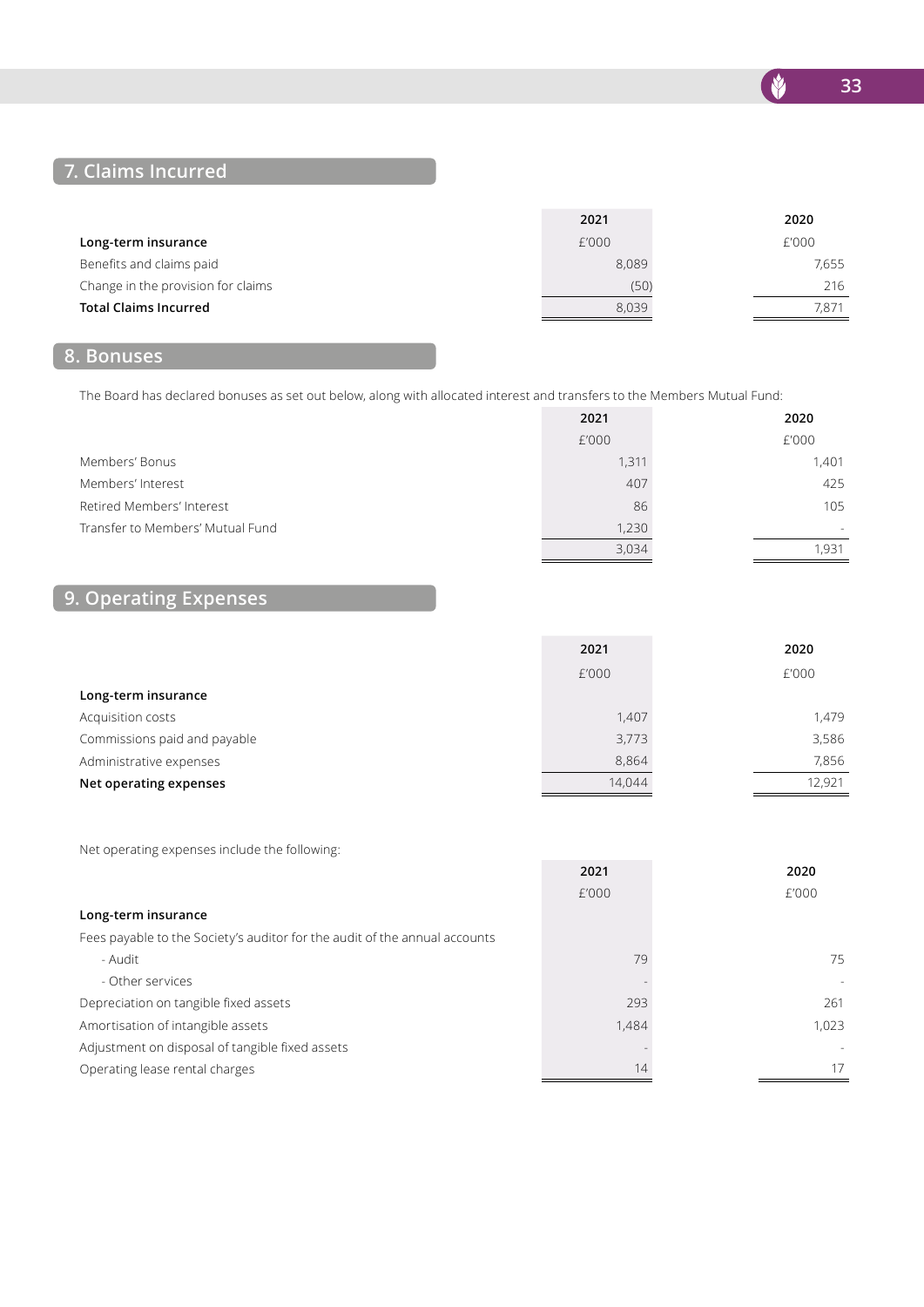$\bm{\nabla}$ 

#### **10. Employee benefits expense**

|                                                        | 2021  | 2020  |
|--------------------------------------------------------|-------|-------|
|                                                        | £'000 | £'000 |
| Wages and salaries (excluding Non-Executive Directors) | 4.789 | 4.447 |
| Social security costs                                  | 545   | 422   |
| Pension costs                                          | 485   | 413   |
| Employee benefits expense                              | 5,819 | 5,282 |

The number of employees during the year, including Directors, calculated on a monthly average basis was as follows:

|                                | 2021 | 2020 |
|--------------------------------|------|------|
| Board and senior management    |      |      |
| Acquisition and Member contact | 28   | 28   |
| Administration                 | 56   | 52   |
|                                | 96   | 91   |

The aggregate remuneration of key management personnel, being the Executive Directors and the Company Secretary, was as follows:

|                                        | 2021  | 2020  |
|----------------------------------------|-------|-------|
|                                        | £'000 | £'000 |
| Salaries, bonuses and taxable benefits | 1,206 | 1,396 |
| Social security costs                  | 170   | 174   |
| Pension costs                          | 120   | 127   |
| Key management remuneration            | 1,496 | .697  |

The Society is proud of the fact that we have not made use of the government's furlough scheme, keeping all staff in full time employment, and we did not make anyone redundant as a result of the pandemic. The Head of Compliance and Company Secretary retired in March 2021 and was not replaced. In 2021, senior staff were recruited within Sales & Marketing, HR, Risk and Change to facilitate significant strategic projects over the next few years.

Salaries paid to Non-Executive Directors was £205.7k (2020: £190.6k). Full details of directors' emoluments are contained in the Directors Remuneration report on pages 16 and 17.

#### **11. Investments**

The last investment property 27-8 St Clements, Oxford was sold in December 2020 for its valuation, before costs were deducted.

| Other financial investments                                      | 2021      | 2020      | 2021   | 2020   |
|------------------------------------------------------------------|-----------|-----------|--------|--------|
|                                                                  | Valuation | Valuation | Cost   | Cost   |
|                                                                  | f'000     | f'000     | f'000  | f'000  |
| Financial assets - Fair value through income                     |           |           |        |        |
| Shares, other variable yield securities and units in unit trusts |           |           |        |        |
| - UK listed                                                      | 38,573    | 34,326    | 29,602 | 30.555 |
| Debts and other fixed income securities                          |           |           |        |        |
| - UK listed                                                      | 50.179    | 51.594    | 50,598 | 49,669 |
| - Deposits                                                       | 785       | 148       | 1.745  | 582    |
|                                                                  | 89.537    | 86.068    | 81.945 | 80,836 |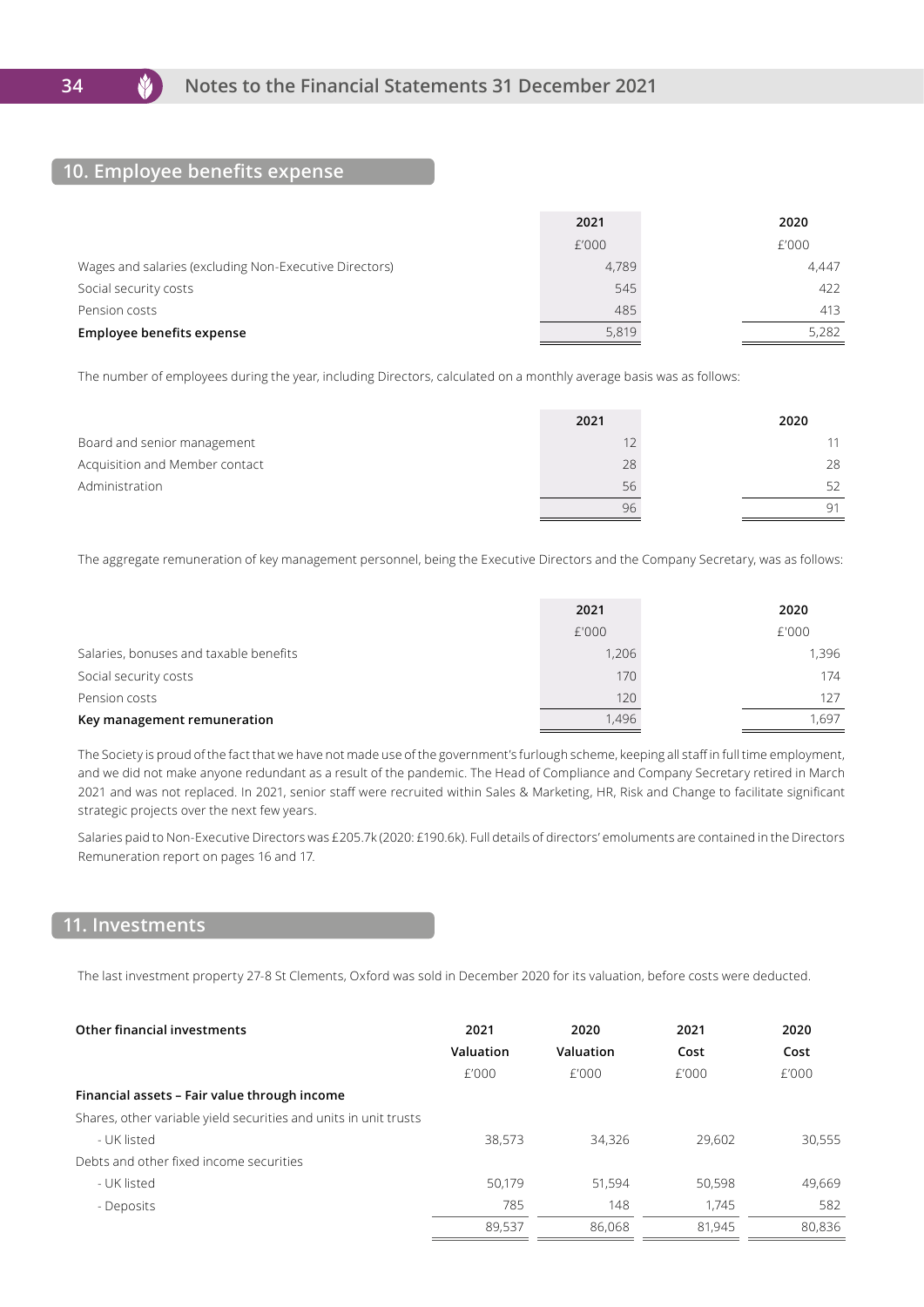

# **Fair Value measurement**

Fair value is the amount for which an asset could be exchanged between willing parties in an arm's length transaction. Fair values are generally determined at prices quoted in an active market (level 1). Where such information is not available it may be possible to apply calculation techniques making use of market observable data for all significant inputs (level 2). Where inputs are not based on observable market data, fair value are classified as level 3. All of the Society's key financial assets are determined using level 1 with the exception of Property which is determined using level 3.

# **12. Tangible Assets**

|                  |           | Fixtures,           | Computers  |       |
|------------------|-----------|---------------------|------------|-------|
| Land &           | Plant &   | <b>Fittings and</b> | and Office |       |
| <b>Buildings</b> | Machinery | Furniture           | Equipment  | Total |
| £'000            | £'000     | £'000               | £'000      | £'000 |
|                  |           |                     |            |       |
| 4,173            | 90        | 376                 | 781        | 5,420 |
|                  | 46        | 9                   | 33         | 88    |
|                  |           |                     |            |       |
| 4,173            | 136       | 385                 | 814        | 5,508 |
|                  |           |                     |            |       |
| 75               | 7         | 213                 | 409        | 704   |
| 71               | 6         | 67                  | 149        | 293   |
| 146              | 13        | 280                 | 558        | 997   |
|                  |           |                     |            |       |
| 4,027            | 123       | 105                 | 256        | 4,511 |
| 4,098            | 83        | 163                 | 372        | 4,716 |
|                  |           |                     |            |       |

# **13. Intangible Assets**

|          | Assets under |       |
|----------|--------------|-------|
| Software | Construction | Total |
| £'000    | £'000        | £'000 |
|          |              |       |
| 4,771    | 243          | 5,014 |
| 1,649    |              | 2,087 |
| 243      | (243)        |       |
| 6,663    |              | 6,663 |
|          |              |       |
| 1,754    |              | 1,754 |
| 1,485    |              | 1,485 |
| 3,239    |              | 3,239 |
|          |              |       |
| 3,424    |              | 3,424 |
| 3,017    | 243          | 3,260 |
|          |              |       |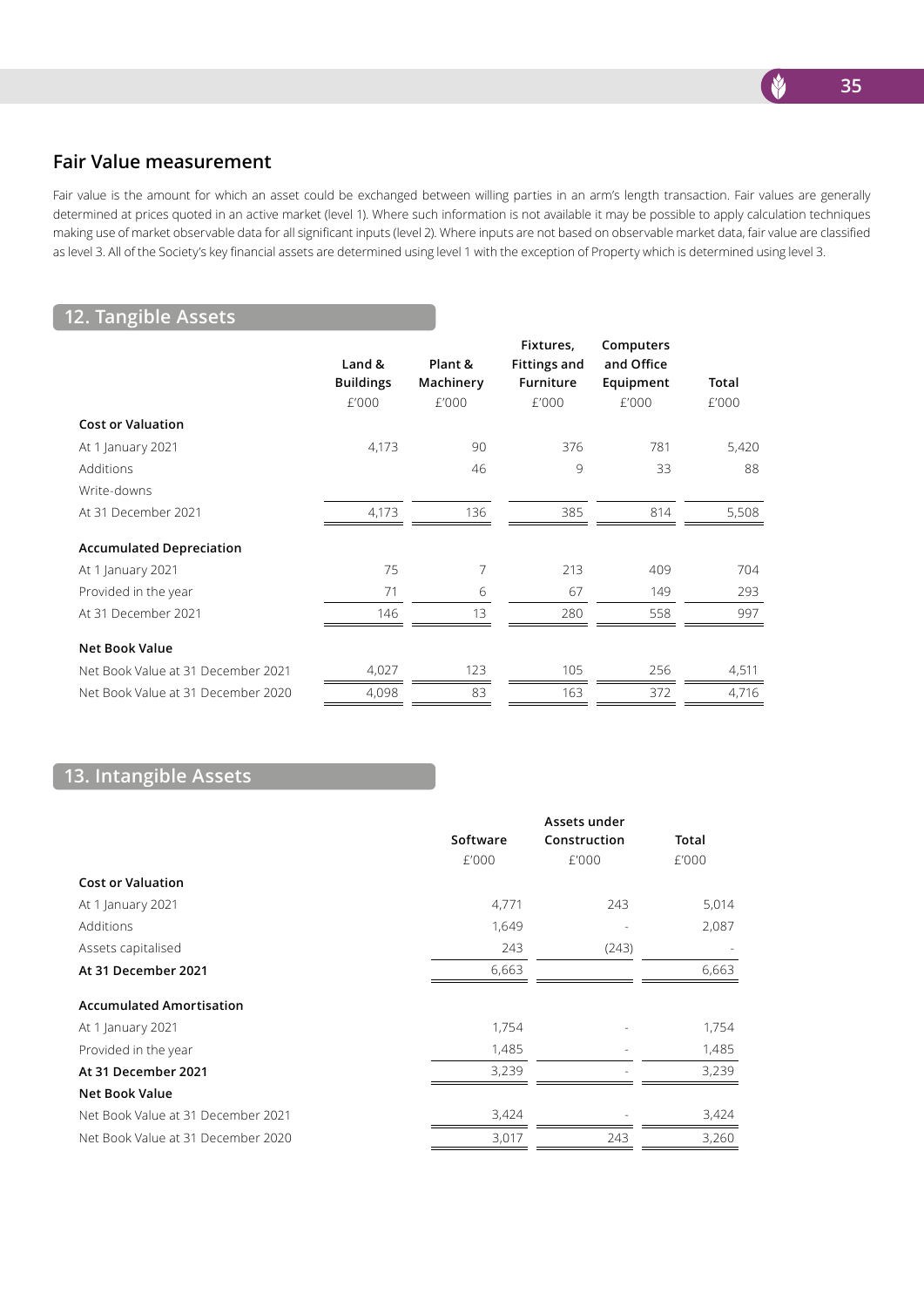M

# **14. Fund for Future Appropriations**

|                                                            | 2021    | 2020    |
|------------------------------------------------------------|---------|---------|
|                                                            | £'000   | £'000   |
| Long-term business                                         |         |         |
| At 1 January                                               | 117.795 | 111,849 |
| Transfer included within comprehensive income for the year | 3,873   | 5,496   |
| <b>Balance at 31 December</b>                              | 121,668 | 117.795 |

# **Realised and unrealised surpluses**

Within the Balance Sheet the Best Estimate Reserves is included at an amount which represents future profits of the Society on insurance contracts in issue, it is considered that these amounts are not immediately available for appropriation. The division of the Fund for future appropriation between funds immediately available and available on realisation are set out below:

|                      | 2021    | 2020    |
|----------------------|---------|---------|
|                      | £'000   | £'000   |
| Realised surpluses   | 56,539  | 54,948  |
| Unrealised surpluses | 65,129  | 62,847  |
|                      | 121,668 | 117,795 |

### **15. 125 Foundation**

|                               | 2021         | 2020  |
|-------------------------------|--------------|-------|
|                               | £'000        | £'000 |
| <b>Balance at 31 December</b> | つにつ<br>4,35z | 3,738 |

The Cirencester Friendly 125 Foundation was set up in 2016 to provide financial support to individuals and causes, for the benefit of Members and their communities. It is funded by early redemption charges where Members chose to exit contracts prematurely.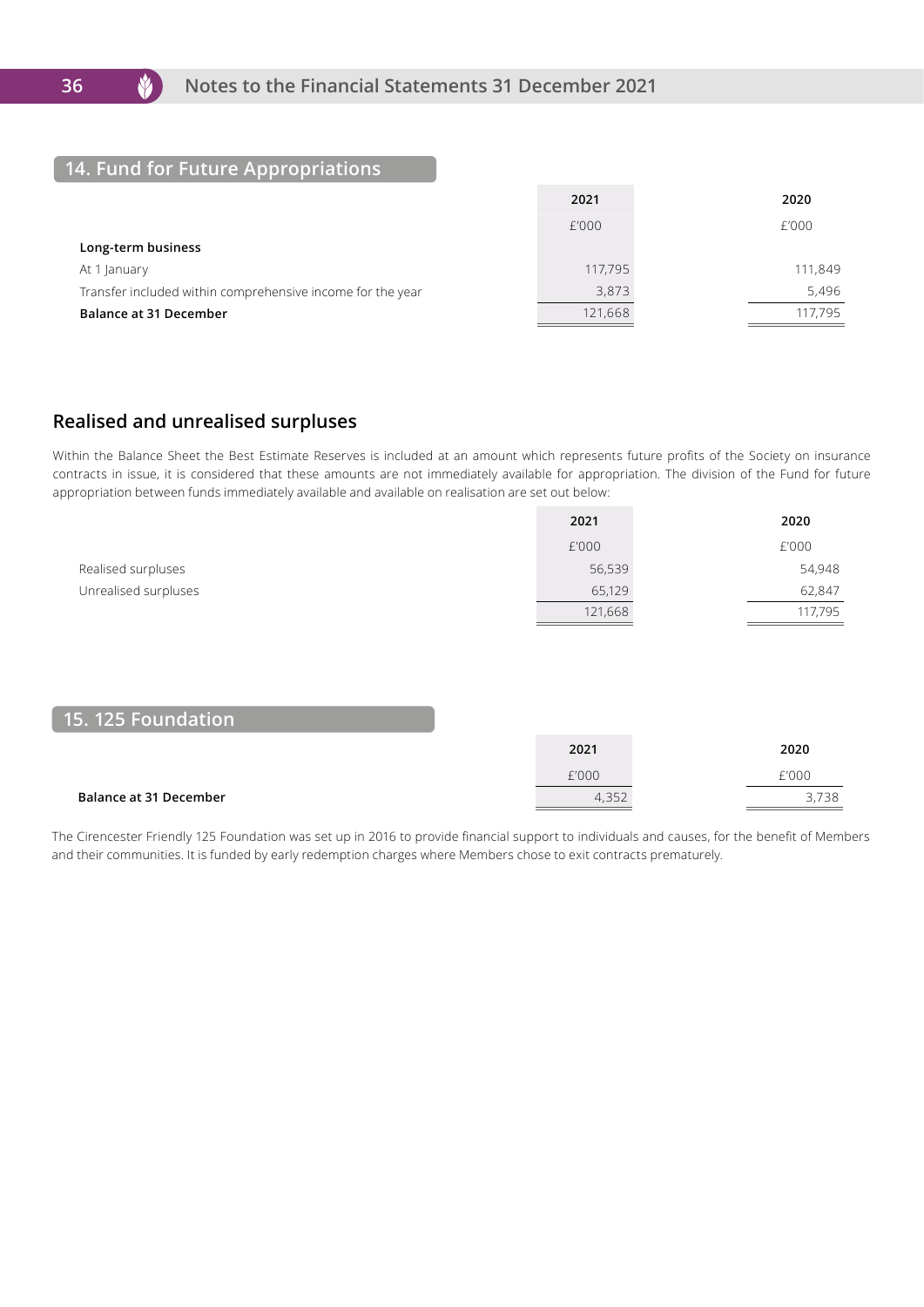

**N** 

# **16. Members' Funds**

| <b>Contributing Members</b>                                 | 2021    | 2020     |
|-------------------------------------------------------------|---------|----------|
|                                                             | £'000   | £'000    |
| <b>Bonuses and Rebates:</b>                                 |         |          |
| - Interest on Members' balances                             | 407     | 424      |
| - Apportionment                                             | 1,311   | 1,401    |
| - Other Member Credits                                      | 1       |          |
|                                                             | 1,719   | 1,825    |
| Withdrawals During the Year:                                |         |          |
| - Deaths                                                    | (52)    | (19)     |
| - Retirements                                               | (1,100) | (836)    |
|                                                             |         |          |
| - Withdrawals                                               | (12)    | (27)     |
| - Resignations and lapses                                   | (956)   | (1, 134) |
| - Other Member Debits                                       | (61)    | (67)     |
| Net increase/(decrease) in Member Funds during the year:    | (462)   | (258)    |
| Balance at 1 January                                        | 21,831  | 22,089   |
| Balance at 31 December                                      | 21,369  | 21,831   |
|                                                             |         |          |
| <b>Non-contributing Members</b>                             | 2021    | 2020     |
|                                                             | £'000   | £'000    |
| Transfers in and Interest:                                  |         |          |
| - Interest on Members' balances                             | 75      | 91       |
| - Transfers from Members' accounts on retirement            | 761     | 536      |
|                                                             | 836     | 627      |
| Withdrawals during the year                                 | (284)   | (174)    |
| Net increase during the year                                | 552     | 453      |
| Balance at 1 January                                        | 3,815   | 3,362    |
| Balance at 31 December                                      | 4,367   | 3,815    |
| <b>Members' Mutual Fund</b>                                 | 2021    | 2020     |
|                                                             | £'000   | £'000    |
| Transfers in:                                               |         |          |
| - Apportionment of surpluses / (losses)                     | 1,230   |          |
| Withdrawals during the year                                 |         |          |
| - Payments on cessation of contracts                        | (135)   | (180)    |
| - Transfer of adjustments on closures to the 125 Foundation | (627)   | (774)    |
| - Payments for member benefits                              | (68)    |          |
| Net increase during the year                                | 400     | (954)    |
| Balance at 1 January                                        | 9,930   | 10,884   |
| Balance at 31 December                                      | 10,330  | 9,930    |

#### **Total Members' Funds** 35,576

The Members' Mutual Fund represents an allocation of part of the Society's surpluses, when available, over and above specific rights conferred to Members by virtue of the contracts they hold for income protection. The amounts held within the fund are not guaranteed and may be transferred back to the general reserves should they be required to support the ongoing operations of the Society. The fund was established in December 2012. At the date of termination of a Member's contract with the Society the Member may participate in the fund in accordance with the rules of the Members' Mutual Fund.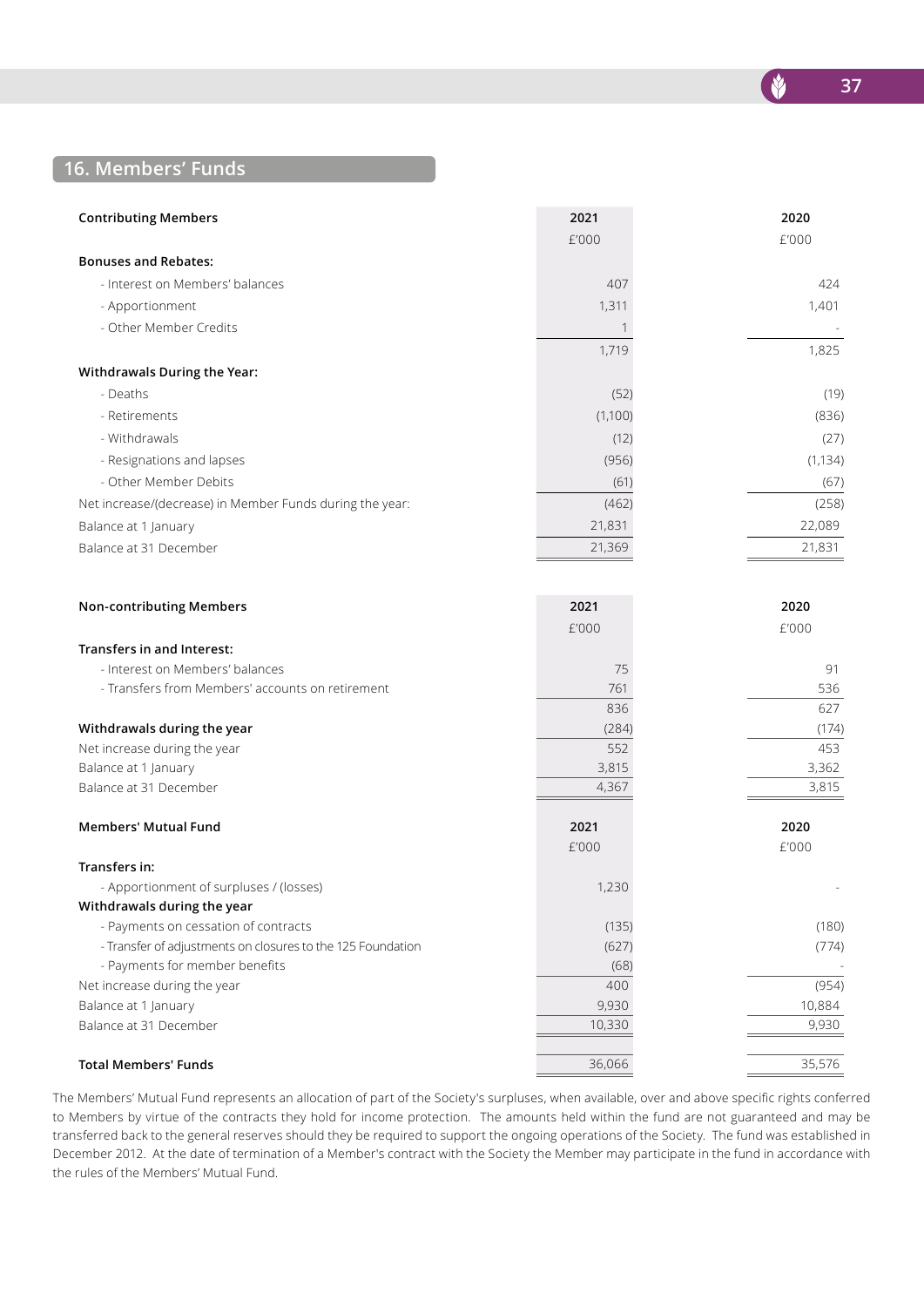

M

# **17. Other creditors including taxation and social security**

|              | 2021  | 2020 |
|--------------|-------|------|
| Staff bonus  | 736   | 786  |
| PAYE         | 279   | 145  |
| Holiday Pay  | 110   | 56   |
| Other        | 362   | 225  |
| <b>Total</b> | 1,487 | ,212 |

# **18. Future value of long term insurance contracts**

| a) Movement in long-term insurance contracts valua-        |        |        |
|------------------------------------------------------------|--------|--------|
| tion - non-participating                                   | 2021   | 2020   |
|                                                            | £'000  | £'000  |
| Balance at 1 January                                       | 62.847 | 57,636 |
| Transfer included within comprehensive income for the year | 2,282  | 5,211  |
| <b>Balance at 31 December</b>                              | 65.129 | 62.847 |

| The valuations are expected to be released as follows: | 1 year<br>or less | $2 - 5$<br>years | 6 - 15<br>years | Over 15<br>years | <b>Total</b> |
|--------------------------------------------------------|-------------------|------------------|-----------------|------------------|--------------|
|                                                        | f'000             | f'000            | f'000           | f'000            | £'000        |
| Balance as at 31 December 2020                         | (62)              | 21               | 13.579          | 49.309           | 62,847       |
|                                                        |                   |                  |                 |                  |              |
| Balance as at 31 December 2021                         | (100)             | (176)            | 15,605          | 49,800           | 65.129       |

The long term provisions are shown at a value representing the value of future cashflows arising from the Society's insurance business less a Risk Margin. The future cashflows are the present value of future estimated sickness benefits and expenses, less future premiums, which is a wellestablished actuarial valuation method for this class of business to create a best estimate of liabilities. These cashflows are projected on a best estimate basis for each future year and discounted back to the valuation date using prescribed Solvency II discount rates. The sum of these items is generally negative for this type of business and these negative reserves effectively represent an asset of the Society.

For Solvency II purposes the value of the long term provisions are taken as the net value of the future cashflows less balances due to Members, as detailed in note 17, and the Risk Margin as shown below.

|                                                                | 2021      | 2020      |
|----------------------------------------------------------------|-----------|-----------|
|                                                                | £'000     | £'000     |
| Valuation of future cashflows arising from insurance contracts | 97,760    | 95,309    |
| Less: Risk Margin                                              | (32, 631) | (32, 462) |
| Per Balance Sheet                                              | 65,129    | 62,847    |
| Less: Members' funds                                           | (36,066)  | (35,576)  |
| Net Solvency II valuation                                      | 29,063    | 27,271    |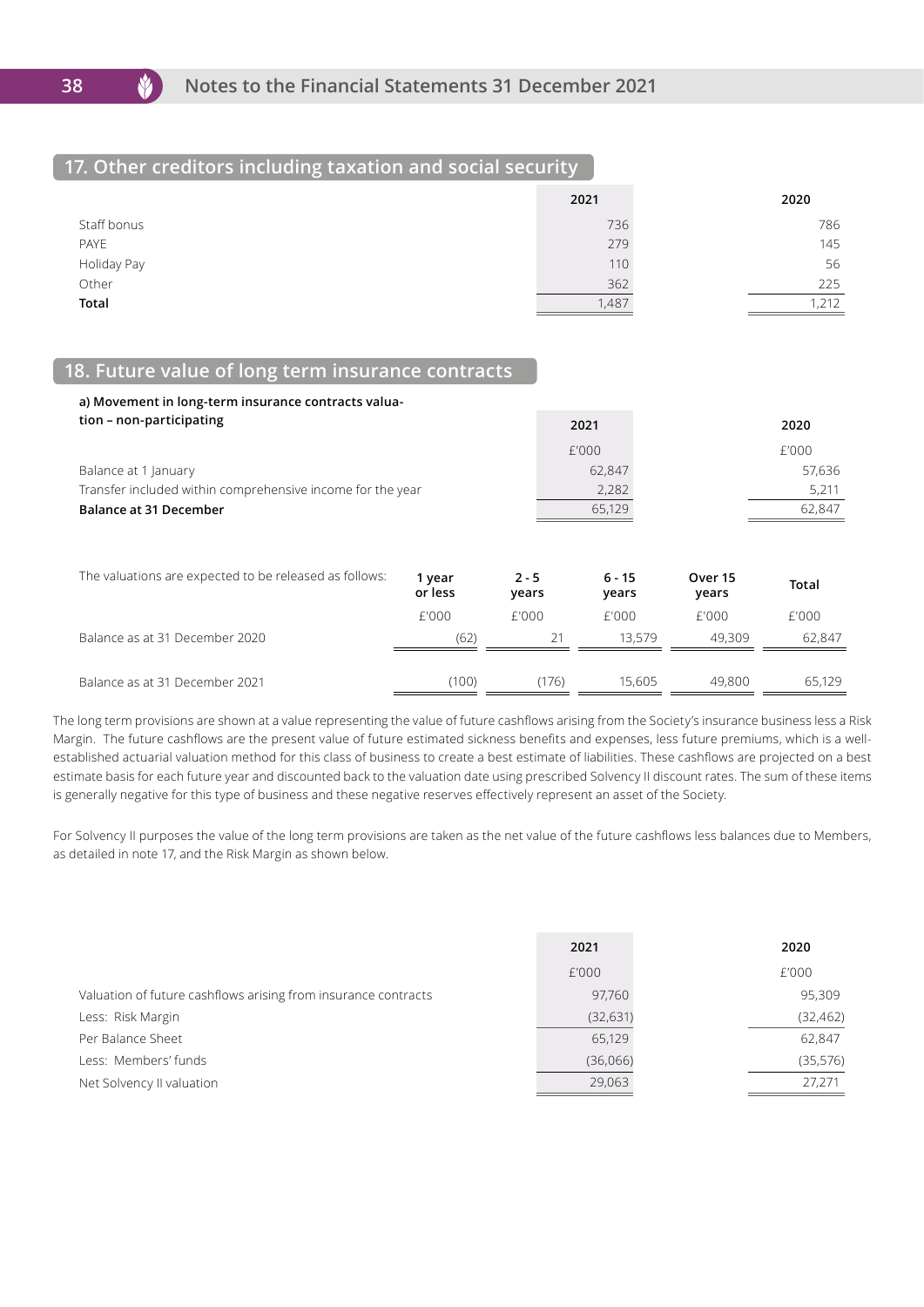#### **b) Long term insurance valuation assumptions**

The assumptions for the calculation of the long term business provisions are set out below:

|                                                                                                          | 2021                     | 2020                     |
|----------------------------------------------------------------------------------------------------------|--------------------------|--------------------------|
| Interest rate                                                                                            | EIOPA risk<br>free rates | EIOPA risk<br>free rates |
| Morbidity Incidence rate (shown as a percentage of CMIR 12 table with<br>morbidity recovery rates below) |                          |                          |
| Health and Wealth contracts                                                                              | 25%                      | 27%                      |
| Income Assured Plus and Enhanced contracts                                                               | 13%                      | 13%                      |
| My Earnings Insurance Contracts (level)                                                                  | 17%                      | 17%                      |
| My Earnings Protected Contracts (level)                                                                  | 22%                      | 17%                      |
| My Earnings Insurance and Protected Contracts (escalating)                                               | 26%                      | 27%                      |
| Morbidity recovery rates (shown as a percentage of CMIR 12 table)                                        |                          |                          |
| Health and Wealth contracts                                                                              |                          |                          |
| month 1 (weeks 0 to 1)                                                                                   | 5%                       | 60%                      |
| month 2 (weeks 1 to 4)                                                                                   | 75%                      | 60%                      |
| month 2                                                                                                  | 100%                     | 120%                     |
| month 3                                                                                                  | 100%                     | 125%                     |
| months $4 - 6$                                                                                           | 135%                     | 135%                     |
| months $7 - 12$                                                                                          | 175%                     | 175%                     |
| thereafter                                                                                               | 255%                     | 255%                     |
| Income Assured Plus and Enhanced contracts                                                               |                          |                          |
| month 1 (weeks 0 to 1)                                                                                   | 10%                      | 35%                      |
| month 1 (weeks 1 to 4)                                                                                   | 45%                      | 35%                      |
| month 2                                                                                                  | 50%                      | 60%                      |
| month 3                                                                                                  | 95%                      | 100%                     |
| months 4 - 6                                                                                             | 135%                     | 135%                     |
| months 7 - 12                                                                                            | 175%                     | 175%                     |
| thereafter                                                                                               | 255%                     | 255%                     |
| My Earnings Insurance and Protected contracts (level)                                                    |                          |                          |
| month 1 (weeks 0 to 1)                                                                                   | 10%                      | 25%                      |
| month 1 (weeks 1 to 4)                                                                                   | 45%                      | 25%                      |
| month 2                                                                                                  | 50%                      | 60%                      |
| month 3                                                                                                  | 90%                      | 100%                     |
| months $4 - 6$                                                                                           | 135%                     | 135%                     |
| months 7 - 12                                                                                            | 175%                     | 175%                     |
| thereafter                                                                                               | 255%                     | 255%                     |
| My Earnings Insurance and Protected contracts (escalating)                                               |                          |                          |
| month 1 (weeks 0 to 1)                                                                                   | 5%                       | 25%                      |
| month 1 (weeks 1 to 4)                                                                                   | 25%                      | 25%                      |
| month 2                                                                                                  | 50%                      | 60%                      |
| month 3                                                                                                  | 90%                      | 100%                     |
| months 4 - 6                                                                                             | 135%                     | 135%                     |
| months 7 - 12                                                                                            | 175%                     | 175%                     |
| thereafter                                                                                               | 255%                     | 255%                     |

E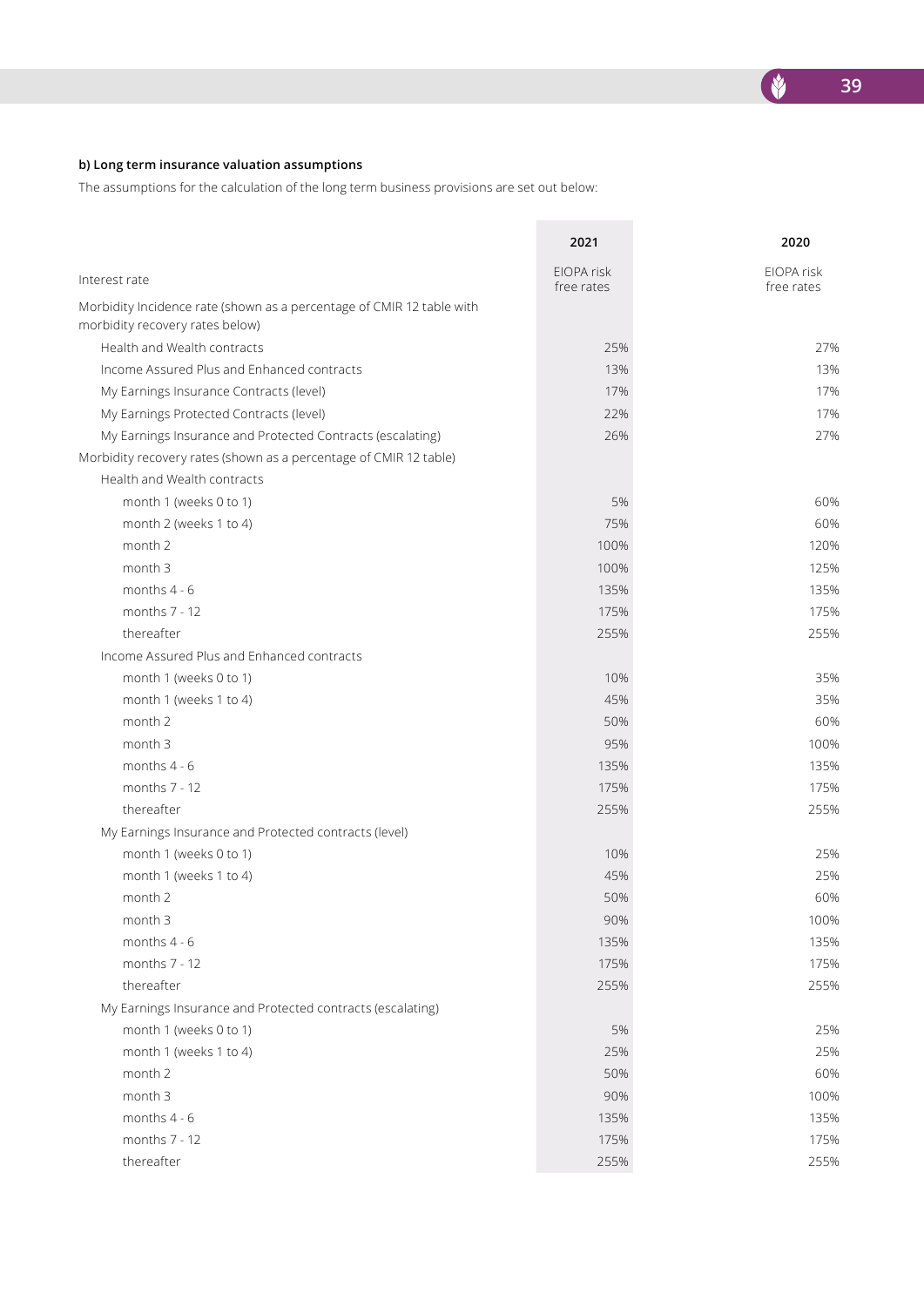**40**

V

| Lapse Rates                                              | 2021           | 2020           |
|----------------------------------------------------------|----------------|----------------|
| Health and Wealth contracts                              |                |                |
| All years                                                | 5.0%           | 5.0%           |
| Income Assured Plus and Enhanced contracts               |                |                |
| Year 1                                                   | 6%             | 6%             |
| Year 2                                                   | 6%             | 6%             |
| Year 3                                                   | 8%             | 8%             |
| Year 4                                                   | 9%             | 9%             |
| Year 5                                                   | 9%             | 10%            |
| Year 6+                                                  | 9%             | 10%            |
| My Earnings Insurance contracts (level)                  |                |                |
| Year 1                                                   | Not applicable | Not applicable |
| Year 2                                                   | Not applicable | 10%            |
| Year 3                                                   | 10%            | 10%            |
| Year 4                                                   | 10%            | 10%            |
| Year 5                                                   | 9%             | 10%            |
| Year 6+                                                  | 9%             | 10%            |
| My Earnings Insurance contracts (escalating)             |                |                |
| Year 1                                                   | Not applicable | Not applicable |
| Year 2                                                   | Not applicable | 15%            |
| Year 3                                                   | 17%            | 17%            |
| Year 4                                                   | 14%            | 14%            |
| Year 5                                                   | 12%            | 12%            |
| Year 6+                                                  | 10%            | 10%            |
| My Earnings Protected contracts (level)                  |                |                |
| Year 1                                                   | 10%            | 12%            |
| Year 2                                                   | 12%            | 12%            |
| Year 3                                                   | 12%            | 12%            |
| Year 4                                                   | 12%            | 12%            |
| Year 5                                                   | 12%            | 12%            |
| Year 6+                                                  | 12%            | 12%            |
| My Earnings Protected contracts (escalating)             |                |                |
| Year 1                                                   | 17.5%          | 19%            |
| Year 2                                                   | 19%            | 19%            |
| Year 3                                                   | 19%            | 19%            |
| Year 4                                                   | 16%            | 16%            |
| Year 5                                                   | 14%            | 14%            |
| Year 6+                                                  | 12%            | 12%            |
| Mortality Rates (shown as a percentage of CMIR 12 table) | 50%            | 50%            |

Morbidity – an inception annuity approach is used to reserve for morbidity. The reserving tables are split by age, gender and deferred period. The rates are reviewed annually to allow for emerging experience.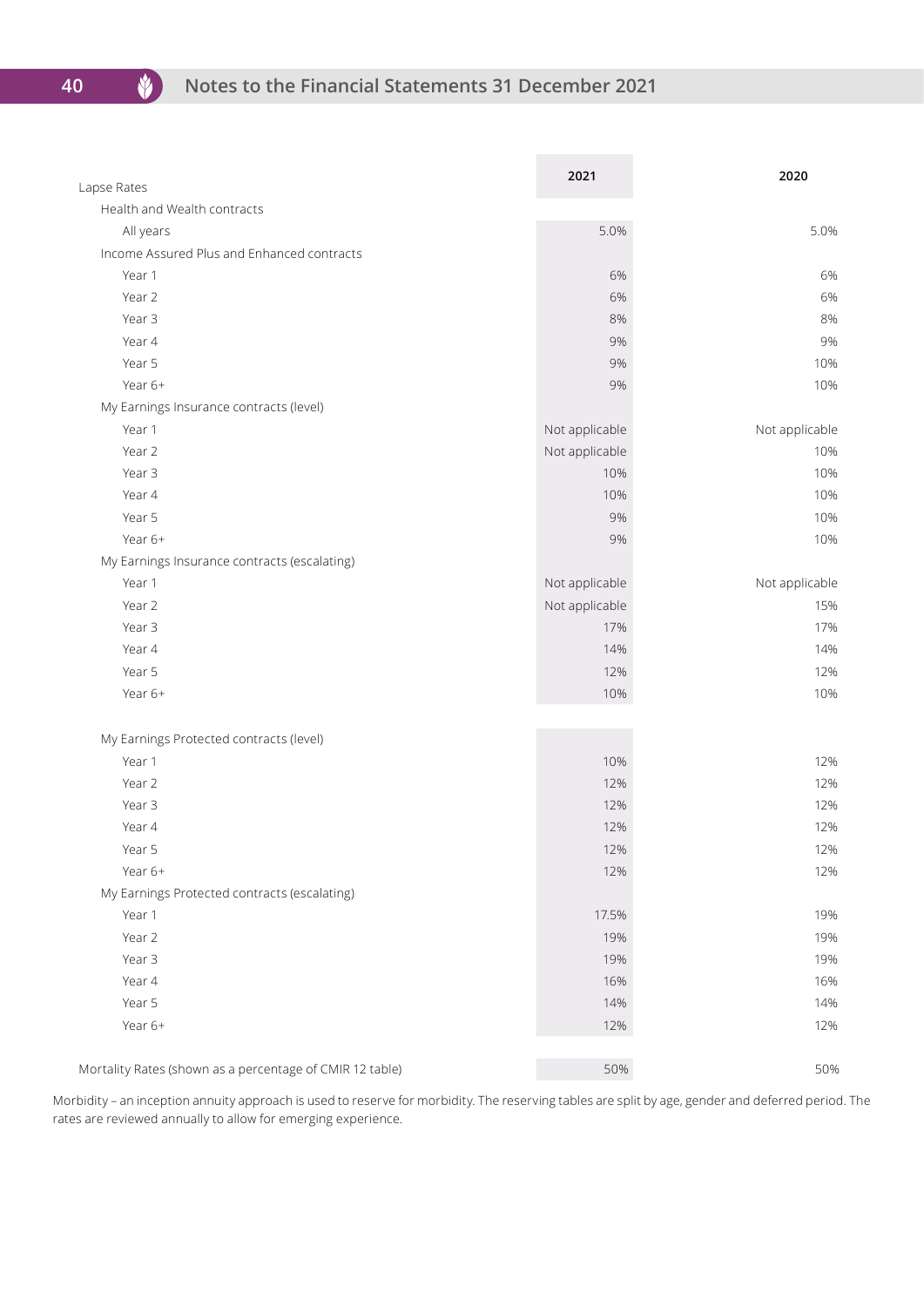

# **19. With-Profits Actuary**

The Society has made a request to the With-Profits Actuary, Mrs C Spinks of OAC, to furnish it with the particulars specified in Rule 9.36 of the Accounts and Statements Rules and the particulars furnished pursuant to the request are identified below:

Mrs Spinks has confirmed that neither she, nor any of her family, nor any of her partners were Members of the Society, nor have they any financial or pecuniary interest in the Society, with exception of fees paid to OAC for professional services, which amounted to £248,438 (including VAT) (2020: £258,192).

### **20. Related parties**

There were no loans outstanding from Board members at the year-end (2020: nil).

During the year no services were provided to the Society by any Member of the Board (2020: nil).

#### **21. Commitments**

| Capital commitments of the Society at the end of the year<br>for which no provision has been made are as follows:<br>Contracted | 2021<br>f'000<br>435 | 2020<br>£'000<br>1.562 |
|---------------------------------------------------------------------------------------------------------------------------------|----------------------|------------------------|
| Approved by the Board of Management but not contracted for                                                                      |                      |                        |
| Commitments of the Society under non-cancellable                                                                                | 2021                 | 2020                   |
| operating leases are as follows:                                                                                                | f'000                | £'000                  |
| Operating leases which expire                                                                                                   |                      |                        |
| Within one year                                                                                                                 | 23                   | 23                     |
| In the second to fifth years inclusive                                                                                          | 47                   | 70                     |
| Over five years                                                                                                                 |                      |                        |
|                                                                                                                                 | 70                   | 93                     |

### **22. Contingent Liabilities**

The Society had no contingent liabilities at the year end.

#### **23. Post balance sheet event**

As a UK based business, we are not directly affected by or exposed to events associated with the current conflict in Ukraine. However, we are very concerned with what is happening and are keeping close watch, especially on our investment portfolio. Although markets have dropped, they remain within tolerance levels at the time of writing and we will maintain scrutiny of our performance in the interests of all our Members.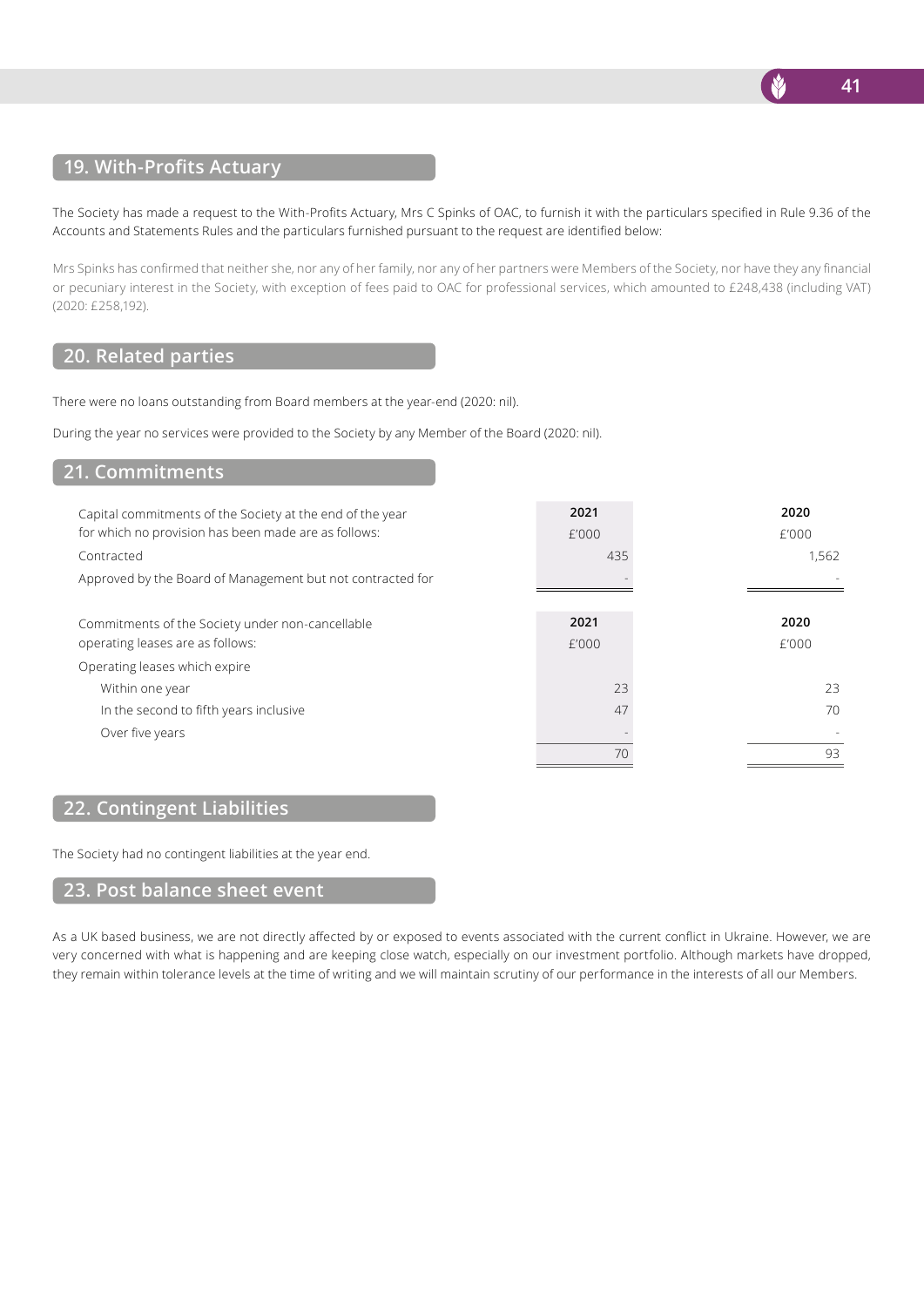#### M **Notice of Annual General Meeting42**

NOTICE IS HEREBY GIVEN that the **132nd Annual General Meeting of Cirencester Friendly Society Limited** will be held at **Mutuality House, The Mallards, South Cerney, Cirencester, Gloucestershire, GL7 5TQ** on **Thursday 16 June 2022** at **5pm** for the purpose of transacting the following business:-

- 1. To confirm the Minutes of the Annual General Meeting held on 17 June 2021.
- 2. To receive the Chairman's Statement, Strategic Report, Report of the Board of Management, Financial Statements and the Auditor's Report for the year ended 31 December 2021.
- 3. To approve the Board of Management's Remuneration Report for the year ended 31 December 2021.\*
- 4. To re-elect J W Banks as a member of the Board.
- 5. To re-elect M L Evans as a member of the Board.
- 6. To re-elect I M Maude as a member of the Board.
- 7. To re-elect | F Quinn as a member of the Board.
- 8. To re-elect M C Sedgley as a member of the Board.
- 9. To elect A S Lucas as a member of the Board.
- 10. To re-appoint BDO LLP as Auditors for the year 2022.
- 11. To transact any other business not requiring notice of motion.

Members of the Society over the age of 18 may attend the Annual General Meeting and speak and vote on any item on the Agenda.

Members who wish to attend may be admitted on production of satisfactory evidence of their Membership and identity. Members who are eligible to vote, but who are unable to attend the Annual General Meeting, may appoint a proxy to attend and vote at the meeting and direct the proxy how to vote at the meeting. The Proxy Voting Form can be found accompanying the Member News & 2021 Financial Highlights sent to you in the post. To make voting easier, online voting is available alongside our traditional methods of voting by post or in person. Please see the Proxy Form for full details of the different ways you can vote.

\* You are asked to approve the Board of Management's Remuneration Report by way of an Advisory vote. This is not a legal requirement, but your Board considers it is best practice to enable Members to express a view on this issue.

By order of the Board

Alm

**Andy Morris** Company Secretary

Mutuality House, The Mallards, South Cerney, Cirencester, Gloucestershire, GL7 5TQ

23 March 2022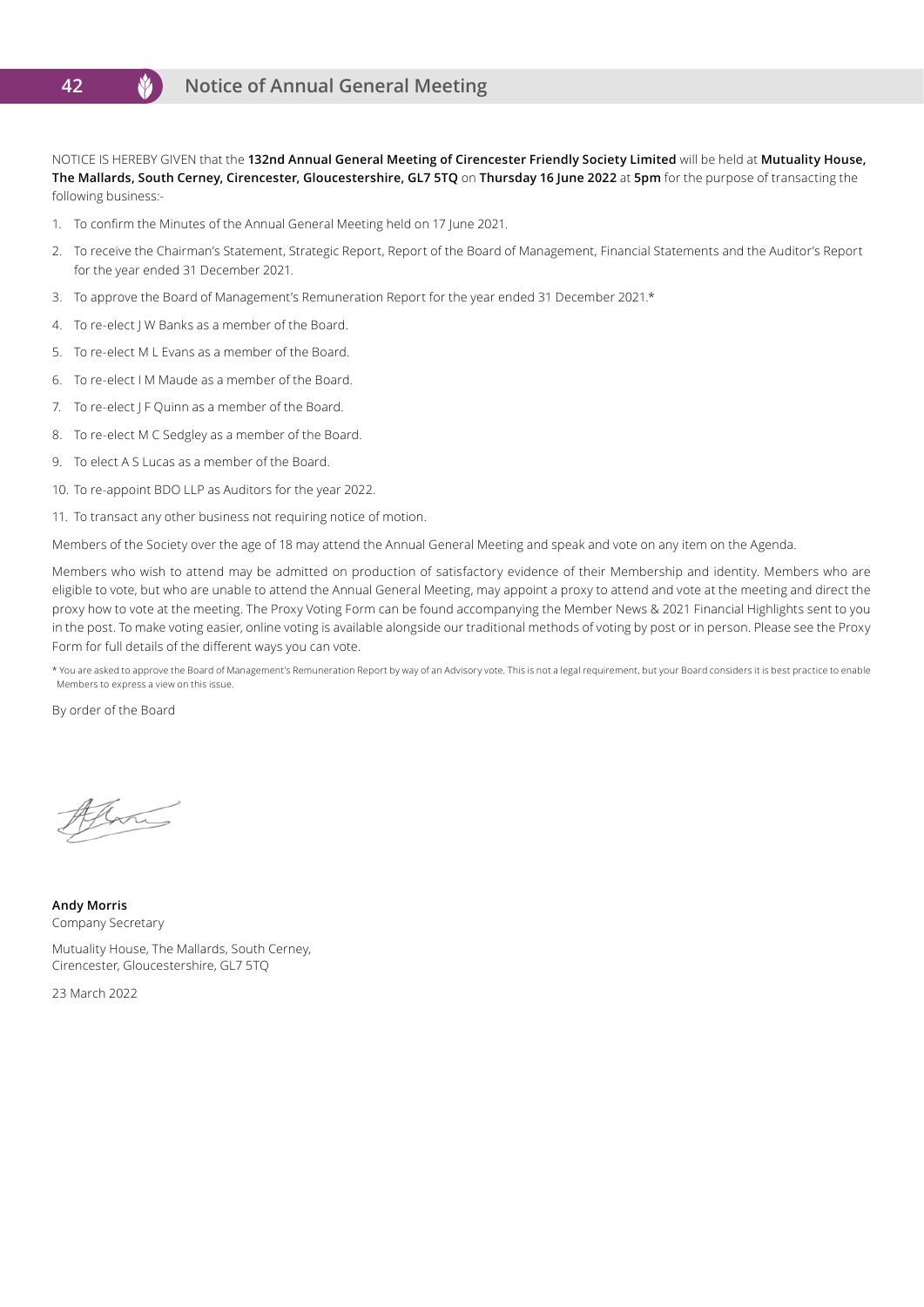

**Founded 1890**

Registered No.149F

#### **Registered Office:**

Mutuality House, The Mallards, South Cerney, Cirencester, Gloucestershire, GL7 5TQ Telephone: 01285 653073 or 652492 Fax: 01285 641246 Email: info@cirencester-friendly.co.uk Web: www.cirencester-friendly.co.uk

### **Board of Management:**

Operations Director: Shirley E Fell Board Members: Janice W Banks MBA

Chairman: John F Quinn M. Litt. BA (Hons) Chief Executive: Paul R Hudson MBA FCG MCSI Director of Finance & Risk: Andy J Morris MBA FCA MCSI Commercial Director: Commercial Director: David R Macgregor Cert PFS Marian L Evans BSc (Hons), FInstLM. ACII. Chartered Insurance Broker Katharine S McIntyre BA (Hons), ACA Ian M Maude William J M Schouten MBA Mark C Sedgley ACII Andrew S Lucas BA (Hons), DipM

#### **Arbitrators:**

Phillip Harris LLB, FCIArb, Solicitor Roger Warrington FRICS, FCIArb, Chartered Surveyor Mark Thomas Dip Adj BSc MSc LLM FRICS FCIArb MAE, Chartered Surveyor

#### **Chief Executive:**

Paul R Hudson MBA FCG MCSI

#### **Company Secretary:**

Andy J Morris MBA FCA MCSI

#### **Senior Independent Director (Board Member):**

William I M Schouten MBA

#### **External Auditors:**

BDO LLP

# **Internal Auditors:**

RSM LLP

#### **Actuary:**

Chief Actuary and With Profits Actuary Cara Spinks, OAC PLC

#### **Investment Managers:**

LGT Vestra LLP

# **Bankers:**

Lloyds Bank PLC